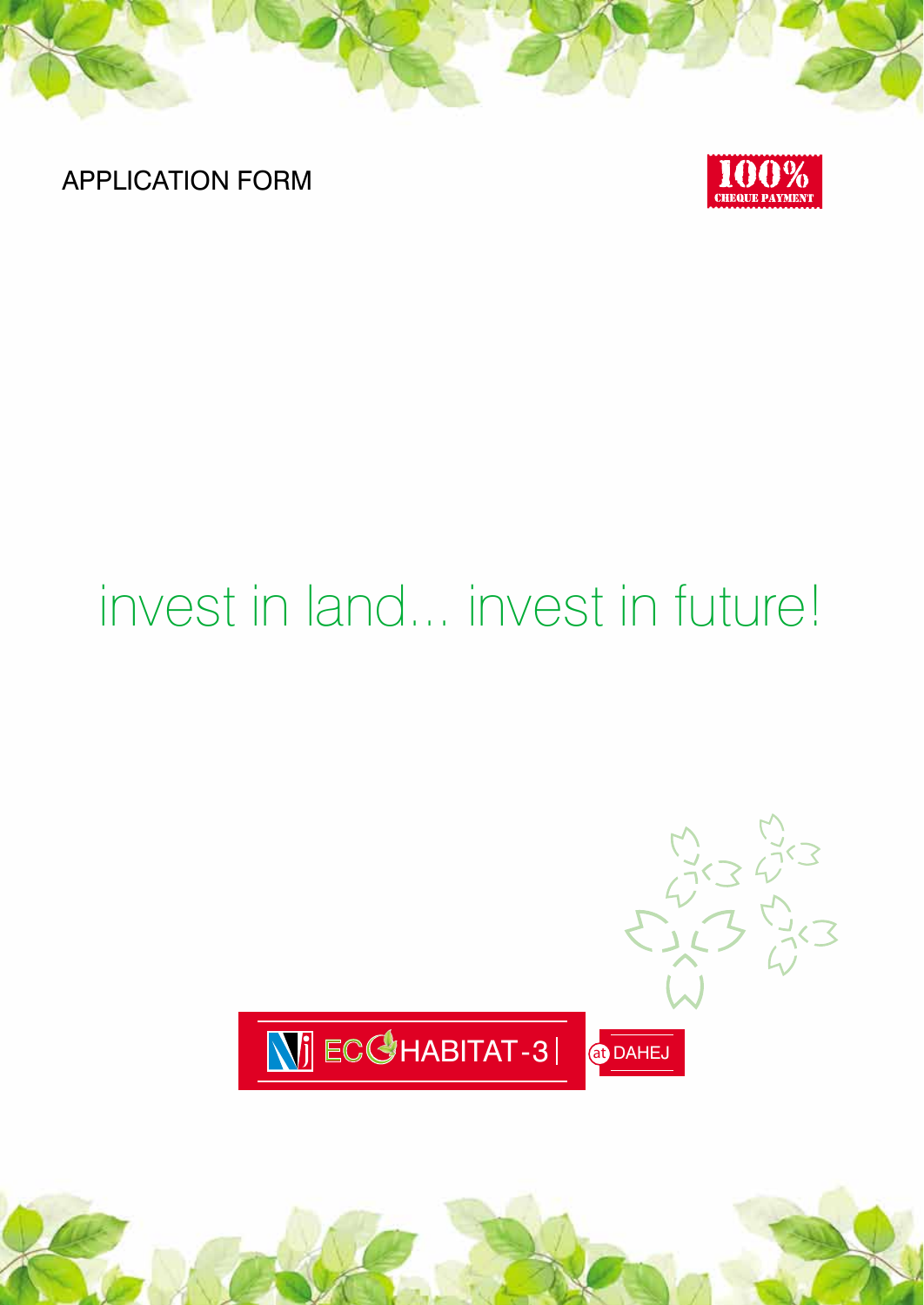# **PLOTS ALLOCATION**

| <b>DEVELOPER</b>                   | <b>PLOT NUMBERS</b> |  |  |  |  |
|------------------------------------|---------------------|--|--|--|--|
|                                    | 347-01 to 347-50-A  |  |  |  |  |
| Setulogic<br>Real Estate Pvt. Ltd. | 346-193 to 346-318  |  |  |  |  |
| (''SR")                            | 346-323 to 346-345  |  |  |  |  |
|                                    | 346-01 to 346-192   |  |  |  |  |
| Shalibhadra Enterprise             | 346-346 to 346-347  |  |  |  |  |
| (''SE'')                           | 346-362 to 346-370  |  |  |  |  |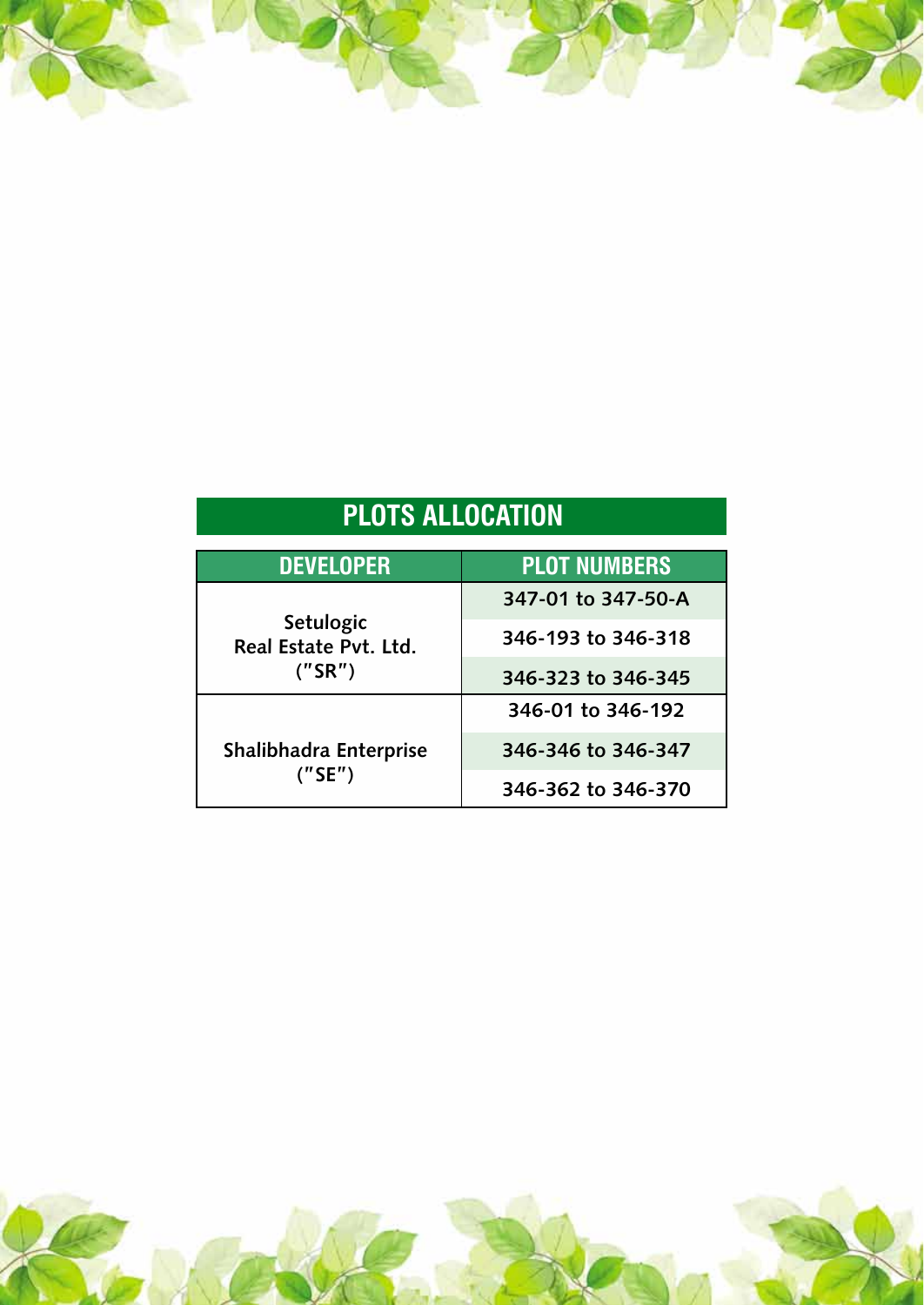| <b>Booking Application Form - SR</b>                                                                                                                                                                                                                                                                                 |                 |                                             |              |        |  |                     |   |                                   |       |           | $\sqrt{2}$ ECG HABITAT-3                     |         |  |                    |           | at DAHE.                                    |  |
|----------------------------------------------------------------------------------------------------------------------------------------------------------------------------------------------------------------------------------------------------------------------------------------------------------------------|-----------------|---------------------------------------------|--------------|--------|--|---------------------|---|-----------------------------------|-------|-----------|----------------------------------------------|---------|--|--------------------|-----------|---------------------------------------------|--|
| <b>Partner Code:</b>                                                                                                                                                                                                                                                                                                 |                 |                                             |              |        |  |                     |   |                                   |       |           |                                              |         |  |                    |           |                                             |  |
| <b>Partner Name:</b>                                                                                                                                                                                                                                                                                                 |                 |                                             |              |        |  |                     |   |                                   |       |           |                                              |         |  |                    |           |                                             |  |
| To,<br>SETULOGIC REAL ESTATE PRIVATE LIMITED, the "DEVELOPERS"<br>Surat.                                                                                                                                                                                                                                             |                 |                                             |              |        |  |                     |   |                                   |       |           |                                              |         |  |                    |           | 1st Applicant                               |  |
| I/We, the "PURCHASER" undersigned request that I/We be allotted a Plot in your layout Project NJ ECO Habitat-3. I/We remit herewith a sum                                                                                                                                                                            |                 |                                             |              |        |  |                     |   |                                   |       |           |                                              |         |  |                    |           | Latest                                      |  |
| of ₹<br>dated<br>No.                                                                                                                                                                                                                                                                                                 |                 |                                             | and drawn on |        |  |                     |   |                                   |       |           | and payable at <b>Surat</b> in favour of the |         |  | only) by Cheque/DD |           | <b>Passport Size</b><br><b>Colour Photo</b> |  |
| Land owner - "SETULOGIC REAL ESTATE PRIVATE LIMITED", a Company, being the application amount. I/We agree that this is only a                                                                                                                                                                                        |                 |                                             |              |        |  |                     |   |                                   |       |           |                                              |         |  |                    |           | Paste here                                  |  |
| booking amount & only on fulfillment of the terms & conditions as stated herein, I/We will be eligible for the allotment of the Plot as applied for.  <br>I/We hereby agree to sign & execute all necessary documents/agreements/deed including the sale deed pertaining to the Plot as & when<br>required to do so. |                 |                                             |              |        |  |                     |   |                                   |       |           |                                              |         |  |                    |           | Do not Staple                               |  |
| <b>1st Applicant</b><br><b>First Name</b>                                                                                                                                                                                                                                                                            |                 |                                             |              |        |  | <b>Middle Name</b>  |   |                                   |       |           |                                              |         |  | <b>Last Name</b>   |           |                                             |  |
| Name:                                                                                                                                                                                                                                                                                                                |                 |                                             |              |        |  |                     |   |                                   |       |           |                                              |         |  |                    |           |                                             |  |
| PAN:                                                                                                                                                                                                                                                                                                                 |                 | Date of Birth:                              |              |        |  | $D$ $D$ $M$ $M$ $Y$ |   |                                   |       |           |                                              |         |  |                    | Sex: Male | Female                                      |  |
| E-mail:                                                                                                                                                                                                                                                                                                              |                 |                                             |              |        |  |                     |   |                                   |       |           |                                              |         |  |                    |           |                                             |  |
| <b>Correspondence Address:</b>                                                                                                                                                                                                                                                                                       |                 |                                             |              |        |  |                     |   |                                   |       |           |                                              |         |  |                    |           |                                             |  |
|                                                                                                                                                                                                                                                                                                                      |                 |                                             |              |        |  |                     |   |                                   | City: |           |                                              |         |  |                    |           |                                             |  |
| Pin/Zip Code:                                                                                                                                                                                                                                                                                                        | State:          |                                             |              |        |  |                     |   |                                   |       | Country:  |                                              |         |  |                    |           |                                             |  |
| Tel.: $(O)$                                                                                                                                                                                                                                                                                                          |                 | Tel.: $(R)$                                 |              |        |  |                     |   |                                   |       |           |                                              | Mobile: |  |                    |           |                                             |  |
| <b>Permanent Address</b>                                                                                                                                                                                                                                                                                             | "Same as above" |                                             |              |        |  |                     |   |                                   |       |           |                                              |         |  |                    |           |                                             |  |
|                                                                                                                                                                                                                                                                                                                      |                 |                                             |              |        |  |                     |   |                                   |       |           |                                              |         |  |                    |           |                                             |  |
|                                                                                                                                                                                                                                                                                                                      |                 |                                             |              |        |  |                     |   |                                   | City: |           |                                              |         |  |                    |           |                                             |  |
| Pin/Zip Code:                                                                                                                                                                                                                                                                                                        | State:          |                                             |              |        |  |                     |   |                                   |       | Country:  |                                              |         |  |                    |           |                                             |  |
| Tel.: $(O)$                                                                                                                                                                                                                                                                                                          |                 | Tel.: $(R)$                                 |              |        |  |                     |   |                                   |       |           |                                              | Mobile: |  |                    |           |                                             |  |
| Residential Status:                                                                                                                                                                                                                                                                                                  | <b>Resident</b> |                                             |              |        |  |                     |   | Non Resident                      |       |           |                                              |         |  |                    |           |                                             |  |
| 2nd Applicant<br><b>First Name</b>                                                                                                                                                                                                                                                                                   |                 |                                             |              |        |  | <b>Middle Name</b>  |   |                                   |       |           |                                              |         |  | Last Name          |           |                                             |  |
| Name:                                                                                                                                                                                                                                                                                                                |                 |                                             |              |        |  |                     |   |                                   |       |           |                                              |         |  |                    |           |                                             |  |
| PAN:                                                                                                                                                                                                                                                                                                                 |                 | Date of Birth: $D D M M Y Y Y $             |              |        |  |                     | Y |                                   |       | Sex: Male | Female                                       |         |  | Email:             |           |                                             |  |
| 3rd Applicant                                                                                                                                                                                                                                                                                                        |                 |                                             |              |        |  |                     |   |                                   |       |           |                                              |         |  |                    |           |                                             |  |
| <b>First Name</b>                                                                                                                                                                                                                                                                                                    |                 |                                             |              |        |  | Middle Name         |   |                                   |       |           |                                              |         |  | Last Name          |           |                                             |  |
| Name:                                                                                                                                                                                                                                                                                                                |                 |                                             |              |        |  |                     |   |                                   |       |           |                                              |         |  |                    |           |                                             |  |
| PAN:                                                                                                                                                                                                                                                                                                                 |                 | Date of Birth: $D D M M Y Y Y Y $ Sex: Male |              |        |  |                     |   |                                   |       |           | Female                                       |         |  | Email:             |           |                                             |  |
| Plot option:                                                                                                                                                                                                                                                                                                         |                 |                                             |              |        |  |                     |   |                                   |       |           |                                              |         |  |                    |           |                                             |  |
| at Moje Muler, Taluka- Vagra, District-Bharuch, owned and possessed by the Land owner M/s. SETULOGIC REAL ESTATE                                                                                                                                                                                                     |                 |                                             |              |        |  |                     |   |                                   |       |           |                                              |         |  |                    |           |                                             |  |
| PRIVATE LIMITED.                                                                                                                                                                                                                                                                                                     |                 |                                             |              |        |  |                     |   |                                   |       |           |                                              |         |  |                    |           |                                             |  |
| I/We have read and understood all the terms and conditions mentioned herein.                                                                                                                                                                                                                                         |                 |                                             |              |        |  |                     |   |                                   |       |           |                                              |         |  |                    |           |                                             |  |
| $D D M M Y Y$<br><b>Application Date</b>                                                                                                                                                                                                                                                                             |                 |                                             |              | Place: |  |                     |   |                                   |       |           |                                              |         |  |                    |           |                                             |  |
| <b>Signature of 1st Applicant</b>                                                                                                                                                                                                                                                                                    |                 |                                             |              |        |  |                     |   | <b>Signature of 2nd Applicant</b> |       |           |                                              |         |  |                    |           | <b>Signature of 3rd Applicant</b>           |  |
| Signature of all applicants is mandatory.                                                                                                                                                                                                                                                                            |                 |                                             |              |        |  |                     |   |                                   |       |           |                                              |         |  |                    |           |                                             |  |
| For Office use only                                                                                                                                                                                                                                                                                                  |                 |                                             |              |        |  |                     |   |                                   |       |           |                                              |         |  |                    |           |                                             |  |
| Remarks:                                                                                                                                                                                                                                                                                                             |                 |                                             |              |        |  |                     |   |                                   |       |           |                                              |         |  |                    |           |                                             |  |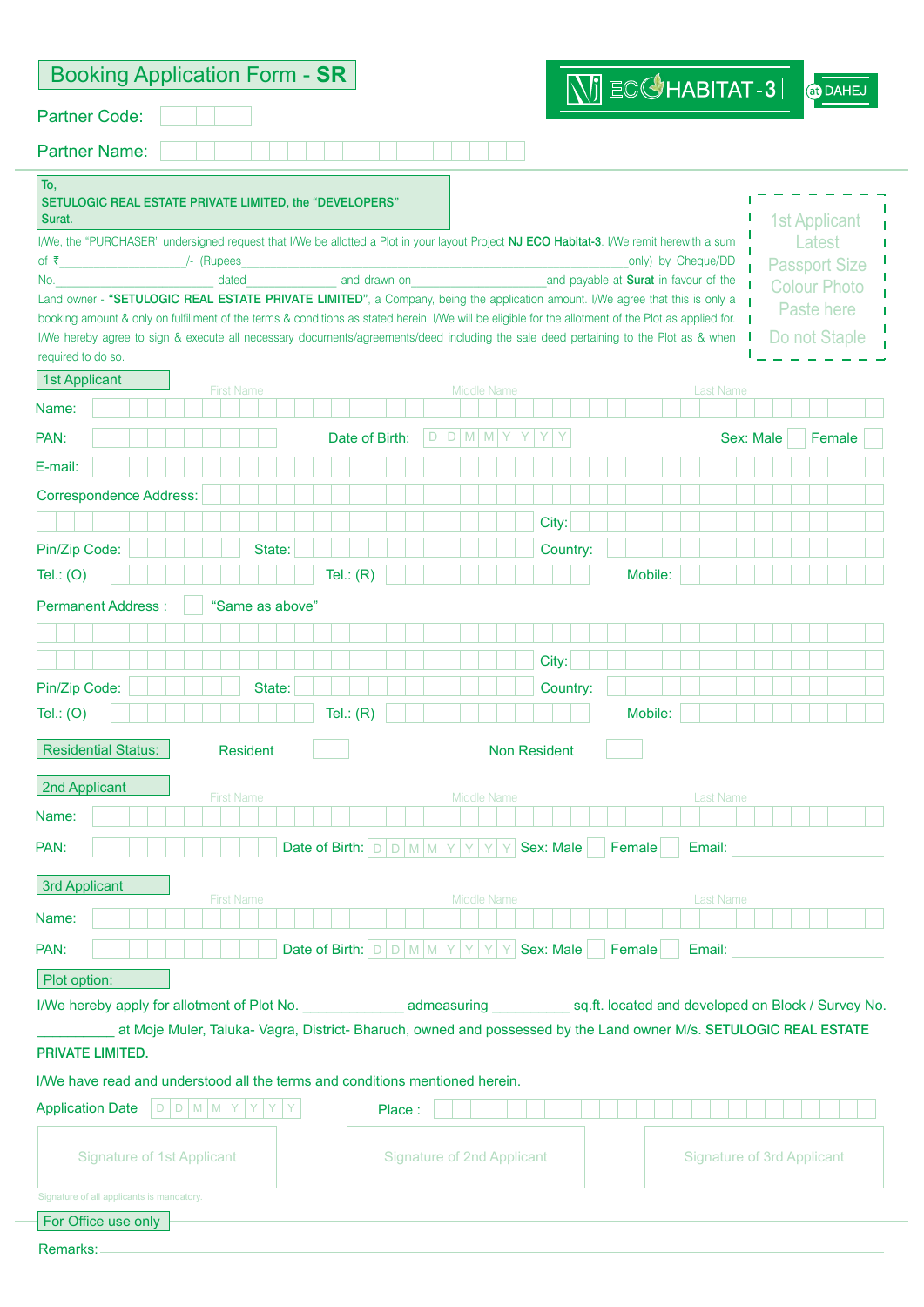**a** DAHEJ

|                                                                                                                                                                                                                                                                 |                     |   | <b>PLAN A - Payment Terms for Installment Plan</b>                                                                                                                                                                                                                                                                                                                                                                                                                                                                                                                                                                                                                                                                                                                                                                                                                                                                                                         | <b>PRICE ₹</b>                                                                                  |       |                                                                                                                                                                                                                                                                                                                                                                                                                                                                                                                                                                                                                                                                                                                                                                                                                                                                                                                                                                                                                   |                                   |               |
|-----------------------------------------------------------------------------------------------------------------------------------------------------------------------------------------------------------------------------------------------------------------|---------------------|---|------------------------------------------------------------------------------------------------------------------------------------------------------------------------------------------------------------------------------------------------------------------------------------------------------------------------------------------------------------------------------------------------------------------------------------------------------------------------------------------------------------------------------------------------------------------------------------------------------------------------------------------------------------------------------------------------------------------------------------------------------------------------------------------------------------------------------------------------------------------------------------------------------------------------------------------------------------|-------------------------------------------------------------------------------------------------|-------|-------------------------------------------------------------------------------------------------------------------------------------------------------------------------------------------------------------------------------------------------------------------------------------------------------------------------------------------------------------------------------------------------------------------------------------------------------------------------------------------------------------------------------------------------------------------------------------------------------------------------------------------------------------------------------------------------------------------------------------------------------------------------------------------------------------------------------------------------------------------------------------------------------------------------------------------------------------------------------------------------------------------|-----------------------------------|---------------|
|                                                                                                                                                                                                                                                                 |                     |   |                                                                                                                                                                                                                                                                                                                                                                                                                                                                                                                                                                                                                                                                                                                                                                                                                                                                                                                                                            |                                                                                                 |       |                                                                                                                                                                                                                                                                                                                                                                                                                                                                                                                                                                                                                                                                                                                                                                                                                                                                                                                                                                                                                   |                                   |               |
| Plot No.                                                                                                                                                                                                                                                        |                     |   | Amount                                                                                                                                                                                                                                                                                                                                                                                                                                                                                                                                                                                                                                                                                                                                                                                                                                                                                                                                                     | <b>Cheque Date</b>                                                                              |       | Cheque No.                                                                                                                                                                                                                                                                                                                                                                                                                                                                                                                                                                                                                                                                                                                                                                                                                                                                                                                                                                                                        | <b>Bank Name</b>                  | <b>Branch</b> |
| <b>Booking Amount</b>                                                                                                                                                                                                                                           | 25%                 | ₹ |                                                                                                                                                                                                                                                                                                                                                                                                                                                                                                                                                                                                                                                                                                                                                                                                                                                                                                                                                            |                                                                                                 |       |                                                                                                                                                                                                                                                                                                                                                                                                                                                                                                                                                                                                                                                                                                                                                                                                                                                                                                                                                                                                                   |                                   |               |
|                                                                                                                                                                                                                                                                 | $+5.9\%$ *          | ₹ |                                                                                                                                                                                                                                                                                                                                                                                                                                                                                                                                                                                                                                                                                                                                                                                                                                                                                                                                                            |                                                                                                 |       |                                                                                                                                                                                                                                                                                                                                                                                                                                                                                                                                                                                                                                                                                                                                                                                                                                                                                                                                                                                                                   |                                   |               |
|                                                                                                                                                                                                                                                                 | $+3,000/$ -**       | ₹ |                                                                                                                                                                                                                                                                                                                                                                                                                                                                                                                                                                                                                                                                                                                                                                                                                                                                                                                                                            |                                                                                                 |       |                                                                                                                                                                                                                                                                                                                                                                                                                                                                                                                                                                                                                                                                                                                                                                                                                                                                                                                                                                                                                   |                                   |               |
| 1st EMI - PDC                                                                                                                                                                                                                                                   | 15%                 | ₹ |                                                                                                                                                                                                                                                                                                                                                                                                                                                                                                                                                                                                                                                                                                                                                                                                                                                                                                                                                            |                                                                                                 |       |                                                                                                                                                                                                                                                                                                                                                                                                                                                                                                                                                                                                                                                                                                                                                                                                                                                                                                                                                                                                                   |                                   |               |
| 2nd EMI - PDC                                                                                                                                                                                                                                                   | 15%                 | ₹ |                                                                                                                                                                                                                                                                                                                                                                                                                                                                                                                                                                                                                                                                                                                                                                                                                                                                                                                                                            |                                                                                                 |       |                                                                                                                                                                                                                                                                                                                                                                                                                                                                                                                                                                                                                                                                                                                                                                                                                                                                                                                                                                                                                   |                                   |               |
| 3rd EMI - PDC                                                                                                                                                                                                                                                   | 15%                 | ₹ |                                                                                                                                                                                                                                                                                                                                                                                                                                                                                                                                                                                                                                                                                                                                                                                                                                                                                                                                                            |                                                                                                 |       |                                                                                                                                                                                                                                                                                                                                                                                                                                                                                                                                                                                                                                                                                                                                                                                                                                                                                                                                                                                                                   |                                   |               |
| 4th EMI - PDC                                                                                                                                                                                                                                                   | 15%                 | ₹ |                                                                                                                                                                                                                                                                                                                                                                                                                                                                                                                                                                                                                                                                                                                                                                                                                                                                                                                                                            |                                                                                                 |       |                                                                                                                                                                                                                                                                                                                                                                                                                                                                                                                                                                                                                                                                                                                                                                                                                                                                                                                                                                                                                   |                                   |               |
| 5th EMI - PDC                                                                                                                                                                                                                                                   | 15%                 | ₹ |                                                                                                                                                                                                                                                                                                                                                                                                                                                                                                                                                                                                                                                                                                                                                                                                                                                                                                                                                            |                                                                                                 |       |                                                                                                                                                                                                                                                                                                                                                                                                                                                                                                                                                                                                                                                                                                                                                                                                                                                                                                                                                                                                                   |                                   |               |
| <b>PLAN B - Upfront Plan</b>                                                                                                                                                                                                                                    |                     |   |                                                                                                                                                                                                                                                                                                                                                                                                                                                                                                                                                                                                                                                                                                                                                                                                                                                                                                                                                            | <b>PRICE ₹</b>                                                                                  |       |                                                                                                                                                                                                                                                                                                                                                                                                                                                                                                                                                                                                                                                                                                                                                                                                                                                                                                                                                                                                                   |                                   |               |
| Plot No.                                                                                                                                                                                                                                                        |                     |   | Amount                                                                                                                                                                                                                                                                                                                                                                                                                                                                                                                                                                                                                                                                                                                                                                                                                                                                                                                                                     | <b>Cheque Date</b>                                                                              |       | Cheque No.                                                                                                                                                                                                                                                                                                                                                                                                                                                                                                                                                                                                                                                                                                                                                                                                                                                                                                                                                                                                        | <b>Bank Name</b>                  | <b>Branch</b> |
| <b>Booking Amount</b>                                                                                                                                                                                                                                           | 25%                 | ₹ |                                                                                                                                                                                                                                                                                                                                                                                                                                                                                                                                                                                                                                                                                                                                                                                                                                                                                                                                                            |                                                                                                 |       |                                                                                                                                                                                                                                                                                                                                                                                                                                                                                                                                                                                                                                                                                                                                                                                                                                                                                                                                                                                                                   |                                   |               |
|                                                                                                                                                                                                                                                                 | $+5.9\%$ *          | ₹ |                                                                                                                                                                                                                                                                                                                                                                                                                                                                                                                                                                                                                                                                                                                                                                                                                                                                                                                                                            |                                                                                                 |       |                                                                                                                                                                                                                                                                                                                                                                                                                                                                                                                                                                                                                                                                                                                                                                                                                                                                                                                                                                                                                   |                                   |               |
|                                                                                                                                                                                                                                                                 | $+3,000/$ -**       | ₹ |                                                                                                                                                                                                                                                                                                                                                                                                                                                                                                                                                                                                                                                                                                                                                                                                                                                                                                                                                            |                                                                                                 |       |                                                                                                                                                                                                                                                                                                                                                                                                                                                                                                                                                                                                                                                                                                                                                                                                                                                                                                                                                                                                                   |                                   |               |
| PDC (Within 45 Days)                                                                                                                                                                                                                                            | 75%                 | ₹ |                                                                                                                                                                                                                                                                                                                                                                                                                                                                                                                                                                                                                                                                                                                                                                                                                                                                                                                                                            |                                                                                                 |       |                                                                                                                                                                                                                                                                                                                                                                                                                                                                                                                                                                                                                                                                                                                                                                                                                                                                                                                                                                                                                   |                                   |               |
| before handing over the possession to the Purchaser of the Plot(s):<br>(a) Block Roads<br>(b) Underground Power Cables<br>(c) Underground Water Tank<br>(d) Landscaping in common Plot<br>(e) Street Lights<br>(f) Compound wall surrounding the entire project |                     |   |                                                                                                                                                                                                                                                                                                                                                                                                                                                                                                                                                                                                                                                                                                                                                                                                                                                                                                                                                            | 2. The Purchaser confirms that he/she has applied for the Plot(s) with full knowledge about the | same. | 11. Addition / Alterations/ Modification/ Elimination in the civil work:<br>Any changes viz. addition, alteration, modification and elimination in the civil work<br>requested by Purchaser shall be made subject to the approval of the Developer and on<br>extra payment of such charges as determined by the Developer and shall be paid 100% in<br>advance by Purchaser.<br>12. The Developer reserves the right to accept/reject any application or any request for<br>cancellation of booking on non-fulfillment of any of the terms and conditions in this<br>application form, or if the Developer deems fit and the Purchaser shall have no say in the                                                                                                                                                                                                                                                                                                                                                   |                                   |               |
| understood by Purchaser.<br>majeure or state's action.<br>with the Developer/Land owner.<br>(hereinafter refered to as "Possession Date") will be 30th June, 2014.                                                                                              |                     |   | Infrastructure facilities provided by the Developer and shall be subject to all the laws and<br>rules applicable to this Project, which has also been explained by the Developer and<br>3. The Developer shall not be responsible for any consequences due to Act of God, force<br>4. The making of the application shall not in any way be construed as an allotment. The<br>allotment shall be subject of execution of the necessary agreement/deed by the Purchaser<br>5. The Plot(s) shall only be allotted on receipt of 100% payment and completion of all the<br>formalities including execution of the sale deed. The tentative time of delivery of possession                                                                                                                                                                                                                                                                                     |                                                                                                 |       | 13. Transfer: The transfer of Plot(s) by the allottee to any other person shall be allowed only<br>after the completion of full payment and all the prescribed formalities including the<br>execution of sale deed.<br>14. Developer shall have right to:<br>(a) Enhance/reduce the expanse of Project and add/remove contiguous/non-contiguous<br>parcels of land in the Project.<br>(b) Change/revise details of the Project.<br>(c) Change/revise/relocate roads, common plots, infrastructure services & Plots allotted to<br>members.<br>(d) Amalgamation/division of any Plot(s).                                                                                                                                                                                                                                                                                                                                                                                                                           |                                   |               |
| for 12 months from the Possession Date from the Purchaser.                                                                                                                                                                                                      |                     |   | 6. NJ Realty Services Private Limited shall levy maintenance charges of $\bar{\tau}$ 2.50 per square feet                                                                                                                                                                                                                                                                                                                                                                                                                                                                                                                                                                                                                                                                                                                                                                                                                                                  |                                                                                                 |       | 15. The purchaser agrees that there may be approx 2% variation in area/size of Plot (upper or<br>lower side).<br>16. The Purchaser of the Plot(s) shall comply with the conditions mentioned in N.A. order &                                                                                                                                                                                                                                                                                                                                                                                                                                                                                                                                                                                                                                                                                                                                                                                                      |                                   |               |
| days of such cancellation.<br>Surat.<br>paid by the Purchaser of the Plot(s) on actual basis.                                                                                                                                                                   |                     |   | 7. In case of cancellation any time after booking the Plot(s), $\bar{\tau}$ 10,000/- will be forfeited per Plot<br>and the balance amount shall be refunded by the Developer to the Purchaser within 15<br>8. All the payments in respect to the purchase of Plot(s) shall be made through cheques/<br>drafts drawn in favour of 'SETULOGIC REAL ESTATE PRIVATE LIMITED' payable at<br>9. The expense relating to the purchase of Plot(s) including electricity charges, gas charges,<br>maintenance charges and other related expenses & applicable taxes shall be borne and<br>10. The expense relating to the purchase of Plot(s) namely stamp duty, registration charges,<br>lawyer fees and related charges in respect of execution of necessary agreements/sale<br>deeds shall be paid by the Purchaser in favour of 'SETULOGIC REAL ESTATE PRIVATE<br><b>LIMITED'</b> at the time of booking. The Developer shall get the necessary agreements/sale |                                                                                                 |       | approved Plans issued by Appropriate Authority in relation to the commencement of<br>construction on the alloted Plot within the stipulated time from the Possession Date. Any<br>charges including penalty levied by the Authorities related to non-commencement of<br>construction shall be solely borne and paid by the Purchaser only.<br>17. The Developer ensures that it has obtained all necessary permissions/approvals from the<br>concerned govermental bodies to provide the agreed facilities and to develop the said<br>Project. It also represents that in case any permission/approval, which becomes necessary<br>and in case where it has not been sanctioned by concerned authority till the Possession<br>Date, the Developer will refund the entire amount paid by the Purchaser within one-month<br>period of the said Date.<br>18. Prices are subject to revision from time to time without any notice.<br>19. All disputes shall be subject to exclusive Jurisdiction of Courts at Surat. |                                   |               |
|                                                                                                                                                                                                                                                                 |                     |   |                                                                                                                                                                                                                                                                                                                                                                                                                                                                                                                                                                                                                                                                                                                                                                                                                                                                                                                                                            |                                                                                                 |       | I/We have read and understood all the terms and conditions mentioned herein. I/we hereby declare that the information provided herewith are true and correct to the best of my knowledge.                                                                                                                                                                                                                                                                                                                                                                                                                                                                                                                                                                                                                                                                                                                                                                                                                         |                                   |               |
| <b>Application Date</b>                                                                                                                                                                                                                                         | $D$ $D$ $M$ $M$ $Y$ |   |                                                                                                                                                                                                                                                                                                                                                                                                                                                                                                                                                                                                                                                                                                                                                                                                                                                                                                                                                            | Place:                                                                                          |       |                                                                                                                                                                                                                                                                                                                                                                                                                                                                                                                                                                                                                                                                                                                                                                                                                                                                                                                                                                                                                   |                                   |               |
| Signature of 1st Applicant                                                                                                                                                                                                                                      |                     |   |                                                                                                                                                                                                                                                                                                                                                                                                                                                                                                                                                                                                                                                                                                                                                                                                                                                                                                                                                            | Signature of 2nd Applicant                                                                      |       |                                                                                                                                                                                                                                                                                                                                                                                                                                                                                                                                                                                                                                                                                                                                                                                                                                                                                                                                                                                                                   | <b>Signature of 3rd Applicant</b> |               |

DISCLAIMER: Developer shall have exclusive rights to change, expand or revise or abandon altogether, the scheme or part of the scheme or any details therein including specifications whenever and wherever admissible<br>under the rules or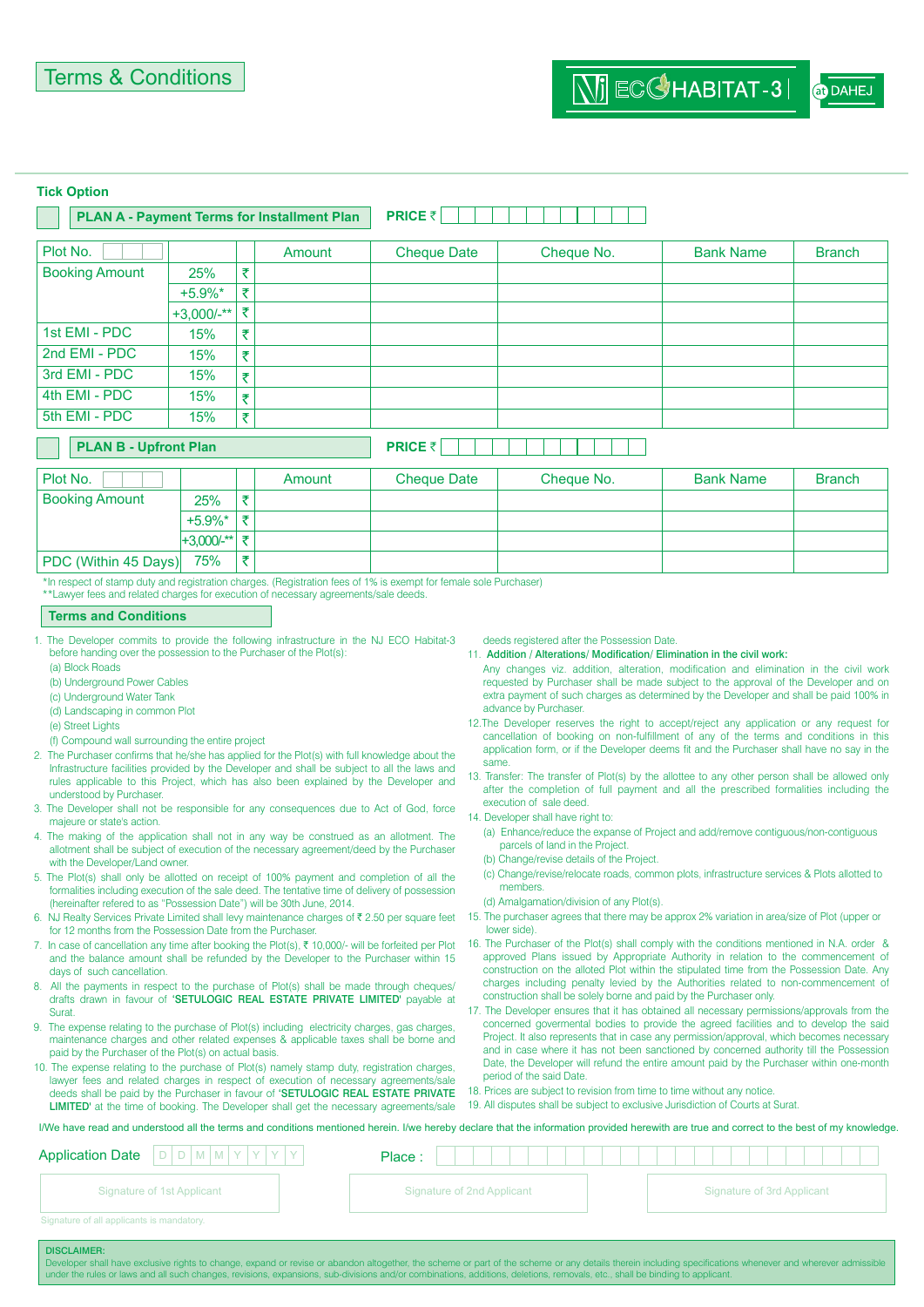| <b>Booking Application Form - SE</b>                                                                                                                                                                                                                                                 |                   |                                |                                             |                   | $\bigwedge$ j ec $G$ habitat-3 | a DAHE                                                                                                              |
|--------------------------------------------------------------------------------------------------------------------------------------------------------------------------------------------------------------------------------------------------------------------------------------|-------------------|--------------------------------|---------------------------------------------|-------------------|--------------------------------|---------------------------------------------------------------------------------------------------------------------|
| <b>Partner Code:</b>                                                                                                                                                                                                                                                                 |                   |                                |                                             |                   |                                |                                                                                                                     |
| <b>Partner Name:</b>                                                                                                                                                                                                                                                                 |                   |                                |                                             |                   |                                |                                                                                                                     |
| To,<br>SHALIBHADRA ENTERPRISE, the "DEVELOPERS"<br>Navsari.                                                                                                                                                                                                                          |                   |                                |                                             |                   |                                |                                                                                                                     |
| I/We, the "PURCHASER" undersigned request that I/We be allotted a Plot in your layout Project NJ ECO Habitat-3. I/We remit herewith a sum                                                                                                                                            |                   |                                |                                             |                   |                                | <b>1st Applicant</b><br>Latest                                                                                      |
| of ₹                                                                                                                                                                                                                                                                                 |                   |                                |                                             |                   | only) by Cheque/DD             | <b>Passport Size</b>                                                                                                |
| No.<br>the Land owner - "SHALIBHADRA ENTERPRISE", a partnership firm, being the application amount. I/We agree that this is only a booking                                                                                                                                           | dated             |                                |                                             |                   |                                | <b>Colour Photo</b>                                                                                                 |
| amount & only on fulfillment of the terms & conditions as stated herein, I/We will be eligible for the allotment of the Plot as applied for.<br>I/We hereby agree to sign & execute all necessary documents/agreements/deed including the sale deed pertaining to the Plot as & when |                   |                                |                                             |                   |                                | Paste here<br>Do not Staple                                                                                         |
| required to do so.                                                                                                                                                                                                                                                                   |                   |                                |                                             |                   |                                |                                                                                                                     |
| <b>1st Applicant</b><br>Name:                                                                                                                                                                                                                                                        | <b>First Name</b> |                                | <b>Middle Name</b>                          |                   | <b>Last Name</b>               |                                                                                                                     |
|                                                                                                                                                                                                                                                                                      |                   |                                |                                             |                   |                                |                                                                                                                     |
| PAN:                                                                                                                                                                                                                                                                                 |                   | Date of Birth:                 | $D$ M M<br>D                                |                   |                                | Sex: Male<br>Female                                                                                                 |
| E-mail:                                                                                                                                                                                                                                                                              |                   |                                |                                             |                   |                                |                                                                                                                     |
| <b>Correspondence Address:</b>                                                                                                                                                                                                                                                       |                   |                                |                                             |                   |                                |                                                                                                                     |
| Pin/Zip Code:                                                                                                                                                                                                                                                                        | State:            |                                |                                             | City:<br>Country: |                                |                                                                                                                     |
| Tel.: $(O)$                                                                                                                                                                                                                                                                          |                   | Tel.: $(R)$                    |                                             |                   | Mobile:                        |                                                                                                                     |
| <b>Permanent Address:</b>                                                                                                                                                                                                                                                            | "Same as above"   |                                |                                             |                   |                                |                                                                                                                     |
|                                                                                                                                                                                                                                                                                      |                   |                                |                                             |                   |                                |                                                                                                                     |
|                                                                                                                                                                                                                                                                                      |                   |                                |                                             | City:             |                                |                                                                                                                     |
| Pin/Zip Code:                                                                                                                                                                                                                                                                        | State:            |                                |                                             | Country:          |                                |                                                                                                                     |
| Tel.: $(O)$                                                                                                                                                                                                                                                                          |                   | Tel.: $(R)$                    |                                             |                   | Mobile:                        |                                                                                                                     |
| Residential Status:                                                                                                                                                                                                                                                                  | <b>Resident</b>   |                                |                                             | Non Resident      |                                |                                                                                                                     |
| 2nd Applicant                                                                                                                                                                                                                                                                        | <b>First Name</b> |                                | <b>Middle Name</b>                          |                   | <b>Last Name</b>               |                                                                                                                     |
| Name:                                                                                                                                                                                                                                                                                |                   |                                |                                             |                   |                                |                                                                                                                     |
| PAN:                                                                                                                                                                                                                                                                                 |                   | Date of Birth: $D D M M Y Y Y$ | $\mathsf{Y}$                                | Sex: Male         | Female<br>Email:               |                                                                                                                     |
| <b>3rd Applicant</b>                                                                                                                                                                                                                                                                 |                   |                                |                                             |                   |                                |                                                                                                                     |
| Name:                                                                                                                                                                                                                                                                                | <b>First Name</b> |                                | <b>Middle Name</b>                          |                   | <b>Last Name</b>               |                                                                                                                     |
| PAN:                                                                                                                                                                                                                                                                                 |                   |                                | Date of Birth: $D D M M Y Y Y Y $ Sex: Male |                   | Female<br>Email:               |                                                                                                                     |
|                                                                                                                                                                                                                                                                                      |                   |                                |                                             |                   |                                |                                                                                                                     |
| Plot option:                                                                                                                                                                                                                                                                         |                   |                                |                                             |                   |                                |                                                                                                                     |
|                                                                                                                                                                                                                                                                                      |                   |                                |                                             |                   |                                |                                                                                                                     |
| I/We have read and understood all the terms and conditions mentioned herein.                                                                                                                                                                                                         |                   |                                |                                             |                   |                                | at Moje Muler, Taluka- Vagra, District- Bharuch, owned and possessed by the Land owner M/s. SHALIBHADRA ENTERPRISE. |
| <b>Application Date</b><br>$D$ $D$ $M$ $M$ $Y$                                                                                                                                                                                                                                       |                   | Place:                         |                                             |                   |                                |                                                                                                                     |
| <b>Signature of 1st Applicant</b>                                                                                                                                                                                                                                                    |                   |                                | <b>Signature of 2nd Applicant</b>           |                   |                                | <b>Signature of 3rd Applicant</b>                                                                                   |
| Signature of all applicants is mandatory.                                                                                                                                                                                                                                            |                   |                                |                                             |                   |                                |                                                                                                                     |
| For Office use only                                                                                                                                                                                                                                                                  |                   |                                |                                             |                   |                                |                                                                                                                     |
| Remarks:                                                                                                                                                                                                                                                                             |                   |                                |                                             |                   |                                |                                                                                                                     |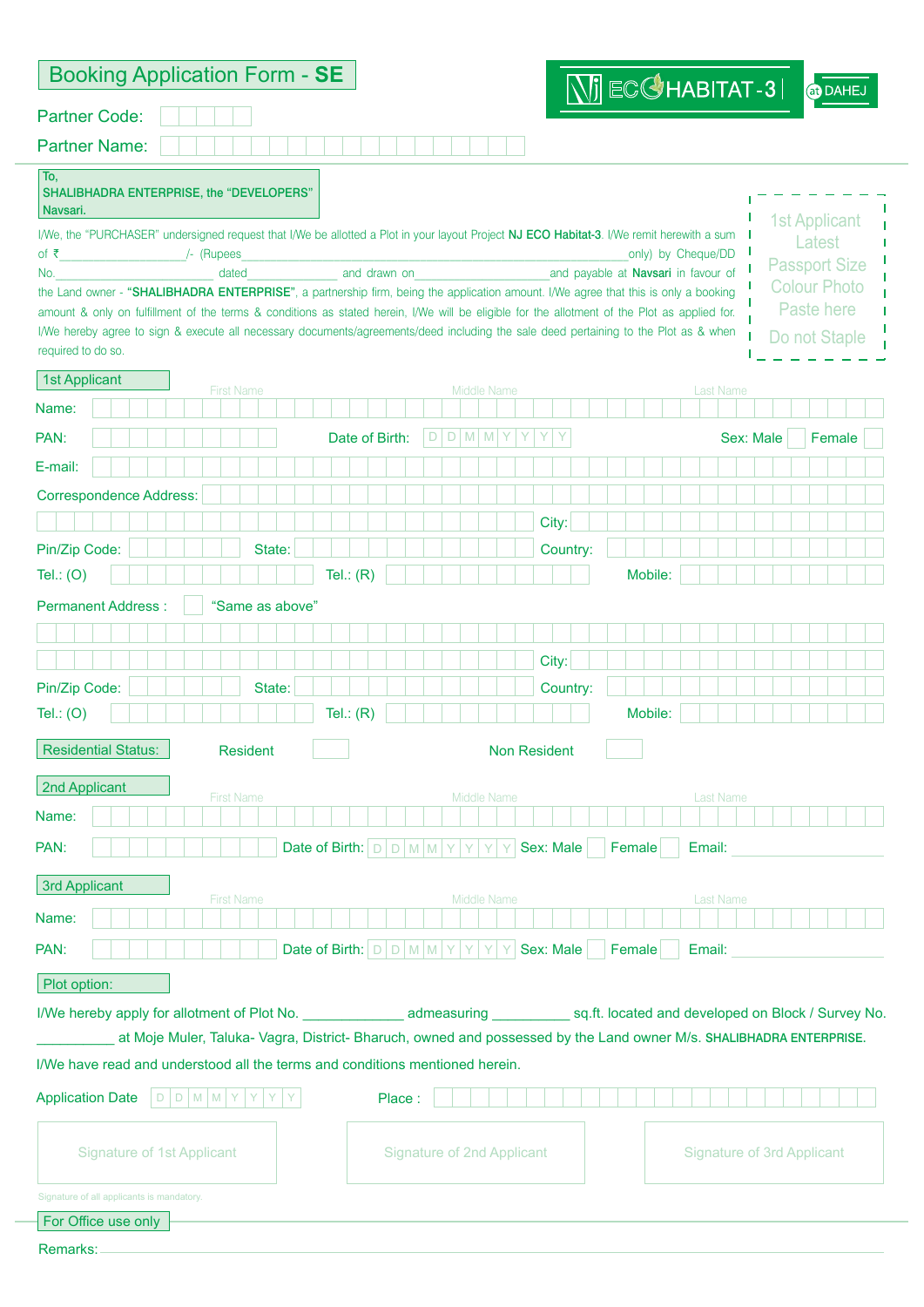at DAHEJ

#### **Tick Option** п. п

|                                   |                |   | <b>PLAN A - Payment Terms for Installment Plan</b> | <b>PRICE ₹</b>                    |            |                  |                      |
|-----------------------------------|----------------|---|----------------------------------------------------|-----------------------------------|------------|------------------|----------------------|
| Plot No.                          |                |   | Amount                                             | <b>Cheque Date</b>                | Cheque No. | <b>Bank Name</b> | <b>Branch</b>        |
| <b>Booking Amount</b>             | 25%            | ₹ |                                                    |                                   |            |                  |                      |
|                                   | $+5.9\%$ *     | ₹ |                                                    |                                   |            |                  |                      |
|                                   | $+3,000/$ -**) | ₹ |                                                    |                                   |            |                  |                      |
| 1st EMI - PDC                     | 15%            | ₹ |                                                    |                                   |            |                  |                      |
| 2nd EMI - PDC                     | 15%            | ₹ |                                                    |                                   |            |                  |                      |
| 3rd EMI - PDC                     | 15%            | ₹ |                                                    |                                   |            |                  |                      |
| 4th EMI - PDC                     | 15%            | ₹ |                                                    |                                   |            |                  |                      |
| 5th EMI - PDC                     | 15%            | ₹ |                                                    |                                   |            |                  |                      |
| <b>PLAN B - Upfront Plan</b>      |                |   |                                                    | <b>PRICE <math>\bar{z}</math></b> |            |                  |                      |
| <b>Contract Contract Contract</b> |                |   | <b>A A</b>                                         | $\sim$ $\sim$ $\sim$ $\sim$       |            | .                | $\sim$ $\sim$ $\sim$ |

| Plot No.              |               | Amount | <b>Cheque Date</b> | Cheque No. | <b>Bank Name</b> | <b>Branch</b> |
|-----------------------|---------------|--------|--------------------|------------|------------------|---------------|
| <b>Booking Amount</b> | 25%           |        |                    |            |                  |               |
|                       | $+5.9\%$ *    |        |                    |            |                  |               |
|                       | $+3.000/$ -** |        |                    |            |                  |               |
| PDC (Within 45 Days)  | 75%           |        |                    |            |                  |               |

\*In respect of stamp duty and registration charges. (Registration fees of 1% is exempt for female sole Purchaser) \*\*Lawyer fees and related charges for execution of necessary agreements/sale deeds

#### **Terms and Conditions**

- 1. The Developer commits to provide the following infrastructure in the NJ ECO Habitat-3 before handing over the possession to the Purchaser of the Plot(s):
	- (a) Block Roads
	- (b) Underground Power Cables
	- (c) Underground Water Tank
	- (d) Landscaping in common Plot
	- (e) Street Lights
	- (f) Compound wall surrounding the entire project
- 2. The Purchaser confirms that he/she has applied for the Plot(s) with full knowledge about the Infrastructure facilities provided by the Developer and shall be subject to all the laws and rules applicable to this Project, which has also been explained by the Developer and understood by Purchaser.
- 3. The Developer shall not be responsible for any consequences due to Act of God, force majeure or state's action.
- The making of the application shall not in any way be construed as an allotment. The allotment shall be subject of execution of the necessary agreement/deed by the Purchaser with the Developer/Land owner
- 5. The Plot(s) shall only be allotted on receipt of 100% payment and completion of all the formalities including execution of the sale deed. The tentative time of delivery of possession (hereinafter refered to as "Possession Date") will be 30th June, 2014.
- 6. NJ Realty Services Private Limited shall levy maintenance charges of  $\bar{\tau}$  2.50 per square feet for 12 months from the Possession Date from the Purchaser.
- 7. In case of cancellation any time after booking the Plot(s),  $\bar{\tau}$  10,000/- will be forfeited per Plot and the balance amount shall be refunded by the Developer to the Purchaser within 15 days of such cancellation.
- 8. All the payments in respect to the purchase of Plot(s) shall be made through cheques/ drafts drawn in favour of 'SHALIBHADRA ENTERPRISE' payable at Navsari.
- 9. The expense relating to the purchase of Plot(s) including electricity charges, gas charges, maintenance charges and other related expenses & applicable taxes shall be borne and paid by the Purchaser of the Plot(s) on actual basis.
- 10. The expense relating to the purchase of Plot(s) namely stamp duty, registration charges, lawyer fees and related charges in respect of execution of necessary agreements/sale deeds shall be paid by the Purchaser in favour of 'SHALIBHADRA ENTERPRISE' at the time of booking. The Developer shall get the necessary agreements/sale deeds registered

after the Possession Date.

11. Addition / Alterations/ Modification/ Elimination in the civil work:

Any changes viz. addition, alteration, modification and elimination in the civil work requested by Purchaser shall be made subject to the approval of the Developer and on extra payment of such charges as determined by the Developer and shall be paid 100% in advance by Purchaser.

- 12.The Developer reserves the right to accept/reject any application or any request for cancellation of booking on non-fulfillment of any of the terms and conditions in this application form, or if the Developer deems fit & the Purchaser shall have no say in the same.
- 13. Transfer: The transfer of Plot(s) by the allottee to any other person shall be allowed only after the completion of full payment and all the prescribed formalities including the execution of sale deed.
- 14. Developer shall have right to:
	- (a) Enhance/reduce the expanse of Project and add/remove contiguous/non-contiguous parcels of land in the Project.
	- (b) Change/revise details of the Project.
- (c) Change/revise/relocate roads, common plots, infrastructure services & Plots allotted to members.
- (d) Amalgamation/division of any Plot(s).
- 15. The purchaser agrees that there may be approx 2% variation in area/size of Plot (upper or lower side).
- 16.The Purchaser of the Plot(s) shall comply with the conditions mentioned in N.A. order & approved Plans issued by Appropriate Authority in relation to the commencement of construction on the alloted Plot within the stipulated time from the Possession Date. Any charges including penalty levied by the Authorities related to non-commencement of construction shall be solely borne and paid by the Purchaser only.
- 17. The Developer ensures that it has obtained all necessary permissions/approvals from the concerned govermental bodies to provide the agreed facilities and to develop the said Project. It also represents that in case any permission/approval, which becomes necessary and in case where it has not been sanctioned by concerned authority till the Possession Date, the Developer will refund the entire amount paid by the Purchaser within one-month period of the said Date.
- 18. Prices are subject to revision from time to time without any notice.
- 19. All disputes shall be subject to exclusive Jurisdiction of Courts at Navsari.

I/We have read and understood all the terms and conditions mentioned herein. I/we hereby declare that the information provided herewith are true and correct to the best of my knowledge.

| Application Date $ D D M M Y Y Y Y $      | Place:                     |                                   |
|-------------------------------------------|----------------------------|-----------------------------------|
| Signature of 1st Applicant                | Signature of 2nd Applicant | <b>Signature of 3rd Applicant</b> |
| Signature of all applicants is mandatory. |                            |                                   |

**DISCLAIMER** re rights to change, expand or revise or abandon altogether, the scheme or part of the scheme or any details therein including specifications whenever and wherever admissible under the rules or laws and all such changes, revisions, expansions, sub-divisions and/or combinations, additions, deletions, removals, etc., shall be binding to applicant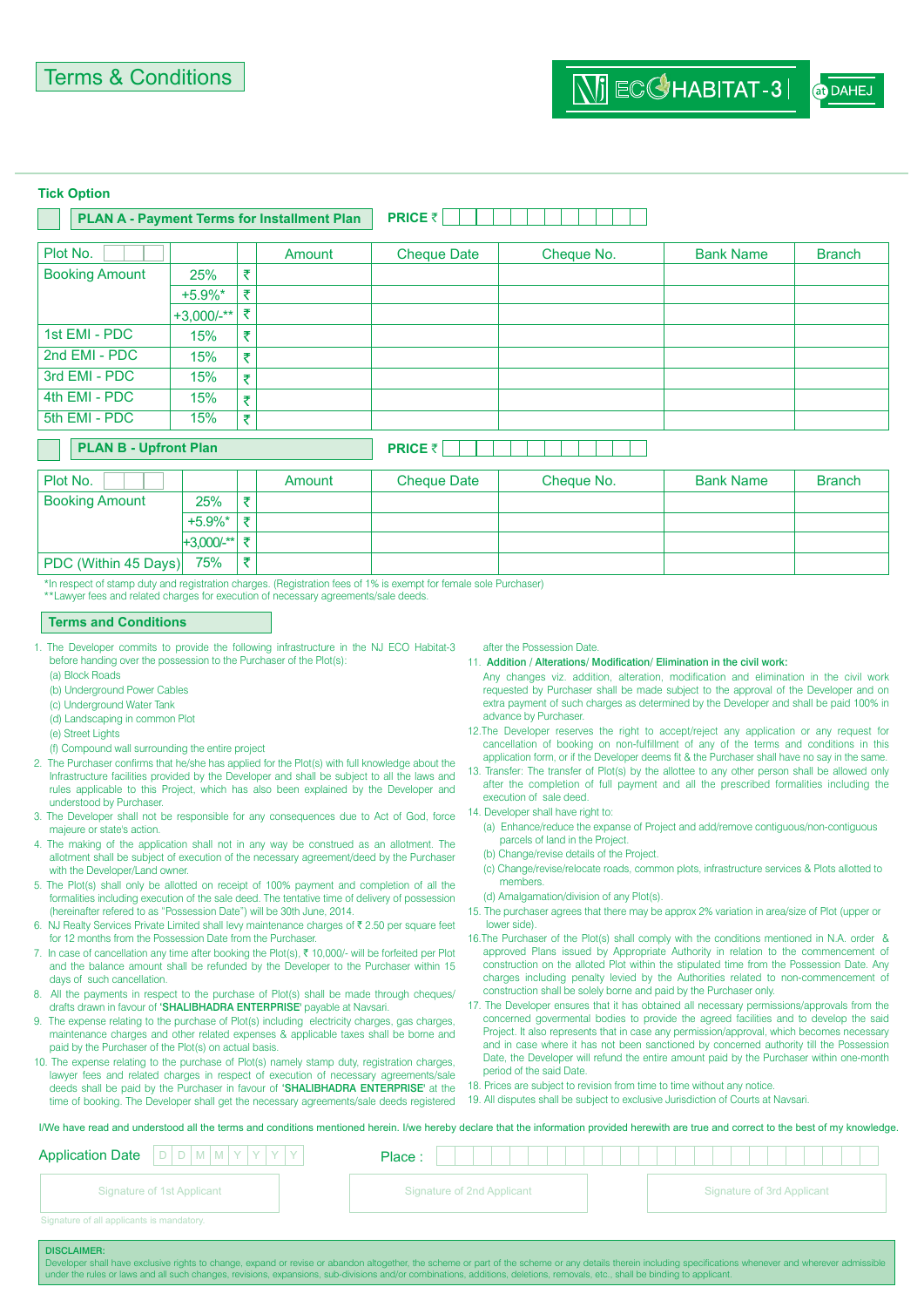SE - Shalibhadra Enterprise

### **BLOCK NO 346 ANNEXURE** (UPFRONT PLAN)

| <b>Plot</b>      | <b>Plot Area</b><br>(Sq. Ft.) | <b>Price</b><br>₹    | <b>Booking Amount</b><br>@ 25% | <b>Sale Deed Execution</b><br>Expenses $@$ 5.9% | <b>Lawyer Fees</b><br>₹ | <b>Balance 75%</b><br><b>45 Days PDC</b> | <b>Developer</b><br>(SR or SE) |
|------------------|-------------------------------|----------------------|--------------------------------|-------------------------------------------------|-------------------------|------------------------------------------|--------------------------------|
| 346-01           | 1015.74                       | 5,58,659             | 1.39.665                       | 32,961                                          | 3,000                   | 4.18.994                                 | <b>SE</b>                      |
| 346-02           | 641.08                        | 3,52,594             | 88,149                         | 20,803                                          | 3,000                   | 2,64,446                                 | <b>SE</b>                      |
| 346-03           | 656.79                        | 3,61,235             | 90,309                         | 21,313                                          | 3,000                   | 2,70,926                                 | <b>SE</b>                      |
| 346-04           | 672.50                        | 3,69,875             | 92,469                         | 21,823                                          | 3,000                   | 2,77,406                                 | <b>SE</b>                      |
| 346-05           | 1108.71                       | 6,09,791             | 1,52,448                       | 35,978                                          | 3,000                   | 4,57,343                                 | <b>SE</b>                      |
| 346-06           | 1148.85                       | 6,31,865             | 1,57,966                       | 37,280                                          | 3,000                   | 4,73,899                                 | <b>SE</b>                      |
| 346-07           | 738.46                        | 4,06,152             | 1,01,538                       | 23,963                                          | 3,000                   | 3,04,614                                 | <b>SE</b>                      |
| 346-08           | 754.17                        | 4,14,793             | 1,03,698                       | 24,473                                          | 3,000                   | 3,11,094                                 | <b>SE</b>                      |
| 346-09<br>346-10 | 769.88<br>785.59              | 4,23,433<br>4.32.073 | 1,05,858<br>1,08,018           | 24,983<br>25,492                                | 3,000<br>3,000          | 3,17,575<br>3,24,055                     | <b>SE</b><br><b>SE</b>         |
| 346-11           | 1289.59                       | 7,09,272             | 1,77,318                       | 41,847                                          | 3,000                   | 5,31,954                                 | <b>SE</b>                      |
| 346-12           | 1329.83                       | 7,31,406             | 1,82,851                       | 43,153                                          | 3,000                   | 5,48,554                                 | <b>SE</b>                      |
| 346-13           | 851.55                        | 4,68,351             | 1,17,088                       | 27,633                                          | 3,000                   | 3,51,263                                 | <b>SE</b>                      |
| 346-14           | 867.26                        | 4,76,991             | 1,19,248                       | 28,142                                          | 3,000                   | 3,57,743                                 | <b>SE</b>                      |
| 346-15           | 882.97                        | 4,85,631             | 1,21,408                       | 28,652                                          | 3,000                   | 3,64,223                                 | <b>SE</b>                      |
| 346-16           | 898.68                        | 4,94,271             | 1,23,568                       | 29,162                                          | 3,000                   | 3,70,704                                 | <b>SE</b>                      |
| 346-17           | 1468.85                       | 8,07,866             | 2,01,967                       | 47,664                                          | 3,000                   | 6,05,900                                 | <b>SE</b>                      |
| 346-18           | 1479.07                       | 8,13,488             | 2,03,372                       | 47,996                                          | 3,000                   | 6,10,116                                 | <b>SE</b>                      |
| 346-19           | 924.39                        | 5.08.415             | 1,27,104                       | 29,997                                          | 3,000                   | 3,81,312                                 | <b>SE</b>                      |
| 346-20           | 924.39<br>924.39              | 5,08,415             | 1,27,104                       | 29,997                                          | 3,000                   | 3,81,312                                 | <b>SE</b><br><b>SE</b>         |
| 346-21<br>346-22 | 924.39                        | 5,08,415<br>5,08,415 | 1,27,104<br>1,27,104           | 29,997<br>29,997                                | 3,000<br>3,000          | 3,81,312<br>3,81,312                     | <b>SE</b>                      |
| 346-23           | 1432.26                       | 7,87,745             | 1,96,936                       | 46,477                                          | 3,000                   | 5,90,809                                 | <b>SE</b>                      |
| 346-24           | 1207.27                       | 6,64,000             | 1,66,000                       | 39,176                                          | 3,000                   | 4,98,000                                 | <b>SE</b>                      |
| 346-25           | 790.11                        | 4,34,559             | 1,08,640                       | 25,639                                          | 3,000                   | 3,25,919                                 | <b>SE</b>                      |
| 346-26           | 794.95                        | 4,37,222             | 1,09,305                       | 25,796                                          | 3,000                   | 3,27,916                                 | <b>SE</b>                      |
| 346-27           | 799.79                        | 4,39,885             | 1,09,971                       | 25,953                                          | 3,000                   | 3,29,914                                 | <b>SE</b>                      |
| 346-28           | 804.63                        | 4,42,548             | 1,10,637                       | 26,110                                          | 3,000                   | 3,31,911                                 | <b>SE</b>                      |
| 346-29           | 1297.66                       | 7,13,711             | 1,78,428                       | 42,109                                          | 3,000                   | 5,35,283                                 | <b>SE</b>                      |
| 346-30           | 1310.03                       | 7,20,517             | 1,80,129                       | 42,510                                          | 3,000                   | 5,40,387                                 | <b>SE</b>                      |
| 346-31<br>346-32 | 825.08<br>830.03              | 4,53,792<br>4,56,515 | 1,13,448<br>1,14,129           | 26,774<br>26,934                                | 3,000<br>3,000          | 3,40,344<br>3,42,386                     | <b>SE</b><br><b>SE</b>         |
| 346-33           | 834.87                        | 4,59,178             | 1,14,794                       | 27,091                                          | 3,000                   | 3,44,383                                 | <b>SE</b>                      |
| 346-34           | 839.71                        | 4,61,841             | 1,15,460                       | 27,249                                          | 3,000                   | 3,46,381                                 | <b>SE</b>                      |
| 346-35           | 1353.61                       | 7,44,484             | 1,86,121                       | 43,925                                          | 3,000                   | 5,58,363                                 | <b>SE</b>                      |
| 346-36           | 1366.09                       | 7,51,349             | 1,87,837                       | 44,330                                          | 3,000                   | 5,63,512                                 | <b>SE</b>                      |
| 346-37           | 860.15                        | 4,73,085             | 1,18,271                       | 27,912                                          | 3,000                   | 3,54,814                                 | <b>SE</b>                      |
| 346-38           | 1386.32                       | 7,62,475             | 1,90,619                       | 44,986                                          | 3,000                   | 5,71,856                                 | <b>SE</b>                      |
| 346-39           | 1348.34                       | 7,41,585             | 1,85,396                       | 43,753                                          | 3,000                   | 5,56,188                                 | <b>SE</b>                      |
| 346-40<br>346-41 | 871.88<br>871.88              | 4,79,536             | 1,19,884                       | 28,293                                          | 3,000<br>3,000          | 3,59,652                                 | <b>SE</b>                      |
| 346-42           | 871.88                        | 4,79,536<br>4,79,536 | 1,19,884<br>1,19,884           | 28,293<br>28,293                                | 3,000                   | 3,59,652<br>3,59,652                     | <b>SE</b><br><b>SE</b>         |
| 346-43           | 871.88                        | 4,79,536             | 1,19,884                       | 28,293                                          | 3,000                   | 3,59,652                                 | <b>SE</b>                      |
| 346-44           | 1395.03                       | 7,67,269             | 1,91,817                       | 45,269                                          | 3,000                   | 5,75,452                                 | <b>SE</b>                      |
| 346-45           | 1395.03                       | 7,67,269             | 1,91,817                       | 45,269                                          | 3,000                   | 5,75,452                                 | <b>SE</b>                      |
| 346-46           | 871.88                        | 4,79,536             | 1,19,884                       | 28,293                                          | 3,000                   | 3,59,652                                 | <b>SE</b>                      |
| 346-47           | 871.88                        | 4,79,536             | 1,19,884                       | 28,293                                          | 3,000                   | 3,59,652                                 | <b>SE</b>                      |
| 346-48           | 871.88                        | 4,79,536             | 1,19,884                       | 28,293                                          | 3,000                   | 3,59,652                                 | <b>SE</b>                      |
| 346-49<br>346-50 | 871.88<br>1395.03             | 4,79,536<br>7,67,269 | 1,19,884<br>1,91,817           | 28,293<br>45,269                                | 3,000<br>3,000          | 3,59,652<br>5,75,452                     | <b>SE</b><br><b>SE</b>         |
| 346-51           | 1395.03                       | 7,67,269             | 1,91,817                       | 45,269                                          | 3,000                   | 5,75,452                                 | <b>SE</b>                      |
| 346-52           | 871.88                        | 4,79,536             | 1,19,884                       | 28,293                                          | 3,000                   | 3,59,652                                 | $\ensuremath{\mathsf{SE}}$     |
| 346-53           | 1395.03                       | 7,67,269             | 1,91,817                       | 45,269                                          | 3,000                   | 5,75,452                                 | <b>SE</b>                      |
| 346-54           | 1348.34                       | 7,41,585             | 1,85,396                       | 43,753                                          | 3,000                   | 5,56,188                                 | <b>SE</b>                      |
| 346-55           | 871.88                        | 4,79,536             | 1,19,884                       | 28,293                                          | 3,000                   | 3,59,652                                 | <b>SE</b>                      |
| 346-56           | 871.88                        | 4,79,536             | 1,19,884                       | 28,293                                          | 3,000                   | 3,59,652                                 | <b>SE</b>                      |
| 346-57           | 871.88                        | 4,79,536             | 1,19,884                       | 28,293                                          | 3,000                   | 3,59,652                                 | <b>SE</b>                      |
| 346-58           | 871.88                        | 4,79,536             | 1,19,884                       | 28,293                                          | 3,000                   | 3,59,652                                 | $\ensuremath{\mathsf{SE}}$     |
| 346-59<br>346-60 | 1395.03                       | 7,67,269             | 1,91,817                       | 45,269                                          | 3,000                   | 5,75,452                                 | <b>SE</b><br><b>SE</b>         |
| 346-61           | 1395.03<br>871.88             | 7,67,269<br>4,79,536 | 1,91,817<br>1,19,884           | 45,269<br>28,293                                | 3,000<br>3,000          | 5,75,452<br>3,59,652                     | <b>SE</b>                      |
| 346-62           | 871.88                        | 4,79,536             | 1,19,884                       | 28,293                                          | 3,000                   | 3,59,652                                 | <b>SE</b>                      |
| 346-63           | 871.88                        | 4,79,536             | 1,19,884                       | 28,293                                          | 3,000                   | 3,59,652                                 | <b>SE</b>                      |
| 346-64           | 871.88                        | 4,79,536             | 1,19,884                       | 28,293                                          | 3,000                   | 3,59,652                                 | $\ensuremath{\mathsf{SE}}$     |
| 346-65           | 1395.03                       | 7,67,269             | 1,91,817                       | 45,269                                          | 3,000                   | 5,75,452                                 | <b>SE</b>                      |
| 346-66           | 1395.03                       | 7,67,269             | 1,91,817                       | 45,269                                          | 3,000                   | 5,75,452                                 | <b>SE</b>                      |
| 346-67           | 871.88                        | 4,79,536             | 1,19,884                       | 28,293                                          | 3,000                   | 3,59,652                                 | <b>SE</b>                      |
| 346-68           | 1395.03                       | 7,67,269             | 1,91,817                       | 45,269                                          | 3,000                   | 5,75,452                                 | <b>SE</b>                      |
| 346-69<br>346-70 | 1296.80<br>780.42             | 7,13,237             | 1,78,309                       | 42,081                                          | 3,000<br>3,000          | 5,34,928                                 | <b>SE</b><br><b>SE</b>         |
| 346-71           | 780.42                        | 4,29,233<br>4,29,233 | 1,07,308<br>1,07,308           | 25,325<br>25,325                                | 3,000                   | 3,21,924<br>3,21,924                     | <b>SE</b>                      |
| 346-72           | 780.42                        | 4,29,233             | 1,07,308                       | 25,325                                          | 3,000                   | 3,21,924                                 | <b>SE</b>                      |
| 346-73           | 1248.70                       | 6,86,784             | 1,71,696                       | 40,520                                          | 3,000                   | 5,15,088                                 | <b>SE</b>                      |

at DAHEJ

 $\overline{\text{Mi}}$  ECCHABITAT-3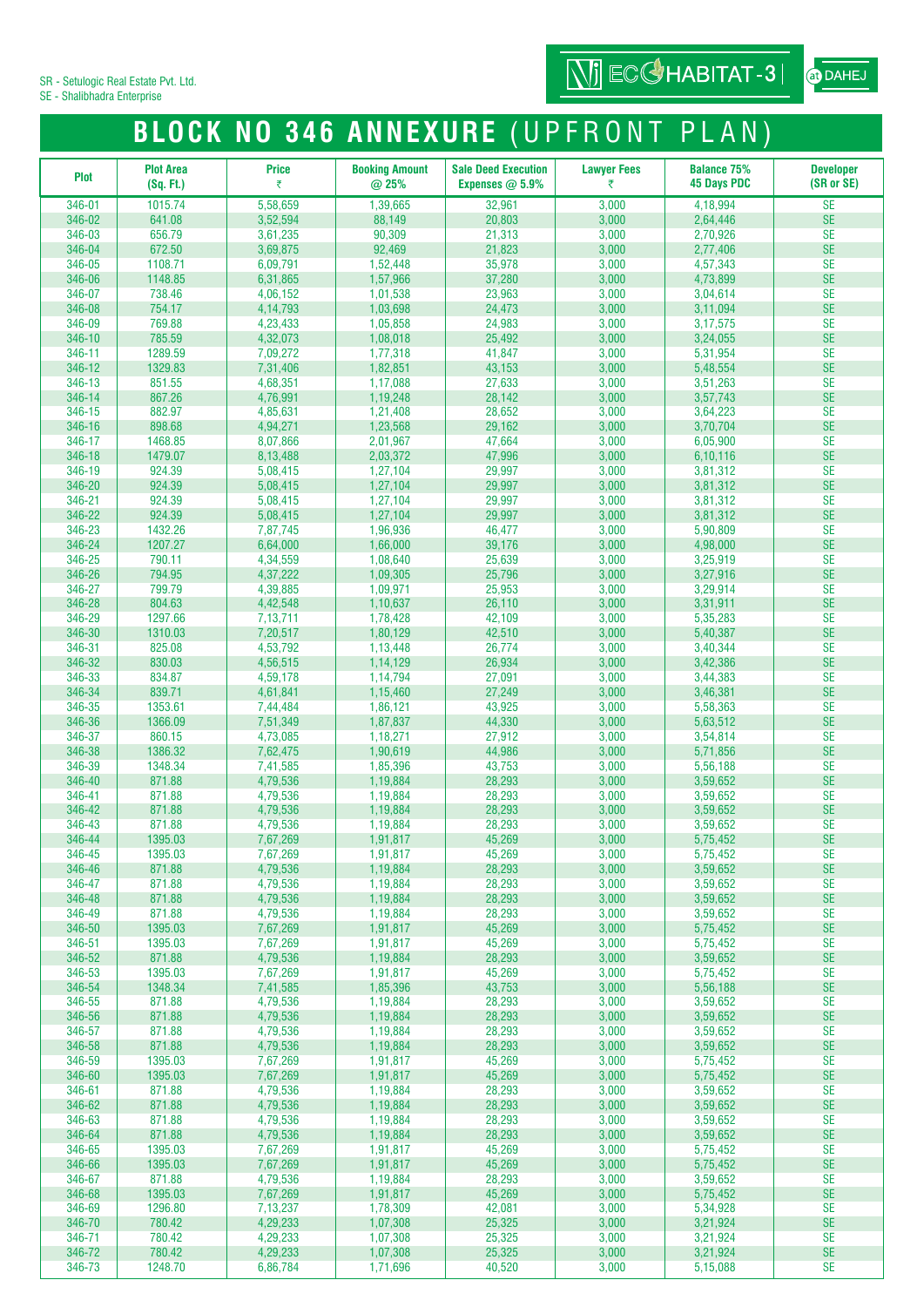### **BLOCK NO 346 ANNEXURE** (UPFRONT PLAN)

 $\boxed{\text{Nj}}$  ECG HABITAT-3

| <b>Plot</b>        | <b>Plot Area</b><br>(Sq. Ft.) | <b>Price</b><br>₹    | <b>Booking Amount</b><br>@ 25% | <b>Sale Deed Execution</b><br>Expenses $@$ 5.9% | <b>Lawyer Fees</b><br>₹ | <b>Balance 75%</b><br><b>45 Days PDC</b> | <b>Developer</b><br>(SR or SE) |
|--------------------|-------------------------------|----------------------|--------------------------------|-------------------------------------------------|-------------------------|------------------------------------------|--------------------------------|
| 346-74             | 1248.70                       | 6,86,784             | 1,71,696                       | 40,520                                          | 3,000                   | 5,15,088                                 | <b>SE</b>                      |
| 346-75             | 780.42                        | 4,29,233             | 1,07,308                       | 25,325                                          | 3,000                   | 3,21,924                                 | <b>SE</b>                      |
| 346-76             | 780.42                        | 4,29,233             | 1,07,308                       | 25,325                                          | 3,000                   | 3,21,924                                 | <b>SE</b>                      |
| 346-77<br>346-78   | 780.42<br>780.42              | 4,29,233<br>4,29,233 | 1,07,308<br>1,07,308           | 25,325<br>25,325                                | 3,000<br>3,000          | 3,21,924<br>3,21,924                     | <b>SE</b><br><b>SE</b>         |
| 346-79             | 1248.70                       | 6,86,784             | 1,71,696                       | 40,520                                          | 3,000                   | 5,15,088                                 | <b>SE</b>                      |
| 346-80             | 1248.70                       | 6,86,784             | 1,71,696                       | 40,520                                          | 3,000                   | 5,15,088                                 | <b>SE</b>                      |
| 346-81             | 780.42                        | 4,29,233             | 1,07,308                       | 25,325                                          | 3,000                   | 3,21,924                                 | <b>SE</b>                      |
| 346-82             | 780.42                        | 4,29,233             | 1,07,308                       | 25,325                                          | 3,000                   | 3,21,924                                 | <b>SE</b>                      |
| 346-83<br>346-84   | 780.42<br>780.42              | 4,29,233             | 1,07,308<br>1,07,308           | 25,325<br>25,325                                | 3,000<br>3,000          | 3,21,924<br>3,21,924                     | <b>SE</b><br><b>SE</b>         |
| 346-85             | 1248.70                       | 4,29,233<br>6,86,784 | 1,71,696                       | 40,520                                          | 3,000                   | 5,15,088                                 | <b>SE</b>                      |
| 346-86             | 1248.70                       | 6,86,784             | 1,71,696                       | 40,520                                          | 3,000                   | 5,15,088                                 | <b>SE</b>                      |
| 346-87             | 780.42                        | 4,29,233             | 1,07,308                       | 25,325                                          | 3,000                   | 3,21,924                                 | <b>SE</b>                      |
| 346-88             | 780.42                        | 4,29,233             | 1,07,308                       | 25,325                                          | 3,000                   | 3,21,924                                 | <b>SE</b>                      |
| 346-89             | 780.42                        | 4,29,233             | 1,07,308                       | 25,325                                          | 3,000                   | 3,21,924                                 | <b>SE</b>                      |
| 346-90<br>346-91   | 780.42<br>1202.00             | 4,29,233<br>6,61,100 | 1,07,308<br>1,65,275           | 25,325<br>39,005                                | 3,000<br>3,000          | 3,21,924<br>4,95,825                     | <b>SE</b><br><b>SE</b>         |
| 346-92             | 1348.34                       | 7,41,585             | 1,85,396                       | 43,753                                          | 3,000                   | 5,56,188                                 | <b>SE</b>                      |
| 346-93             | 871.88                        | 4,79,536             | 1,19,884                       | 28,293                                          | 3,000                   | 3,59,652                                 | <b>SE</b>                      |
| 346-94             | 871.88                        | 4,79,536             | 1,19,884                       | 28,293                                          | 3,000                   | 3,59,652                                 | <b>SE</b>                      |
| 346-95             | 871.88                        | 4,79,536             | 1,19,884                       | 28,293                                          | 3,000                   | 3,59,652                                 | <b>SE</b>                      |
| 346-96<br>346-97   | 871.88<br>1395.03             | 4,79,536<br>7,67,269 | 1,19,884<br>1,91,817           | 28,293<br>45,269                                | 3,000<br>3,000          | 3,59,652<br>5,75,452                     | <b>SE</b><br><b>SE</b>         |
| 346-98             | 1395.03                       | 7,67,269             | 1,91,817                       | 45,269                                          | 3,000                   | 5,75,452                                 | <b>SE</b>                      |
| 346-99             | 871.88                        | 4,79,536             | 1,19,884                       | 28,293                                          | 3,000                   | 3,59,652                                 | <b>SE</b>                      |
| 346-100            | 871.88                        | 4,79,536             | 1,19,884                       | 28,293                                          | 3,000                   | 3,59,652                                 | <b>SE</b>                      |
| 346-101            | 871.88                        | 4,79,536             | 1,19,884                       | 28,293                                          | 3,000                   | 3,59,652                                 | <b>SE</b>                      |
| 346-102<br>346-103 | 871.88<br>1395.03             | 4,79,536<br>7,67,269 | 1,19,884<br>1,91,817           | 28,293<br>45,269                                | 3,000<br>3,000          | 3,59,652<br>5,75,452                     | <b>SE</b><br><b>SE</b>         |
| 346-104            | 1395.03                       | 7,67,269             | 1,91,817                       | 45,269                                          | 3,000                   | 5,75,452                                 | <b>SE</b>                      |
| 346-105            | 871.88                        | 4,79,536             | 1,19,884                       | 28,293                                          | 3,000                   | 3,59,652                                 | <b>SE</b>                      |
| 346-106            | 871.88                        | 4,79,536             | 1,19,884                       | 28,293                                          | 3,000                   | 3,59,652                                 | <b>SE</b>                      |
| 346-107            | 871.88                        | 4,79,536             | 1,19,884                       | 28,293                                          | 3,000                   | 3,59,652                                 | <b>SE</b>                      |
| 346-108<br>346-109 | 1569.45<br>1486.49            | 8,63,199<br>8,17,572 | 2,15,800<br>2,04,393           | 50,929<br>48,237                                | 3,000<br>3,000          | 6,47,400<br>6,13,179                     | <b>SE</b><br><b>SE</b>         |
| 346-110            | 1303.14                       | 7,16,729             | 1,79,182                       | 42,287                                          | 3,000                   | 5,37,547                                 | <b>SE</b>                      |
| 346-111            | 780.42                        | 4,29,233             | 1,07,308                       | 25,325                                          | 3,000                   | 3,21,924                                 | <b>SE</b>                      |
| 346-112            | 780.42                        | 4,29,233             | 1,07,308                       | 25,325                                          | 3,000                   | 3,21,924                                 | <b>SE</b>                      |
| 346-113            | 780.42                        | 4,29,233             | 1,07,308                       | 25,325                                          | 3,000                   | 3,21,924                                 | <b>SE</b>                      |
| 346-114<br>346-115 | 1248.70<br>1248.70            | 6,86,784<br>6,86,784 | 1,71,696<br>1,71,696           | 40,520<br>40,520                                | 3,000<br>3,000          | 5,15,088<br>5,15,088                     | <b>SE</b><br><b>SE</b>         |
| 346-116            | 780.42                        | 4,29,233             | 1,07,308                       | 25,325                                          | 3,000                   | 3,21,924                                 | <b>SE</b>                      |
| 346-117            | 780.42                        | 4,29,233             | 1,07,308                       | 25,325                                          | 3,000                   | 3,21,924                                 | <b>SE</b>                      |
| 346-118            | 780.42                        | 4,29,233             | 1,07,308                       | 25,325                                          | 3,000                   | 3,21,924                                 | <b>SE</b>                      |
| 346-119            | 780.42                        | 4,29,233             | 1,07,308                       | 25,325                                          | 3,000                   | 3,21,924                                 | <b>SE</b>                      |
| 346-120<br>346-121 | 1248.70<br>1248.70            | 6,86,784<br>6,86,784 | 1,71,696<br>1,71,696           | 40,520<br>40,520                                | 3,000<br>3,000          | 5,15,088<br>5,15,088                     | <b>SE</b><br><b>SE</b>         |
| 346-122            | 780.42                        | 4,29,233             | 1,07,308                       | 25,325                                          | 3,000                   | 3,21,924                                 | <b>SE</b>                      |
| 346-123            | 780.42                        | 4,29,233             | 1,07,308                       | 25,325                                          | 3,000                   | 3,21,924                                 | <b>SE</b>                      |
| 346-124            | 780.42                        | 4,29,233             | 1,07,308                       | 25,325                                          | 3,000                   | 3,21,924                                 | <b>SE</b>                      |
| 346-125            | 780.42                        | 4,29,233             | 1,07,308                       | 25,325                                          | 3,000                   | 3,21,924                                 | <b>SE</b>                      |
| 346-126<br>346-127 | 1248.70<br>1248.70            | 6,86,784<br>6,86,784 | 1,71,696<br>1,71,696           | 40,520<br>40,520                                | 3,000<br>3,000          | 5,15,088<br>5,15,088                     | <b>SE</b><br><b>SE</b>         |
| 346-128            | 780.42                        | 4,29,233             | 1,07,308                       | 25,325                                          | 3,000                   | 3,21,924                                 | <b>SE</b>                      |
| 346-129            | 780.42                        | 4,29,233             | 1,07,308                       | 25,325                                          | 3,000                   | 3,21,924                                 | <b>SE</b>                      |
| 346-130            | 780.42                        | 4,29,233             | 1,07,308                       | 25,325                                          | 3,000                   | 3,21,924                                 | <b>SE</b>                      |
| 346-131            | 780.42                        | 4,29,233             | 1,07,308                       | 25,325                                          | 3,000                   | 3,21,924                                 | <b>SE</b>                      |
| 346-132<br>346-133 | 1202.00<br>1348.34            | 6,61,100<br>7,41,585 | 1,65,275<br>1,85,396           | 39,005<br>43,753                                | 3,000<br>3,000          | 4,95,825<br>5,56,188                     | <b>SE</b><br><b>SE</b>         |
| 346-134            | 871.88                        | 4,79,536             | 1,19,884                       | 28,293                                          | 3,000                   | 3,59,652                                 | <b>SE</b>                      |
| 346-135            | 871.88                        | 4,79,536             | 1,19,884                       | 28,293                                          | 3,000                   | 3,59,652                                 | <b>SE</b>                      |
| 346-136            | 871.88                        | 4,79,536             | 1,19,884                       | 28,293                                          | 3,000                   | 3,59,652                                 | <b>SE</b>                      |
| 346-137            | 871.88                        | 4,79,536             | 1,19,884                       | 28,293                                          | 3,000                   | 3,59,652                                 | <b>SE</b>                      |
| 346-138<br>346-139 | 1395.03<br>1395.03            | 7,67,269<br>7,67,269 | 1,91,817<br>1,91,817           | 45,269<br>45,269                                | 3,000<br>3,000          | 5,75,452<br>5,75,452                     | <b>SE</b><br><b>SE</b>         |
| 346-140            | 871.88                        | 4,79,536             | 1,19,884                       | 28,293                                          | 3,000                   | 3,59,652                                 | <b>SE</b>                      |
| 346-141            | 871.88                        | 4,79,536             | 1,19,884                       | 28,293                                          | 3,000                   | 3,59,652                                 | <b>SE</b>                      |
| 346-142            | 871.88                        | 4,79,536             | 1,19,884                       | 28,293                                          | 3,000                   | 3,59,652                                 | <b>SE</b>                      |
| 346-143            | 871.88                        | 4,79,536             | 1,19,884                       | 28,293                                          | 3,000                   | 3,59,652                                 | <b>SE</b>                      |
| 346-144<br>346-145 | 1395.03<br>1395.03            | 7,67,269<br>7,67,269 | 1,91,817<br>1,91,817           | 45,269<br>45,269                                | 3,000<br>3,000          | 5,75,452<br>5,75,452                     | <b>SE</b><br><b>SE</b>         |
| 346-146            | 871.88                        | 4,79,536             | 1,19,884                       | 28,293                                          | 3,000                   | 3,59,652                                 | SE                             |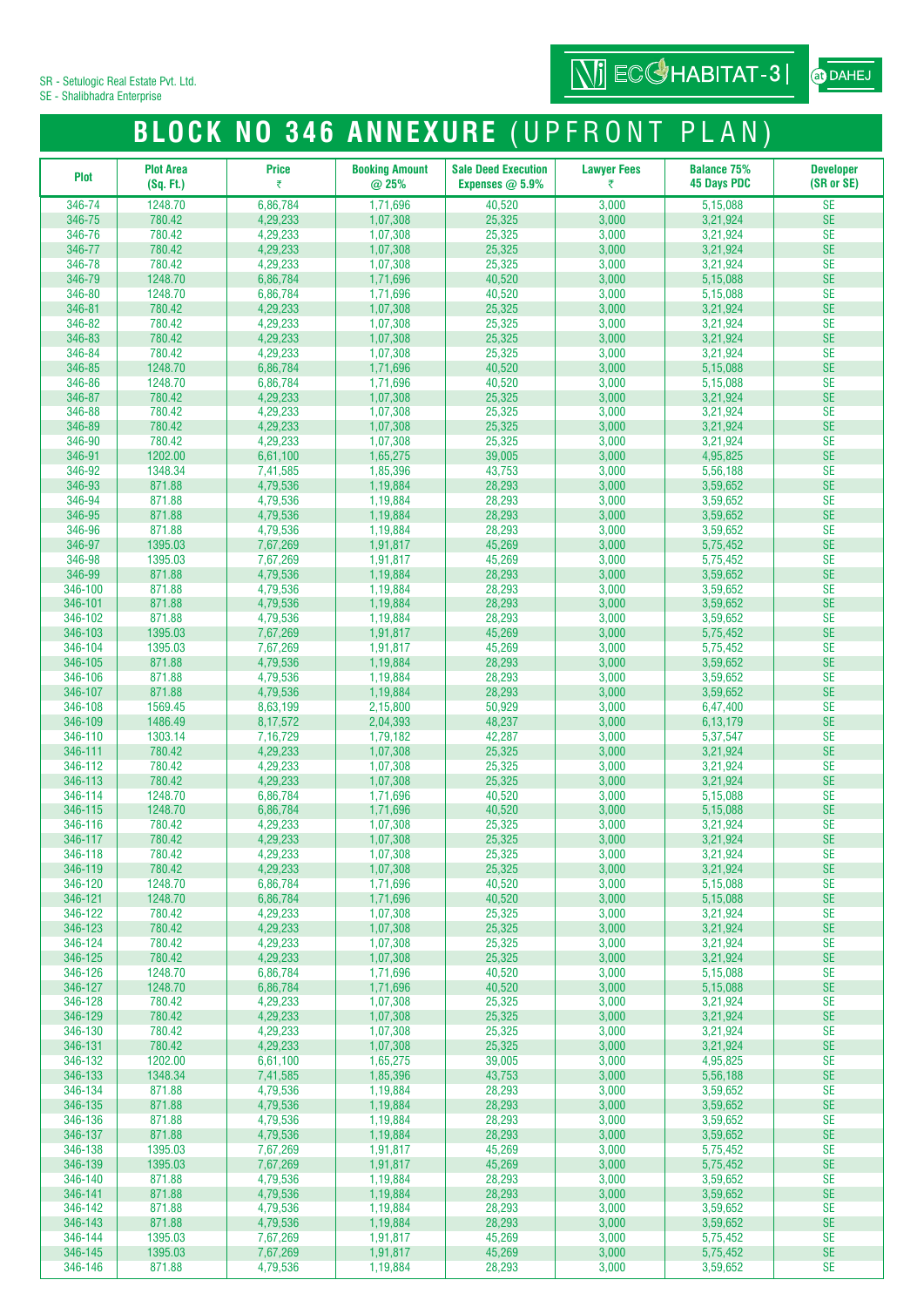### **BLOCK NO 346 ANNEXURE** (UPFRONT PLAN)

 $\boxed{\text{Nj}}$  ECG HABITAT-3

| <b>Plot</b>        | <b>Plot Area</b><br>(Sq. Ft.) | <b>Price</b><br>₹    | <b>Booking Amount</b><br>@ 25% | <b>Sale Deed Execution</b><br>Expenses $@$ 5.9% | <b>Lawyer Fees</b><br>₹ | <b>Balance 75%</b><br><b>45 Days PDC</b> | <b>Developer</b><br>(SR or SE) |
|--------------------|-------------------------------|----------------------|--------------------------------|-------------------------------------------------|-------------------------|------------------------------------------|--------------------------------|
| 346-147            | 871.88                        | 4,79,536             | 1,19,884                       | 28,293                                          | 3,000                   | 3,59,652                                 | <b>SE</b>                      |
| 346-148            | 871.88                        | 4,79,536             | 1,19,884                       | 28,293                                          | 3,000                   | 3,59,652                                 | <b>SE</b>                      |
| 346-149            | 1569.45                       | 8,63,199             | 2,15,800                       | 50,929                                          | 3,000                   | 6,47,400                                 | <b>SE</b>                      |
| 346-150            | 1586.35                       | 8,72,491             | 2,18,123                       | 51,477                                          | 3,000                   | 6,54,368                                 | <b>SE</b>                      |
| 346-151            | 1308.63                       | 7,19,747             | 1,79,937                       | 42,465                                          | 3,000                   | 5,39,810                                 | <b>SE</b>                      |
| 346-152            | 780.42                        | 4,29,233             | 1,07,308                       | 25,325                                          | 3,000                   | 3,21,924                                 | <b>SE</b>                      |
| 346-153            | 780.42                        | 4,29,233             | 1,07,308                       | 25,325                                          | 3,000                   | 3,21,924                                 | <b>SE</b>                      |
| 346-154            | 780.42                        | 4,29,233             | 1,07,308                       | 25,325                                          | 3,000                   | 3,21,924                                 | <b>SE</b>                      |
| 346-155            | 1248.70                       | 6,86,784             | 1,71,696                       | 40,520                                          | 3,000                   | 5,15,088                                 | <b>SE</b>                      |
| 346-156            | 1248.70                       | 6,86,784             | 1,71,696                       | 40,520                                          | 3,000                   | 5,15,088<br>3,21,924                     | <b>SE</b><br><b>SE</b>         |
| 346-157<br>346-158 | 780.42<br>780.42              | 4,29,233<br>4,29,233 | 1,07,308<br>1,07,308           | 25,325<br>25,325                                | 3,000<br>3,000          | 3,21,924                                 | <b>SE</b>                      |
| 346-159            | 780.42                        | 4,29,233             | 1,07,308                       | 25,325                                          | 3,000                   | 3,21,924                                 | <b>SE</b>                      |
| 346-160            | 780.42                        | 4,29,233             | 1,07,308                       | 25,325                                          | 3,000                   | 3,21,924                                 | <b>SE</b>                      |
| 346-161            | 1248.70                       | 6,86,784             | 1,71,696                       | 40,520                                          | 3,000                   | 5,15,088                                 | <b>SE</b>                      |
| 346-162            | 1248.70                       | 6,86,784             | 1,71,696                       | 40,520                                          | 3,000                   | 5,15,088                                 | <b>SE</b>                      |
| 346-163            | 780.42                        | 4,29,233             | 1,07,308                       | 25,325                                          | 3,000                   | 3,21,924                                 | <b>SE</b>                      |
| 346-164            | 780.42                        | 4,29,233             | 1,07,308                       | 25,325                                          | 3,000                   | 3,21,924                                 | <b>SE</b>                      |
| 346-165            | 780.42                        | 4,29,233             | 1,07,308                       | 25,325                                          | 3,000                   | 3,21,924                                 | <b>SE</b>                      |
| 346-166            | 780.42                        | 4,29,233             | 1,07,308                       | 25,325                                          | 3,000                   | 3,21,924                                 | <b>SE</b>                      |
| 346-167            | 1248.70                       | 6,86,784             | 1,71,696                       | 40,520                                          | 3,000                   | 5,15,088                                 | <b>SE</b>                      |
| 346-168            | 1248.70                       | 6,86,784             | 1,71,696                       | 40,520                                          | 3,000                   | 5,15,088                                 | <b>SE</b>                      |
| 346-169<br>346-170 | 780.42<br>780.42              | 4,29,233             | 1,07,308<br>1,07,308           | 25,325<br>25,325                                | 3,000<br>3,000          | 3,21,924                                 | <b>SE</b><br><b>SE</b>         |
| 346-171            | 780.42                        | 4,29,233<br>4,29,233 | 1,07,308                       | 25,325                                          | 3,000                   | 3,21,924<br>3,21,924                     | <b>SE</b>                      |
| 346-172            | 780.42                        | 4,29,233             | 1,07,308                       | 25,325                                          | 3,000                   | 3,21,924                                 | <b>SE</b>                      |
| 346-173            | 1202.00                       | 6,61,100             | 1,65,275                       | 39,005                                          | 3,000                   | 4,95,825                                 | <b>SE</b>                      |
| 346-174            | 1348.34                       | 7,41,585             | 1.85.396                       | 43,753                                          | 3,000                   | 5,56,188                                 | <b>SE</b>                      |
| 346-175            | 871.88                        | 4,79,536             | 1,19,884                       | 28,293                                          | 3,000                   | 3,59,652                                 | <b>SE</b>                      |
| 346-176            | 871.88                        | 4,79,536             | 1,19,884                       | 28,293                                          | 3,000                   | 3,59,652                                 | <b>SE</b>                      |
| 346-177            | 871.88                        | 4,79,536             | 1,19,884                       | 28,293                                          | 3,000                   | 3,59,652                                 | <b>SE</b>                      |
| 346-178            | 871.88                        | 4,79,536             | 1,19,884                       | 28,293                                          | 3,000                   | 3,59,652                                 | <b>SE</b>                      |
| 346-179            | 1395.03                       | 7,67,269             | 1,91,817                       | 45,269                                          | 3,000                   | 5,75,452                                 | <b>SE</b>                      |
| 346-180            | 1395.03                       | 7,67,269             | 1,91,817                       | 45,269                                          | 3,000                   | 5,75,452                                 | <b>SE</b>                      |
| 346-181<br>346-182 | 871.88<br>871.88              | 4,79,536             | 1,19,884                       | 28,293                                          | 3,000<br>3,000          | 3,59,652                                 | <b>SE</b><br><b>SE</b>         |
| 346-183            | 871.88                        | 4,79,536<br>4,79,536 | 1,19,884<br>1,19,884           | 28,293<br>28,293                                | 3,000                   | 3,59,652<br>3,59,652                     | <b>SE</b>                      |
| 346-184            | 871.88                        | 4,79,536             | 1,19,884                       | 28,293                                          | 3,000                   | 3,59,652                                 | <b>SE</b>                      |
| 346-185            | 1395.03                       | 7,67,269             | 1,91,817                       | 45,269                                          | 3,000                   | 5,75,452                                 | <b>SE</b>                      |
| 346-186            | 1395.03                       | 7,67,269             | 1,91,817                       | 45,269                                          | 3,000                   | 5,75,452                                 | <b>SE</b>                      |
| 346-187            | 871.88                        | 4,79,536             | 1,19,884                       | 28,293                                          | 3,000                   | 3,59,652                                 | <b>SE</b>                      |
| 346-188            | 871.88                        | 4,79,536             | 1,19,884                       | 28,293                                          | 3,000                   | 3,59,652                                 | <b>SE</b>                      |
| 346-189            | 871.88                        | 4,79,536             | 1,19,884                       | 28,293                                          | 3,000                   | 3,59,652                                 | <b>SE</b>                      |
| 346-190            | 871.88                        | 4,79,536             | 1,19,884                       | 28,293                                          | 3,000                   | 3,59,652                                 | <b>SE</b>                      |
| 346-191            | 959.15                        | 5,27,531             | 1,31,883                       | 31,124                                          | 3,000                   | 3,95,648                                 | <b>SE</b>                      |
| 346-192<br>346-193 | 1471.00                       | 8,09,050             | 2,02,262                       | 47,734                                          | 3,000                   | 6,06,787                                 | <b>SE</b>                      |
| 346-194            | 1312.94<br>780.42             | 7,22,114<br>4,29,233 | 1,80,529<br>1,07,308           | 42,605<br>25,325                                | 3,000<br>3,000          | 5,41,586<br>3,21,924                     | <b>SR</b><br><b>SR</b>         |
| 346-195            | 780.42                        | 4,29,233             | 1,07,308                       | 25,325                                          | 3,000                   | 3,21,924                                 | <b>SR</b>                      |
| 346-196            | 780.42                        | 4,29,233             | 1,07,308                       | 25,325                                          | 3,000                   | 3,21,924                                 | <b>SR</b>                      |
| 346-197            | 1248.70                       | 6,86,784             | 1,71,696                       | 40,520                                          | 3,000                   | 5,15,088                                 | <b>SR</b>                      |
| 346-198            | 1248.70                       | 6,86,784             | 1,71,696                       | 40,520                                          | 3,000                   | 5,15,088                                 | <b>SR</b>                      |
| 346-199            | 780.42                        | 4,29,233             | 1,07,308                       | 25,325                                          | 3,000                   | 3,21,924                                 | <b>SR</b>                      |
| 346-200            | 780.42                        | 4,29,233             | 1,07,308                       | 25,325                                          | 3,000                   | 3,21,924                                 | <b>SR</b>                      |
| 346-201            | 780.42                        | 4,29,233             | 1,07,308                       | 25,325                                          | 3,000                   | 3,21,924                                 | <b>SR</b>                      |
| 346-202            | 780.42                        | 4,29,233             | 1,07,308                       | 25,325                                          | 3,000                   | 3,21,924                                 | <b>SR</b>                      |
| 346-203<br>346-204 | 1248.70<br>1248.70            | 6,86,784<br>6,86,784 | 1,71,696<br>1,71,696           | 40,520<br>40,520                                | 3,000<br>3,000          | 5,15,088<br>5,15,088                     | <b>SR</b><br><b>SR</b>         |
| 346-205            | 780.42                        | 4,29,233             | 1,07,308                       | 25,325                                          | 3,000                   | 3,21,924                                 | <b>SR</b>                      |
| 346-206            | 780.42                        | 4,29,233             | 1,07,308                       | 25,325                                          | 3,000                   | 3,21,924                                 | <b>SR</b>                      |
| 346-207            | 780.42                        | 4,29,233             | 1,07,308                       | 25,325                                          | 3,000                   | 3,21,924                                 | <b>SR</b>                      |
| 346-208            | 780.42                        | 4,29,233             | 1,07,308                       | 25,325                                          | 3,000                   | 3,21,924                                 | <b>SR</b>                      |
| 346-209            | 1248.70                       | 6,86,784             | 1,71,696                       | 40,520                                          | 3,000                   | 5,15,088                                 | <b>SR</b>                      |
| 346-210            | 1248.70                       | 6,86,784             | 1,71,696                       | 40,520                                          | 3,000                   | 5,15,088                                 | <b>SR</b>                      |
| 346-211            | 780.42                        | 4,29,233             | 1,07,308                       | 25,325                                          | 3,000                   | 3,21,924                                 | <b>SR</b>                      |
| 346-212            | 780.42                        | 4,29,233             | 1,07,308                       | 25,325                                          | 3,000                   | 3,21,924                                 | <b>SR</b>                      |
| 346-213            | 780.42                        | 4,29,233             | 1,07,308                       | 25,325                                          | 3,000                   | 3,21,924                                 | <b>SR</b>                      |
| 346-214<br>346-215 | 780.42                        | 4,29,233             | 1,07,308                       | 25,325                                          | 3,000                   | 3,21,924                                 | <b>SR</b>                      |
| 346-216            | 1202.00<br>1348.34            | 6,61,100<br>7,41,585 | 1,65,275<br>1,85,396           | 39,005<br>43,753                                | 3,000<br>3,000          | 4,95,825<br>5,56,188                     | <b>SR</b><br><b>SR</b>         |
| 346-217            | 871.88                        | 4,79,536             | 1,19,884                       | 28,293                                          | 3,000                   | 3,59,652                                 | <b>SR</b>                      |
| 346-218            | 871.88                        | 4,79,536             | 1,19,884                       | 28,293                                          | 3,000                   | 3,59,652                                 | <b>SR</b>                      |
| 346-219            | 871.88                        | 4,79,536             | 1,19,884                       | 28,293                                          | 3,000                   | 3,59,652                                 | <b>SR</b>                      |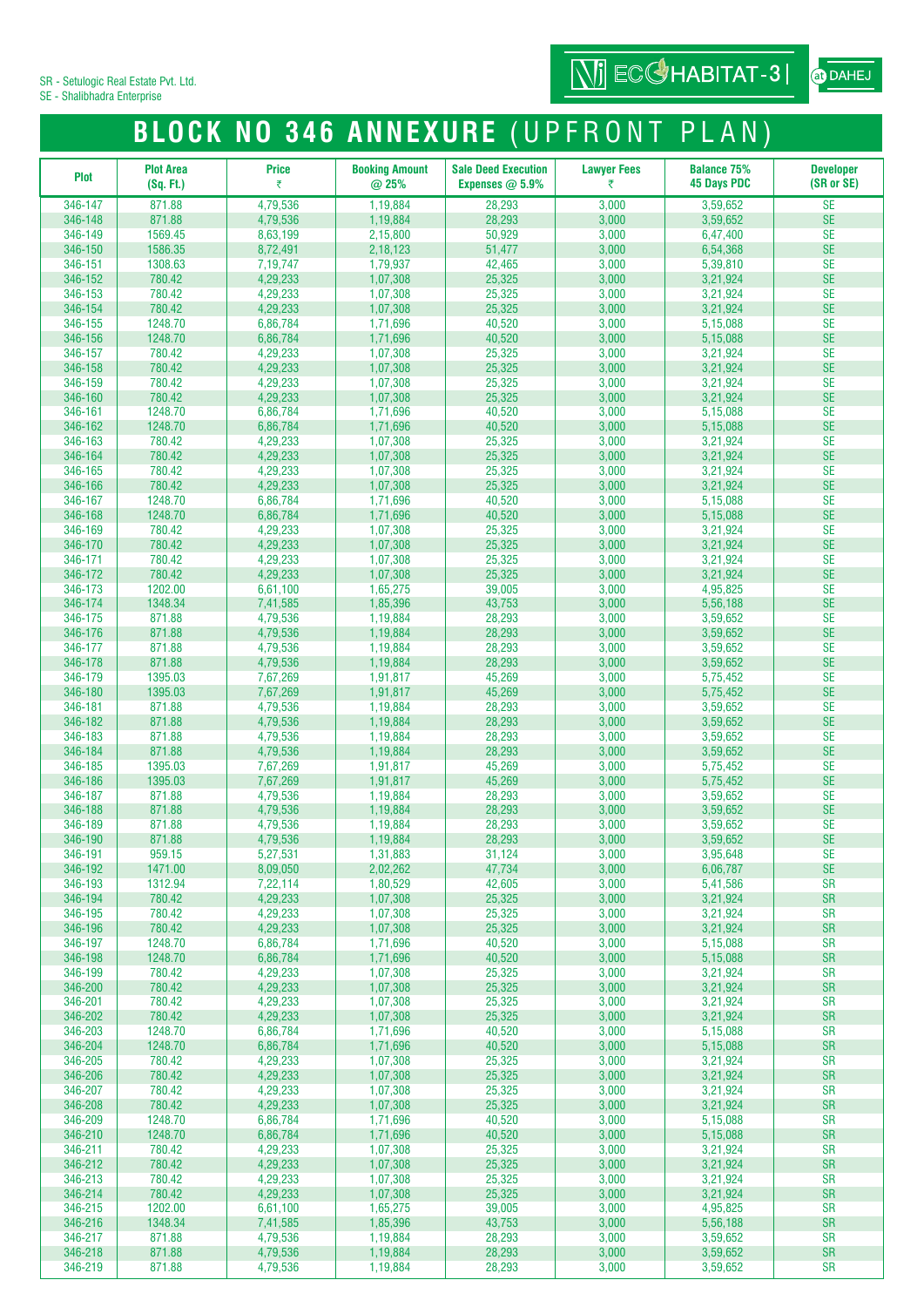## **BLOCK NO 346 ANNEXURE** (UPFRONT PLAN)

 $\overline{\text{Nj}}$  ECCHABITAT-3

| <b>Plot</b>        | <b>Plot Area</b><br>(Sq. Ft.) | <b>Price</b><br>₹    | <b>Booking Amount</b><br>@ 25% | <b>Sale Deed Execution</b><br>Expenses $@$ 5.9% | <b>Lawyer Fees</b><br>₹ | <b>Balance 75%</b><br><b>45 Days PDC</b> | <b>Developer</b><br>(SR or SE) |
|--------------------|-------------------------------|----------------------|--------------------------------|-------------------------------------------------|-------------------------|------------------------------------------|--------------------------------|
| 346-220            | 871.88                        | 4,79,536             | 1,19,884                       | 28,293                                          | 3,000                   | 3,59,652                                 | <b>SR</b>                      |
| 346-221            | 1395.03                       | 7,67,269             | 1,91,817                       | 45,269                                          | 3,000                   | 5,75,452                                 | <b>SR</b>                      |
| 346-222            | 1395.03                       | 7,67,269             | 1,91,817                       | 45,269                                          | 3,000                   | 5,75,452                                 | <b>SR</b>                      |
| 346-223            | 871.88                        | 4,79,536             | 1,19,884                       | 28,293                                          | 3,000                   | 3,59,652                                 | <b>SR</b>                      |
| 346-224            | 871.88<br>871.88              | 4,79,536             | 1,19,884                       | 28,293                                          | 3,000                   | 3,59,652                                 | <b>SR</b><br><b>SR</b>         |
| 346-225<br>346-226 | 871.88                        | 4,79,536<br>4,79,536 | 1,19,884<br>1,19,884           | 28,293<br>28,293                                | 3,000<br>3,000          | 3,59,652<br>3,59,652                     | <b>SR</b>                      |
| 346-227            | 1395.03                       | 7,67,269             | 1,91,817                       | 45,269                                          | 3,000                   | 5,75,452                                 | <b>SR</b>                      |
| 346-228            | 1395.03                       | 7,67,269             | 1,91,817                       | 45,269                                          | 3,000                   | 5,75,452                                 | <b>SR</b>                      |
| 346-229            | 871.88                        | 4,79,536             | 1,19,884                       | 28,293                                          | 3,000                   | 3,59,652                                 | <b>SR</b>                      |
| 346-230            | 871.88                        | 4,79,536             | 1,19,884                       | 28,293                                          | 3,000                   | 3,59,652                                 | <b>SR</b>                      |
| 346-231            | 871.88                        | 4,79,536             | 1,19,884                       | 28,293                                          | 3,000                   | 3,59,652                                 | <b>SR</b>                      |
| 346-232            | 871.88                        | 4,79,536             | 1,19,884                       | 28,293                                          | 3,000                   | 3,59,652                                 | <b>SR</b>                      |
| 346-233<br>346-234 | 959.15<br>1560.09             | 5,27,531             | 1,31,883                       | 31,124                                          | 3,000<br>3,000          | 3,95,648                                 | <b>SR</b><br><b>SR</b>         |
| 346-235            | 1353.61                       | 8,58,051<br>7,44,484 | 2,14,513<br>1,86,121           | 50,625<br>43,925                                | 3,000                   | 6,43,538<br>5,58,363                     | <b>SR</b>                      |
| 346-236            | 800.54                        | 4,40,299             | 1,10,075                       | 25,978                                          | 3,000                   | 3,30,224                                 | <b>SR</b>                      |
| 346-237            | 800.54                        | 4,40,299             | 1,10,075                       | 25,978                                          | 3,000                   | 3,30,224                                 | <b>SR</b>                      |
| 346-238            | 800.54                        | 4,40,299             | 1,10,075                       | 25,978                                          | 3,000                   | 3,30,224                                 | <b>SR</b>                      |
| 346-239            | 1280.76                       | 7,04,420             | 1,76,105                       | 41,561                                          | 3,000                   | 5,28,315                                 | <b>SR</b>                      |
| 346-240            | 1280.76                       | 7,04,420             | 1,76,105                       | 41,561                                          | 3,000                   | 5,28,315                                 | <b>SR</b>                      |
| 346-241            | 800.54                        | 4,40,299             | 1,10,075                       | 25,978                                          | 3,000                   | 3,30,224                                 | <b>SR</b>                      |
| 346-242            | 800.54                        | 4,40,299             | 1,10,075                       | 25,978                                          | 3,000                   | 3,30,224                                 | <b>SR</b>                      |
| 346-243<br>346-244 | 800.54<br>800.54              | 4,40,299             | 1,10,075                       | 25,978<br>25,978                                | 3,000                   | 3,30,224                                 | <b>SR</b><br><b>SR</b>         |
| 346-245            | 1280.76                       | 4,40,299<br>7,04,420 | 1,10,075<br>1,76,105           | 41,561                                          | 3,000<br>3,000          | 3,30,224<br>5,28,315                     | <b>SR</b>                      |
| 346-246            | 1280.76                       | 7,04,420             | 1,76,105                       | 41,561                                          | 3,000                   | 5,28,315                                 | <b>SR</b>                      |
| 346-247            | 800.54                        | 4,40,299             | 1,10,075                       | 25,978                                          | 3,000                   | 3,30,224                                 | <b>SR</b>                      |
| 346-248            | 800.54                        | 4,40,299             | 1,10,075                       | 25,978                                          | 3,000                   | 3,30,224                                 | <b>SR</b>                      |
| 346-249            | 800.54                        | 4,40,299             | 1,10,075                       | 25,978                                          | 3,000                   | 3,30,224                                 | <b>SR</b>                      |
| 346-250            | 800.54                        | 4,40,299             | 1,10,075                       | 25,978                                          | 3,000                   | 3,30,224                                 | <b>SR</b>                      |
| 346-251            | 1280.76                       | 7,04,420             | 1,76,105                       | 41,561                                          | 3,000                   | 5,28,315                                 | <b>SR</b>                      |
| 346-252            | 1280.76                       | 7,04,420             | 1,76,105                       | 41,561                                          | 3,000                   | 5,28,315                                 | <b>SR</b>                      |
| 346-253<br>346-254 | 800.54<br>800.54              | 4,40,299<br>4,40,299 | 1,10,075<br>1,10,075           | 25,978<br>25,978                                | 3,000<br>3,000          | 3,30,224<br>3,30,224                     | <b>SR</b><br><b>SR</b>         |
| 346-255            | 800.54                        | 4,40,299             | 1,10,075                       | 25,978                                          | 3,000                   | 3,30,224                                 | <b>SR</b>                      |
| 346-256            | 800.54                        | 4,40,299             | 1,10,075                       | 25,978                                          | 3,000                   | 3,30,224                                 | <b>SR</b>                      |
| 346-257            | 1234.06                       | 6,78,735             | 1,69,684                       | 40,045                                          | 3,000                   | 5,09,052                                 | <b>SR</b>                      |
| 346-258            | 1348.34                       | 7,41,585             | 1,85,396                       | 43,753                                          | 3,000                   | 5,56,188                                 | <b>SR</b>                      |
| 346-259            | 871.88                        | 4,79,536             | 1,19,884                       | 28,293                                          | 3,000                   | 3,59,652                                 | <b>SR</b>                      |
| 346-260            | 871.88                        | 4,79,536             | 1,19,884                       | 28,293                                          | 3,000                   | 3,59,652                                 | <b>SR</b>                      |
| 346-261            | 871.88                        | 4,79,536             | 1,19,884                       | 28,293                                          | 3,000                   | 3,59,652                                 | <b>SR</b>                      |
| 346-262<br>346-263 | 871.88                        | 4,79,536             | 1,19,884                       | 28,293                                          | 3,000                   | 3,59,652                                 | <b>SR</b>                      |
| 346-264            | 1395.03<br>1395.03            | 7.67.269<br>7,67,269 | 1,91,817                       | 45,269<br>45,269                                | 3,000<br>3,000          | 5,75,452                                 | <b>SR</b><br><b>SR</b>         |
| 346-265            | 871.88                        | 4,79,536             | 1,91,817<br>1,19,884           | 28,293                                          | 3,000                   | 5, 75, 452<br>3,59,652                   | <b>SR</b>                      |
| 346-266            | 871.88                        | 4,79,536             | 1,19,884                       | 28,293                                          | 3,000                   | 3,59,652                                 | <b>SR</b>                      |
| 346-267            | 871.88                        | 4,79,536             | 1,19,884                       | 28,293                                          | 3,000                   | 3,59,652                                 | <b>SR</b>                      |
| 346-268            | 871.88                        | 4,79,536             | 1,19,884                       | 28,293                                          | 3,000                   | 3,59,652                                 | <b>SR</b>                      |
| 346-269            | 1395.03                       | 7,67,269             | 1,91,817                       | 45,269                                          | 3,000                   | 5,75,452                                 | <b>SR</b>                      |
| 346-270            | 1395.03                       | 7,67,269             | 1,91,817                       | 45,269                                          | 3,000                   | 5,75,452                                 | <b>SR</b>                      |
| 346-271            | 871.88                        | 4,79,536             | 1,19,884                       | 28,293                                          | 3,000                   | 3,59,652                                 | <b>SR</b>                      |
| 346-272<br>346-273 | 871.88<br>871.88              | 4,79,536<br>4,79,536 | 1,19,884<br>1,19,884           | 28,293<br>28,293                                | 3,000<br>3,000          | 3,59,652<br>3,59,652                     | <b>SR</b><br><b>SR</b>         |
| 346-274            | 871.88                        | 4,79,536             | 1,19,884                       | 28,293                                          | 3,000                   | 3,59,652                                 | <b>SR</b>                      |
| 346-275            | 959.15                        | 5,27,531             | 1,31,883                       | 31,124                                          | 3,000                   | 3,95,648                                 | <b>SR</b>                      |
| 346-276            | 1692.76                       | 9,31,020             | 2,32,755                       | 54,930                                          | 3,000                   | 6,98,265                                 | <b>SR</b>                      |
| 346-277            | 1358.13                       | 7,46,970             | 1,86,742                       | 44,071                                          | 3,000                   | 5,60,227                                 | <b>SR</b>                      |
| 346-278            | 800.54                        | 4,40,299             | 1,10,075                       | 25,978                                          | 3,000                   | 3,30,224                                 | <b>SR</b>                      |
| 346-279            | 800.54                        | 4,40,299             | 1,10,075                       | 25,978                                          | 3,000                   | 3,30,224                                 | <b>SR</b>                      |
| 346-280            | 800.54                        | 4,40,299             | 1,10,075                       | 25,978                                          | 3,000                   | 3,30,224                                 | <b>SR</b>                      |
| 346-281            | 1280.76                       | 7,04,420             | 1,76,105                       | 41,561                                          | 3,000                   | 5,28,315                                 | <b>SR</b>                      |
| 346-282<br>346-283 | 1280.76<br>800.54             | 7,04,420             | 1,76,105                       | 41,561                                          | 3,000<br>3,000          | 5,28,315                                 | <b>SR</b><br><b>SR</b>         |
| 346-284            | 800.54                        | 4,40,299<br>4,40,299 | 1,10,075<br>1,10,075           | 25,978<br>25,978                                | 3,000                   | 3,30,224<br>3,30,224                     | <b>SR</b>                      |
| 346-285            | 800.54                        | 4,40,299             | 1,10,075                       | 25,978                                          | 3,000                   | 3,30,224                                 | <b>SR</b>                      |
| 346-286            | 800.54                        | 4,40,299             | 1,10,075                       | 25,978                                          | 3,000                   | 3,30,224                                 | <b>SR</b>                      |
| 346-287            | 1280.76                       | 7,04,420             | 1,76,105                       | 41,561                                          | 3,000                   | 5,28,315                                 | <b>SR</b>                      |
| 346-288            | 1280.76                       | 7,04,420             | 1,76,105                       | 41,561                                          | 3,000                   | 5,28,315                                 | <b>SR</b>                      |
| 346-289            | 800.54                        | 4,40,299             | 1,10,075                       | 25,978                                          | 3,000                   | 3,30,224                                 | <b>SR</b>                      |
| 346-290            | 800.54                        | 4,40,299             | 1,10,075                       | 25,978                                          | 3,000                   | 3,30,224                                 | <b>SR</b>                      |
| 346-291            | 800.54                        | 4,40,299             | 1,10,075                       | 25,978                                          | 3,000                   | 3,30,224                                 | <b>SR</b>                      |
| 346-292            | 800.54                        | 4,40,299             | 1,10,075                       | 25,978                                          | 3,000                   | 3,30,224                                 | <b>SR</b>                      |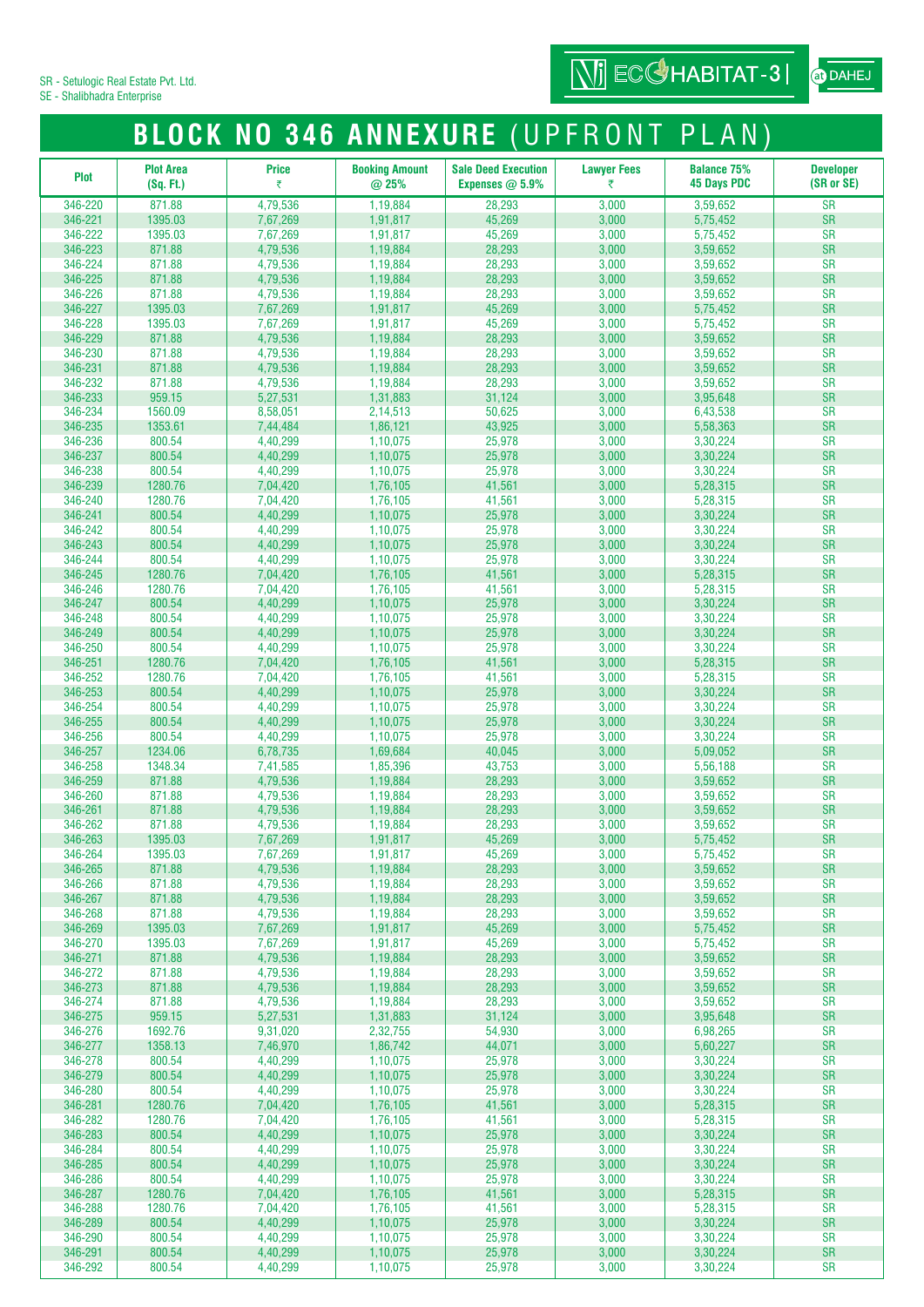SE - Shalibhadra Enterprise

### **BLOCK NO 346 ANNEXURE** (UPFRONT PLAN)

| <b>Plot</b>        | <b>Plot Area</b><br>(Sq. Ft.) | <b>Price</b><br>₹    | <b>Booking Amount</b><br>@25% | <b>Sale Deed Execution</b><br>Expenses $@$ 5.9% | <b>Lawyer Fees</b><br>₹ | <b>Balance 75%</b><br><b>45 Days PDC</b> | <b>Developer</b><br>(SR or SE) |
|--------------------|-------------------------------|----------------------|-------------------------------|-------------------------------------------------|-------------------------|------------------------------------------|--------------------------------|
| 346-293            | 1280.76                       | 7,04,420             | 1,76,105                      | 41,561                                          | 3,000                   | 5,28,315                                 | <b>SR</b>                      |
| 346-294            | 1280.76                       | 7,04,420             | 1,76,105                      | 41,561                                          | 3,000                   | 5,28,315                                 | <b>SR</b>                      |
| 346-295            | 800.54                        | 4,40,299             | 1,10,075                      | 25,978                                          | 3,000                   | 3,30,224                                 | <b>SR</b>                      |
| 346-296            | 800.54                        | 4,40,299             | 1,10,075                      | 25,978                                          | 3,000                   | 3.30.224                                 | <b>SR</b>                      |
| 346-297            | 800.54                        | 4,40,299             | 1,10,075                      | 25,978                                          | 3,000                   | 3,30,224                                 | <b>SR</b>                      |
| 346-298            | 800.54                        | 4,40,299             | 1,10,075                      | 25,978                                          | 3,000                   | 3,30,224                                 | <b>SR</b>                      |
| 346-299            | 1234.06                       | 6,78,735             | 1,69,684                      | 40.045                                          | 3,000                   | 5,09,052                                 | <b>SR</b>                      |
| 346-300            | 1348.34                       | 7,41,585             | 1,85,396                      | 43,753                                          | 3,000                   | 5,56,188                                 | <b>SR</b>                      |
| 346-301            | 871.88                        | 4,79,536             | 1,19,884                      | 28,293                                          | 3,000                   | 3,59,652                                 | <b>SR</b>                      |
| 346-302            | 871.88                        | 4,79,536             | 1,19,884                      | 28,293                                          | 3,000                   | 3,59,652                                 | <b>SR</b>                      |
| 346-303            | 871.88                        | 4,79,536             | 1,19,884                      | 28,293                                          | 3,000                   | 3,59,652                                 | <b>SR</b>                      |
| 346-304            | 871.88                        | 4,79,536             | 1,19,884                      | 28,293                                          | 3,000                   | 3,59,652                                 | <b>SR</b>                      |
| 346-305            | 1395.03                       | 7,67,269             | 1,91,817                      | 45,269                                          | 3,000                   | 5,75,452                                 | <b>SR</b>                      |
| 346-306            | 1395.03                       | 7,67,269             | 1,91,817                      | 45,269                                          | 3,000                   | 5,75,452                                 | <b>SR</b>                      |
| 346-307            | 871.88                        | 4,79,536             | 1,19,884                      | 28,293                                          | 3,000                   | 3,59,652                                 | <b>SR</b>                      |
| 346-308            | 871.88                        | 4,79,536             | 1,19,884                      | 28,293                                          | 3,000                   | 3,59,652                                 | <b>SR</b>                      |
| 346-309            | 871.88                        | 4,79,536             | 1,19,884                      | 28,293                                          | 3,000                   | 3,59,652                                 | <b>SR</b>                      |
| 346-310            | 871.88                        | 4,79,536             | 1,19,884                      | 28,293                                          | 3,000                   | 3,59,652                                 | <b>SR</b>                      |
| 346-311            | 1395.03                       | 7,67,269             | 1,91,817                      | 45,269                                          | 3,000                   | 5,75,452                                 | <b>SR</b>                      |
| 346-312            | 1395.03                       | 7,67,269             | 1,91,817                      | 45,269                                          | 3,000                   | 5,75,452                                 | <b>SR</b>                      |
| 346-313            | 871.88                        | 4,79,536             | 1,19,884                      | 28,293                                          | 3,000                   | 3,59,652                                 | <b>SR</b>                      |
| 346-314            | 871.88                        | 4,79,536             | 1,19,884                      | 28,293                                          | 3,000                   | 3,59,652                                 | <b>SR</b>                      |
| 346-315            | 871.88                        | 4,79,536             | 1,19,884                      | 28,293                                          | 3,000                   | 3,59,652                                 | <b>SR</b>                      |
| 346-316            | 871.88                        | 4,79,536             | 1,19,884                      | 28,293                                          | 3,000                   | 3,59,652                                 | <b>SR</b>                      |
| 346-317            | 959.15                        | 5,27,531             | 1,31,883                      | 31,124                                          | 3,000                   | 3,95,648                                 | <b>SR</b>                      |
| 346-318            | 1751.84                       | 9,63,510             | 2,40,877                      | 56,847                                          | 3,000                   | 7,22,632                                 | <b>SR</b>                      |
| 346-323            | 1531.90                       | 8,42,546             | 2,10,636                      | 49,710                                          | 3,000                   | 6,31,909                                 | <b>SR</b>                      |
| 346-324            | 1511.56                       | 8,31,361             | 2,07,840                      | 49,050                                          | 3,000                   | 6,23,520                                 | <b>SR</b>                      |
| 346-325            | 943.33                        | 5,18,831             | 1,29,708                      | 30,611                                          | 3,000                   | 3,89,123                                 | <b>SR</b>                      |
| 346-326            | 943.33                        | 5,18,831             | 1,29,708                      | 30,611                                          | 3,000                   | 3,89,123                                 | <b>SR</b>                      |
| 346-327            | 943.33                        | 5,18,831             | 1,29,708                      | 30,611                                          | 3,000                   | 3,89,123                                 | <b>SR</b>                      |
| 346-328            | 943.33                        | 5,18,831             | 1,29,708                      | 30,611                                          | 3,000                   | 3.89.123                                 | <b>SR</b>                      |
| 346-329            | 1462.61                       | 8,04,434             | 2,01,108                      | 47,462                                          | 3,000                   | 6,03,325                                 | <b>SR</b>                      |
| 346-330            | 1348.34                       | 7,41,585             | 1,85,396                      | 43,753                                          | 3,000                   | 5,56,188                                 | <b>SR</b>                      |
| 346-331            | 871.88                        | 4,79,536             | 1,19,884                      | 28,293                                          | 3,000                   | 3,59,652                                 | <b>SR</b>                      |
| 346-332            | 871.88                        | 4,79,536             | 1,19,884                      | 28,293                                          | 3,000                   | 3,59,652                                 | <b>SR</b>                      |
| 346-333            | 871.88                        | 4,79,536             | 1,19,884                      | 28,293                                          | 3,000                   | 3,59,652                                 | SR                             |
| 346-334            | 871.88                        | 4,79,536             | 1,19,884                      | 28,293                                          | 3,000                   | 3,59,652                                 | <b>SR</b>                      |
| 346-335            | 1395.03                       | 7,67,269             | 1,91,817                      | 45,269                                          | 3,000                   | 5,75,452                                 | <b>SR</b>                      |
| 346-336            | 1395.03                       | 7,67,269             | 1,91,817                      | 45,269                                          | 3,000                   | 5,75,452                                 | <b>SR</b>                      |
| 346-337            | 871.88                        | 4,79,536             | 1,19,884                      | 28,293                                          | 3,000                   | 3,59,652                                 | <b>SR</b>                      |
| 346-338            | 871.88                        | 4,79,536             | 1,19,884                      | 28,293                                          | 3,000                   | 3,59,652                                 | <b>SR</b>                      |
| 346-339            | 871.88                        | 4,79,536             | 1,19,884                      | 28,293                                          | 3,000                   | 3,59,652                                 | <b>SR</b>                      |
| 346-340            | 871.88                        | 4,79,536             | 1,19,884                      | 28,293                                          | 3,000                   | 3,59,652                                 | <b>SR</b>                      |
| 346-341            | 1395.03                       | 7,67,269             | 1,91,817                      | 45,269                                          | 3,000                   | 5,75,452                                 | <b>SR</b>                      |
| 346-342            | 1395.03                       | 7,67,269             | 1,91,817                      | 45,269                                          | 3,000                   | 5,75,452                                 | <b>SR</b>                      |
| 346-343            | 871.88                        | 4,79,536             | 1,19,884                      | 28,293                                          | 3,000                   | 3,59,652                                 | <b>SR</b>                      |
| 346-344            | 871.88                        | 4,79,536             | 1,19,884                      | 28,293                                          | 3,000                   | 3,59,652                                 | <b>SR</b>                      |
| 346-345            | 1395.03                       | 7,67,269             | 1,91,817                      | 45,269                                          | 3,000                   | 5,75,452                                 | <b>SR</b>                      |
| 346-346            | 1348.34                       | 7,41,585             | 1,85,396                      | 43,753                                          | 3,000                   | 5,56,188                                 | <b>SE</b>                      |
| 346-347            | 871.88                        | 4,79,536             | 1,19,884                      | 28,293                                          | 3,000                   | 3,59,652                                 | $\ensuremath{\mathsf{SE}}$     |
| 346-362            | 1251.82                       | 6,88,500             | 1,72,125                      | 40,622                                          | 3,000                   | 5,16,375                                 | <b>SE</b>                      |
| 346-363            | 821.10                        | 4,51,603             | 1,12,901                      | 26,645                                          | 3,000                   | 3,38,702                                 | <b>SE</b>                      |
| 346-364            | 828.41                        | 4,55,627             | 1,13,907                      | 26,882                                          | 3,000                   | 3,41,720                                 | <b>SE</b>                      |
| 346-365<br>346-366 | 835.73                        | 4,59,651             | 1,14,913<br>1,15,934          | 27,119                                          | 3,000<br>3,000          | 3,44,738                                 | <b>SE</b><br><b>SE</b>         |
| 346-367            | 843.15                        | 4,63,734             |                               | 27,360                                          |                         | 3,47,801                                 | <b>SE</b>                      |
| 346-368            | 1364.26<br>1382.98            | 7,50,343             | 1,87,586<br>1,90,160          | 44,270                                          | 3,000<br>3,000          | 5,62,757                                 | <b>SE</b>                      |
| 346-369            | 873.93                        | 7,60,641<br>4,80,660 | 1,20,165                      | 44,878<br>28,359                                | 3,000                   | 5,70,480<br>3,60,495                     | <b>SE</b>                      |
| 346-370            | 881.24                        | 4,84,684             | 1,21,171                      | 28,596                                          | 3,000                   | 3,63,513                                 | $\ensuremath{\mathsf{SE}}$     |
|                    |                               |                      |                               |                                                 |                         |                                          |                                |

 $\overline{\text{MJ}}$  ECC HABITAT-3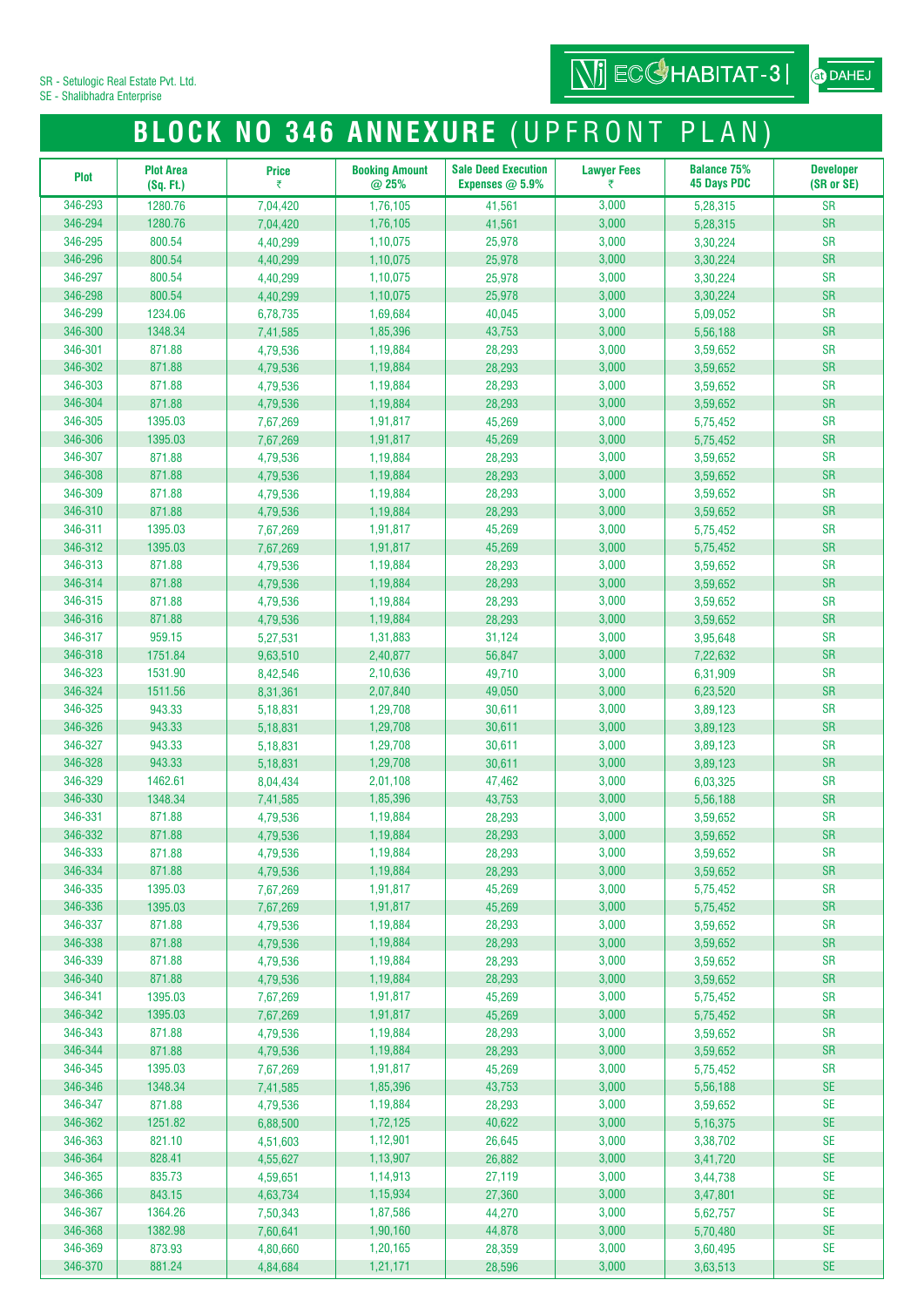SE - Shalibhadra Enterprise

### **BLOCK NO 347 ANNEXURE** (UPFRONT PLAN)

 $\overline{\text{MJ}}$  ECCHABITAT-3

| <b>Plot</b>              | <b>Plot Area</b><br>(Sq. Ft.) | <b>Price</b><br>₹    | <b>Booking Amount</b><br>@ 25% | <b>Sale Deed Execution</b><br>Expenses $@$ 5.9% | <b>Lawyer Fees</b><br>₹ | <b>Balance 75%</b><br><b>45 Days PDC</b> | <b>Developer</b><br>(SR or SE) |
|--------------------------|-------------------------------|----------------------|--------------------------------|-------------------------------------------------|-------------------------|------------------------------------------|--------------------------------|
| 347-01                   | 1176.28                       | 6,46,956             | 1,61,739                       | 38,170                                          | 3,000                   | 4,85,217                                 | <b>SR</b>                      |
| 347-02                   | 1148.63                       | 6,31,747             | 1,57,937                       | 37,273                                          | 3,000                   | 4,73,810                                 | <b>SR</b>                      |
| 347-03                   | 1148.63                       | 6,31,747             | 1,57,937                       | 37,273                                          | 3,000                   | 4,73,810                                 | <b>SR</b>                      |
| 347-04                   | 1148.63                       | 6,31,747             | 1,57,937                       | 37,273                                          | 3,000                   | 4,73,810                                 | <b>SR</b>                      |
| 347-05                   | 1148.63                       | 6,31,747             | 1,57,937                       | 37,273                                          | 3,000                   | 4,73,810                                 | <b>SR</b>                      |
| 347-07                   | 1148.63                       | 6,31,747             | 1,57,937                       | 37,273                                          | 3,000                   | 4,73,810                                 | <b>SR</b>                      |
| 347-08                   | 1148.63                       | 6,31,747             | 1,57,937                       | 37,273                                          | 3,000                   | 4,73,810                                 | <b>SR</b>                      |
| 347-09                   | 1148.63                       | 6,31,747             | 1,57,937                       | 37,273                                          | 3,000                   | 4,73,810                                 | <b>SR</b>                      |
| 347-10                   | 1148.63                       | 6,31,747             | 1,57,937                       | 37,273                                          | 3,000                   | 4,73,810                                 | <b>SR</b>                      |
| $347 - 11$               | 1231.70                       | 6,77,433             | 1,69,358                       | 39,969                                          | 3,000                   | 5,08,075                                 | <b>SR</b>                      |
| 347-12                   | 1879.45                       | 10,33,697            | 2,58,424                       | 60,988                                          | 3,000                   | 7,75,273                                 | <b>SR</b>                      |
| 347-13                   | 1148.63                       | 6,31,747             | 1,57,937                       | 37,273                                          | 3,000                   | 4,73,810                                 | <b>SR</b>                      |
| 347-14                   | 1148.63                       | 6,31,747             | 1,57,937                       | 37,273                                          | 3,000                   | 4,73,810                                 | <b>SR</b>                      |
| $347 - 15$<br>$347 - 16$ | 1148.63                       | 6,31,747             | 1,57,937                       | 37,273                                          | 3,000                   | 4,73,810                                 | <b>SR</b>                      |
| 347-17                   | 1148.63<br>1148.63            | 6,31,747<br>6,31,747 | 1,57,937<br>1,57,937           | 37,273<br>37,273                                | 3,000<br>3,000          | 4,73,810<br>4,73,810                     | <b>SR</b><br><b>SR</b>         |
| $347 - 18$               | 1148.63                       | 6,31,747             | 1,57,937                       | 37,273                                          | 3,000                   | 4,73,810                                 | <b>SR</b>                      |
| 347-19                   | 1127.86                       | 6,20,325             | 1,55,081                       | 36,599                                          | 3,000                   | 4,65,244                                 | <b>SR</b>                      |
| $347 - 21$               | 984.54                        | 5,41,497             | 1,35,374                       | 31,948                                          | 3,000                   | 4,06,123                                 | <b>SR</b>                      |
| 347-22                   | 1066.53                       | 5,86,592             | 1,46,648                       | 34,609                                          | 3,000                   | 4,39,944                                 | <b>SR</b>                      |
| 347-23                   | 1148.63                       | 6,31,747             | 1,57,937                       | 37,273                                          | 3,000                   | 4,73,810                                 | <b>SR</b>                      |
| 347-24                   | 1148.63                       | 6,31,747             | 1,57,937                       | 37,273                                          | 3,000                   | 4,73,810                                 | <b>SR</b>                      |
| 347-25                   | 1148.63                       | 6,31,747             | 1,57,937                       | 37,273                                          | 3,000                   | 4,73,810                                 | <b>SR</b>                      |
| 347-26                   | 1127.86                       | 6,20,325             | 1,55,081                       | 36,599                                          | 3,000                   | 4,65,244                                 | <b>SR</b>                      |
| 347-27                   | 1127.86                       | 6,20,325             | 1,55,081                       | 36,599                                          | 3,000                   | 4,65,244                                 | <b>SR</b>                      |
| 347-28                   | 1148.63                       | 6,31,747             | 1,57,937                       | 37,273                                          | 3,000                   | 4,73,810                                 | <b>SR</b>                      |
| 347-29                   | 1148.63                       | 6,31,747             | 1,57,937                       | 37,273                                          | 3,000                   | 4,73,810                                 | <b>SR</b>                      |
| 347-30                   | 1148.63                       | 6,31,747             | 1,57,937                       | 37,273                                          | 3,000                   | 4,73,810                                 | <b>SR</b>                      |
| $347 - 31$               | 1148.63                       | 6,31,747             | 1,57,937                       | 37,273                                          | 3,000                   | 4,73,810                                 | <b>SR</b>                      |
| 347-32                   | 1127.86                       | 6,20,325             | 1,55,081                       | 36,599                                          | 3,000                   | 4,65,244                                 | <b>SR</b>                      |
| 347-33                   | 802.16                        | 4,41,187             | 1,10,297                       | 26,030                                          | 3,000                   | 3,30,890                                 | <b>SR</b>                      |
| 347-34                   | 802.16                        | 4,41,187             | 1,10,297                       | 26,030                                          | 3,000                   | 3,30,890                                 | <b>SR</b>                      |
| 347-35                   | 1127.86                       | 6,20,325             | 1,55,081                       | 36,599                                          | 3,000                   | 4,65,244                                 | <b>SR</b>                      |
| 347-36                   | 1148.63                       | 6,31,747             | 1,57,937                       | 37,273                                          | 3,000                   | 4,73,810                                 | <b>SR</b>                      |
| 347-37                   | 1148.63                       | 6,31,747             | 1,57,937                       | 37,273                                          | 3,000                   | 4,73,810                                 | <b>SR</b>                      |
| 347-38                   | 1148.63                       | 6,31,747             | 1,57,937                       | 37,273                                          | 3,000                   | 4,73,810                                 | <b>SR</b>                      |
| 347-39<br>347-40         | 1148.63<br>1127.86            | 6,31,747             | 1,57,937                       | 37,273<br>36,599                                | 3,000<br>3,000          | 4,73,810                                 | <b>SR</b><br><b>SR</b>         |
| $347 - 41$               | 1127.86                       | 6,20,325<br>6,20,325 | 1,55,081<br>1,55,081           | 36,599                                          | 3,000                   | 4,65,244<br>4,65,244                     | <b>SR</b>                      |
| 347-41-A                 | 1148.63                       | 6,31,747             | 1,57,937                       | 37,273                                          | 3,000                   | 4,73,810                                 | <b>SR</b>                      |
| 347-42                   | 1148.63                       | 6,31,747             | 1,57,937                       | 37,273                                          | 3,000                   | 4,73,810                                 | <b>SR</b>                      |
| 347-42-A                 | 1148.63                       | 6,31,747             | 1,57,937                       | 37,273                                          | 3,000                   | 4,73,810                                 | <b>SR</b>                      |
| 347-43                   | 1148.63                       | 6,31,747             | 1,57,937                       | 37,273                                          | 3,000                   | 4,73,810                                 | <b>SR</b>                      |
| 347-43-A                 | 1148.63                       | 6,31,747             | 1,57,937                       | 37,273                                          | 3,000                   | 4,73,810                                 | <b>SR</b>                      |
| 347-44                   | 1148.63                       | 6,31,747             | 1,57,937                       | 37,273                                          | 3,000                   | 4,73,810                                 | <b>SR</b>                      |
| 347-44-A                 | 1470.89                       | 8,08,991             | 2,02,248                       | 47,730                                          | 3,000                   | 6,06,743                                 | <b>SR</b>                      |
| 347-45                   | 1342.63                       | 7,38,448             | 1,84,612                       | 43,568                                          | 3,000                   | 5,53,836                                 | <b>SR</b>                      |
| 347-45-A                 | 749.86                        | 4,12,425             | 1,03,106                       | 24,333                                          | 3,000                   | 3,09,319                                 | <b>SR</b>                      |
| 347-46                   | 749.86                        | 4,12,425             | 1,03,106                       | 24,333                                          | 3,000                   | 3,09,319                                 | <b>SR</b>                      |
| 347-46-A                 | 749.86                        | 4,12,425             | 1,03,106                       | 24,333                                          | 3,000                   | 3,09,319                                 | <b>SR</b>                      |
| 347-47                   | 749.86                        | 4,12,425             | 1,03,106                       | 24,333                                          | 3,000                   | 3,09,319                                 | <b>SR</b>                      |
| 347-47-A                 | 861.45                        | 4,73,795             | 1,18,449                       | 27,954                                          | 3,000                   | 3,55,346                                 | <b>SR</b>                      |
| 347-48                   | 861.45                        | 4,73,795             | 1,18,449                       | 27,954                                          | 3,000                   | 3,55,346                                 | <b>SR</b>                      |
| 348-48-A                 | 749.86                        | 4,12,425             | 1,03,106                       | 24,333                                          | 3,000                   | 3,09,319                                 | <b>SR</b>                      |
| 347-49                   | 749.86                        | 4,12,425             | 1,03,106                       | 24,333                                          | 3,000                   | 3,09,319                                 | <b>SR</b>                      |
| 347-49-A<br>347-50       | 749.86<br>749.86              | 4,12,425<br>4,12,425 | 1,03,106<br>1,03,106           | 24,333<br>24,333                                | 3,000<br>3,000          | 3,09,319<br>3,09,319                     | <b>SR</b><br><b>SR</b>         |
| 347-50-A                 | 729.10                        | 4,01,004             | 1,00,251                       | 23,659                                          | 3,000                   | 3,00,753                                 | ${\sf SR}$                     |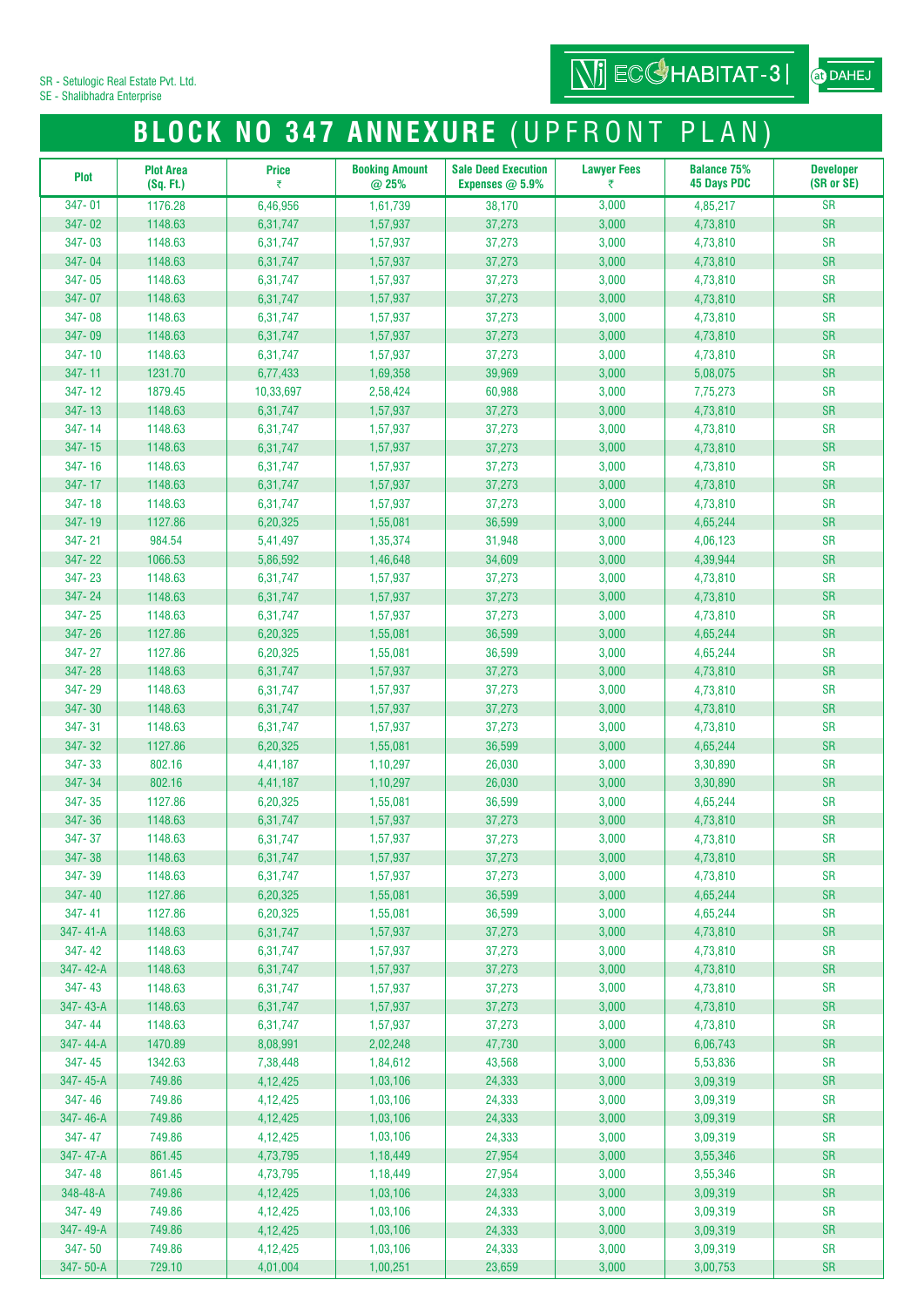SE - Shalibhadra Enterprise

# **BLOCK NO 346 ANNEXURE** (INSTALLMENT PLAN)

 $\overline{\text{MJ}}$  ECCHABITAT-3

| <b>Plot</b>      | <b>Plot Area</b><br>(Sq. Ft.) | <b>Price</b><br>₹    | <b>Booking Amount</b><br>@ 25% | <b>Sale Deed Execution</b><br>Expenses $@$ 5.9% | <b>Lawyer Fees</b><br>₹ | <b>Balance 75%</b><br>5 EMIs | <b>Developer</b><br>(SR or SE) |
|------------------|-------------------------------|----------------------|--------------------------------|-------------------------------------------------|-------------------------|------------------------------|--------------------------------|
| 346-01           | 1015.74                       | 5,84,053             | 1.46.013                       | 34,459                                          | 3,000                   | 87,608                       | <b>SE</b>                      |
| 346-02           | 641.08                        | 3,68,621             | 92,155                         | 21,749                                          | 3,000                   | 55,293                       | <b>SE</b>                      |
| 346-03           | 656.79                        | 3,77,654             | 94,414                         | 22,282                                          | 3,000                   | 56,648                       | <b>SE</b>                      |
| 346-04           | 672.50                        | 3,86,688             | 96,672                         | 22,815                                          | 3,000                   | 58,003                       | <b>SE</b>                      |
| 346-05           | 1108.71                       | 6.37.508             | 1,59,377                       | 37,613                                          | 3,000                   | 95,626                       | <b>SE</b>                      |
| 346-06           | 1148.85                       | 6,60,586             | 1,65,146                       | 38,975                                          | 3,000                   | 99,088                       | <b>SE</b>                      |
| 346-07           | 738.46                        | 4,24,614             | 1,06,153                       | 25,052                                          | 3,000                   | 63,692                       | <b>SE</b>                      |
| 346-08           | 754.17                        | 4,33,647             | 1,08,412                       | 25,585                                          | 3,000                   | 65,047                       | <b>SE</b>                      |
| 346-09<br>346-10 | 769.88<br>785.59              | 4,42,680<br>4.51.713 | 1,10,670                       | 26,118                                          | 3,000                   | 66,402                       | <b>SE</b><br><b>SE</b>         |
| 346-11           | 1289.59                       | 7,41,512             | 1,12,928<br>1,85,378           | 26,651<br>43,749                                | 3,000<br>3,000          | 67,757<br>1,11,227           | <b>SE</b>                      |
| 346-12           | 1329.83                       | 7,64,651             | 1,91,163                       | 45,114                                          | 3,000                   | 1,14,698                     | <b>SE</b>                      |
| 346-13           | 851.55                        | 4,89,639             | 1,22,410                       | 28,889                                          | 3,000                   | 73,446                       | <b>SE</b>                      |
| 346-14           | 867.26                        | 4,98,672             | 1,24,668                       | 29,422                                          | 3,000                   | 74,801                       | <b>SE</b>                      |
| 346-15           | 882.97                        | 5,07,705             | 1,26,926                       | 29,955                                          | 3,000                   | 76,156                       | <b>SE</b>                      |
| 346-16           | 898.68                        | 5, 16, 738           | 1,29,185                       | 30,488                                          | 3,000                   | 77,511                       | <b>SE</b>                      |
| 346-17           | 1468.85                       | 8,44,587             | 2,11,147                       | 49,831                                          | 3,000                   | 1,26,688                     | <b>SE</b>                      |
| 346-18           | 1479.07                       | 8,50,465             | 2,12,616                       | 50,177                                          | 3,000                   | 1,27,570                     | <b>SE</b>                      |
| 346-19<br>346-20 | 924.39<br>924.39              | 5,31,525<br>5,31,525 | 1,32,881<br>1,32,881           | 31,360<br>31,360                                | 3,000<br>3,000          | 79,729<br>79,729             | <b>SE</b><br><b>SE</b>         |
| 346-21           | 924.39                        | 5,31,525             | 1,32,881                       | 31,360                                          | 3,000                   | 79,729                       | <b>SE</b>                      |
| 346-22           | 924.39                        | 5,31,525             | 1,32,881                       | 31,360                                          | 3,000                   | 79,729                       | <b>SE</b>                      |
| 346-23           | 1432.26                       | 8,23,552             | 2,05,888                       | 48,590                                          | 3,000                   | 1,23,533                     | <b>SE</b>                      |
| 346-24           | 1207.27                       | 6,94,181             | 1,73,545                       | 40,957                                          | 3,000                   | 1,04,127                     | <b>SE</b>                      |
| 346-25           | 790.11                        | 4,54,311             | 1,13,578                       | 26,804                                          | 3,000                   | 68,147                       | <b>SE</b>                      |
| 346-26           | 794.95                        | 4,57,096             | 1,14,274                       | 26,969                                          | 3,000                   | 68,564                       | <b>SE</b>                      |
| 346-27           | 799.79                        | 4,59,880             | 1,14,970                       | 27,133                                          | 3,000                   | 68,982                       | <b>SE</b>                      |
| 346-28<br>346-29 | 804.63<br>1297.66             | 4,62,664             | 1,15,666                       | 27,297                                          | 3,000                   | 69,400                       | <b>SE</b><br><b>SE</b>         |
| 346-30           | 1310.03                       | 7,46,152<br>7,53,267 | 1,86,538<br>1,88,317           | 44,023<br>44,443                                | 3,000<br>3,000          | 1,11,923<br>1,12,990         | <b>SE</b>                      |
| 346-31           | 825.08                        | 4,74,419             | 1,18,605                       | 27,991                                          | 3,000                   | 71,163                       | <b>SE</b>                      |
| 346-32           | 830.03                        | 4,77,265             | 1,19,316                       | 28,159                                          | 3,000                   | 71,590                       | <b>SE</b>                      |
| 346-33           | 834.87                        | 4,80,049             | 1,20,012                       | 28,323                                          | 3,000                   | 72,007                       | <b>SE</b>                      |
| 346-34           | 839.71                        | 4,82,833             | 1,20,708                       | 28,487                                          | 3,000                   | 72,425                       | <b>SE</b>                      |
| 346-35           | 1353.61                       | 7,78,325             | 1,94,581                       | 45,921                                          | 3,000                   | 1,16,749                     | <b>SE</b>                      |
| 346-36           | 1366.09                       | 7,85,502             | 1,96,375                       | 46,345                                          | 3,000                   | 1,17,825                     | <b>SE</b>                      |
| 346-37<br>346-38 | 860.15<br>1386.32             | 4,94,589             | 1,23,647                       | 29,181                                          | 3,000<br>3,000          | 74,188<br>1,19,570           | <b>SE</b><br><b>SE</b>         |
| 346-39           | 1348.34                       | 7,97,133<br>7,75,293 | 1,99,283<br>1,93,823           | 47,031<br>45,742                                | 3,000                   | 1,16,294                     | <b>SE</b>                      |
| 346-40           | 871.88                        | 5,01,333             | 1,25,333                       | 29,579                                          | 3,000                   | 75,200                       | <b>SE</b>                      |
| 346-41           | 871.88                        | 5,01,333             | 1,25,333                       | 29,579                                          | 3,000                   | 75,200                       | <b>SE</b>                      |
| 346-42           | 871.88                        | 5,01,333             | 1,25,333                       | 29,579                                          | 3,000                   | 75,200                       | <b>SE</b>                      |
| 346-43           | 871.88                        | 5,01,333             | 1,25,333                       | 29,579                                          | 3,000                   | 75,200                       | <b>SE</b>                      |
| 346-44           | 1395.03                       | 8,02,145             | 2,00,536                       | 47,327                                          | 3,000                   | 1,20,322                     | <b>SE</b>                      |
| 346-45<br>346-46 | 1395.03<br>871.88             | 8,02,145<br>5,01,333 | 2,00,536<br>1,25,333           | 47,327<br>29,579                                | 3,000<br>3,000          | 1,20,322<br>75,200           | <b>SE</b><br><b>SE</b>         |
| 346-47           | 871.88                        | 5,01,333             | 1,25,333                       | 29,579                                          | 3,000                   | 75,200                       | <b>SE</b>                      |
| 346-48           | 871.88                        | 5,01,333             | 1,25,333                       | 29,579                                          | 3,000                   | 75,200                       | <b>SE</b>                      |
| 346-49           | 871.88                        | 5,01,333             | 1,25,333                       | 29,579                                          | 3,000                   | 75,200                       | <b>SE</b>                      |
| 346-50           | 1395.03                       | 8,02,145             | 2,00,536                       | 47,327                                          | 3,000                   | 1,20,322                     | <b>SE</b>                      |
| 346-51           | 1395.03                       | 8,02,145             | 2,00,536                       | 47,327                                          | 3,000                   | 1,20,322                     | <b>SE</b>                      |
| 346-52           | 871.88<br>1395.03             | 5,01,333             | 1,25,333<br>2.00.536           | 29,579                                          | 3,000                   | 75,200                       | <b>SE</b>                      |
| 346-53<br>346-54 | 1348.34                       | 8,02,145<br>7,75,293 | 1,93,823                       | 47,327<br>45,742                                | 3,000<br>3,000          | 1,20,322<br>1,16,294         | <b>SE</b><br><b>SE</b>         |
| 346-55           | 871.88                        | 5,01,333             | 1,25,333                       | 29,579                                          | 3,000                   | 75,200                       | <b>SE</b>                      |
| 346-56           | 871.88                        | 5,01,333             | 1,25,333                       | 29,579                                          | 3,000                   | 75,200                       | <b>SE</b>                      |
| 346-57           | 871.88                        | 5,01,333             | 1,25,333                       | 29,579                                          | 3,000                   | 75,200                       | <b>SE</b>                      |
| 346-58           | 871.88                        | 5,01,333             | 1,25,333                       | 29,579                                          | 3,000                   | 75,200                       | <b>SE</b>                      |
| 346-59           | 1395.03                       | 8,02,145             | 2,00,536                       | 47,327                                          | 3,000                   | 1,20,322                     | <b>SE</b>                      |
| 346-60<br>346-61 | 1395.03<br>871.88             | 8,02,145             | 2,00,536<br>1,25,333           | 47,327<br>29,579                                | 3,000<br>3,000          | 1,20,322<br>75,200           | <b>SE</b><br><b>SE</b>         |
| 346-62           | 871.88                        | 5,01,333<br>5,01,333 | 1,25,333                       | 29,579                                          | 3,000                   | 75,200                       | <b>SE</b>                      |
| 346-63           | 871.88                        | 5,01,333             | 1,25,333                       | 29,579                                          | 3,000                   | 75,200                       | <b>SE</b>                      |
| 346-64           | 871.88                        | 5,01,333             | 1,25,333                       | 29,579                                          | 3,000                   | 75,200                       | <b>SE</b>                      |
| 346-65           | 1395.03                       | 8,02,145             | 2,00,536                       | 47,327                                          | 3,000                   | 1,20,322                     | <b>SE</b>                      |
| 346-66           | 1395.03                       | 8,02,145             | 2,00,536                       | 47,327                                          | 3,000                   | 1,20,322                     | <b>SE</b>                      |
| 346-67           | 871.88                        | 5,01,333             | 1,25,333                       | 29,579                                          | 3,000                   | 75,200                       | <b>SE</b>                      |
| 346-68<br>346-69 | 1395.03<br>1296.80            | 8,02,145<br>7,45,657 | 2,00,536<br>1,86,414           | 47,327<br>43,994                                | 3,000<br>3,000          | 1,20,322<br>1,11,849         | <b>SE</b><br><b>SE</b>         |
| 346-70           | 780.42                        | 4,48,743             | 1,12,186                       | 26,476                                          | 3,000                   | 67,311                       | <b>SE</b>                      |
| 346-71           | 780.42                        | 4,48,743             | 1,12,186                       | 26,476                                          | 3,000                   | 67,311                       | <b>SE</b>                      |
| 346-72           | 780.42                        | 4,48,743             | 1,12,186                       | 26,476                                          | 3,000                   | 67,311                       | <b>SE</b>                      |
| 346-73           | 1248.70                       | 7,18,001             | 1,79,500                       | 42,362                                          | 3,000                   | 1,07,700                     | <b>SE</b>                      |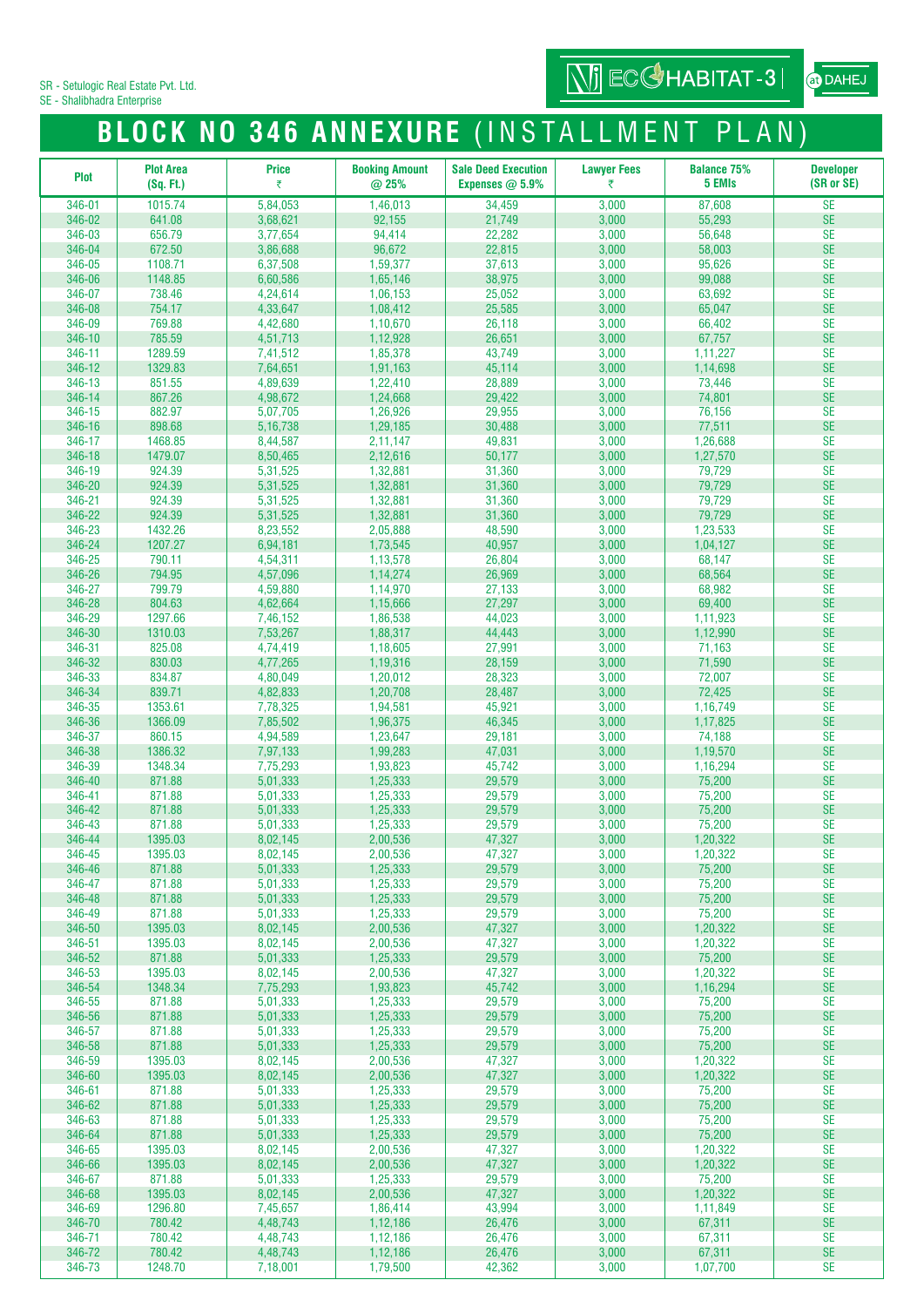SE - Shalibhadra Enterprise

# **BLOCK NO 346 ANNEXURE** (INSTALLMENT PLAN)

| <b>Plot</b>        | <b>Plot Area</b><br>(Sq. Ft.) | <b>Price</b><br>₹    | <b>Booking Amount</b><br>@ 25% | <b>Sale Deed Execution</b><br>Expenses $@$ 5.9% | <b>Lawyer Fees</b><br>₹ | <b>Balance 75%</b><br>5 EMIs | <b>Developer</b><br>(SR or SE) |
|--------------------|-------------------------------|----------------------|--------------------------------|-------------------------------------------------|-------------------------|------------------------------|--------------------------------|
| 346-74             | 1248.70                       | 7,18,001             | 1,79,500                       | 42,362                                          | 3,000                   | 1,07,700                     | <b>SE</b>                      |
| 346-75             | 780.42                        | 4,48,743             | 1,12,186                       | 26,476                                          | 3,000                   | 67,311                       | <b>SE</b>                      |
| 346-76             | 780.42                        | 4,48,743             | 1,12,186                       | 26,476                                          | 3,000                   | 67,311                       | <b>SE</b>                      |
| 346-77             | 780.42                        | 4,48,743             | 1,12,186                       | 26,476                                          | 3,000                   | 67,311                       | <b>SE</b>                      |
| 346-78             | 780.42                        | 4,48,743             | 1,12,186                       | 26,476                                          | 3,000                   | 67,311                       | <b>SE</b>                      |
| 346-79             | 1248.70                       | 7,18,001             | 1,79,500                       | 42,362                                          | 3,000                   | 1,07,700                     | <b>SE</b>                      |
| 346-80             | 1248.70                       | 7,18,001             | 1,79,500                       | 42,362                                          | 3,000                   | 1,07,700                     | <b>SE</b>                      |
| 346-81             | 780.42                        | 4,48,743             | 1,12,186                       | 26,476                                          | 3,000                   | 67,311                       | <b>SE</b>                      |
| 346-82             | 780.42                        | 4.48.743             | 1,12,186                       | 26.476                                          | 3,000                   | 67,311                       | <b>SE</b>                      |
| 346-83             | 780.42                        | 4,48,743             | 1,12,186                       | 26,476                                          | 3,000                   | 67,311                       | <b>SE</b>                      |
| 346-84<br>346-85   | 780.42<br>1248.70             | 4,48,743<br>7,18,001 | 1,12,186<br>1,79,500           | 26,476<br>42,362                                | 3,000<br>3,000          | 67,311<br>1,07,700           | <b>SE</b><br><b>SE</b>         |
| 346-86             | 1248.70                       | 7,18,001             | 1,79,500                       | 42,362                                          | 3,000                   | 1,07,700                     | <b>SE</b>                      |
| 346-87             | 780.42                        | 4,48,743             | 1,12,186                       | 26,476                                          | 3,000                   | 67,311                       | <b>SE</b>                      |
| 346-88             | 780.42                        | 4,48,743             | 1,12,186                       | 26,476                                          | 3,000                   | 67,311                       | <b>SE</b>                      |
| 346-89             | 780.42                        | 4,48,743             | 1,12,186                       | 26,476                                          | 3,000                   | 67,311                       | <b>SE</b>                      |
| 346-90             | 780.42                        | 4,48,743             | 1,12,186                       | 26,476                                          | 3,000                   | 67,311                       | <b>SE</b>                      |
| 346-91             | 1202.00                       | 6,91,150             | 1,72,787                       | 40,778                                          | 3,000                   | 1,03,672                     | <b>SE</b>                      |
| 346-92             | 1348.34                       | 7,75,293             | 1,93,823                       | 45,742                                          | 3,000                   | 1,16,294                     | <b>SE</b>                      |
| 346-93             | 871.88                        | 5,01,333             | 1,25,333                       | 29,579                                          | 3,000                   | 75,200                       | <b>SE</b>                      |
| 346-94             | 871.88                        | 5,01,333             | 1,25,333                       | 29,579                                          | 3,000                   | 75,200                       | <b>SE</b>                      |
| 346-95<br>346-96   | 871.88<br>871.88              | 5,01,333<br>5,01,333 | 1,25,333<br>1,25,333           | 29,579<br>29,579                                | 3,000<br>3,000          | 75,200<br>75,200             | <b>SE</b><br><b>SE</b>         |
| 346-97             | 1395.03                       | 8,02,145             | 2,00,536                       | 47,327                                          | 3,000                   | 1,20,322                     | <b>SE</b>                      |
| 346-98             | 1395.03                       | 8,02,145             | 2,00,536                       | 47,327                                          | 3,000                   | 1,20,322                     | <b>SE</b>                      |
| 346-99             | 871.88                        | 5,01,333             | 1,25,333                       | 29,579                                          | 3,000                   | 75,200                       | <b>SE</b>                      |
| 346-100            | 871.88                        | 5,01,333             | 1,25,333                       | 29,579                                          | 3,000                   | 75,200                       | <b>SE</b>                      |
| 346-101            | 871.88                        | 5,01,333             | 1,25,333                       | 29,579                                          | 3,000                   | 75,200                       | <b>SE</b>                      |
| 346-102            | 871.88                        | 5,01,333             | 1,25,333                       | 29,579                                          | 3,000                   | 75,200                       | <b>SE</b>                      |
| 346-103            | 1395.03                       | 8,02,145             | 2,00,536                       | 47,327                                          | 3,000                   | 1,20,322                     | $\ensuremath{\mathsf{SE}}$     |
| 346-104            | 1395.03                       | 8,02,145             | 2,00,536                       | 47,327                                          | 3,000                   | 1,20,322                     | <b>SE</b><br><b>SE</b>         |
| 346-105<br>346-106 | 871.88<br>871.88              | 5,01,333<br>5,01,333 | 1,25,333<br>1,25,333           | 29,579<br>29,579                                | 3,000<br>3,000          | 75,200<br>75,200             | <b>SE</b>                      |
| 346-107            | 871.88                        | 5,01,333             | 1,25,333                       | 29,579                                          | 3,000                   | 75,200                       | <b>SE</b>                      |
| 346-108            | 1569.45                       | 9,02,436             | 2,25,609                       | 53,244                                          | 3,000                   | 1,35,365                     | <b>SE</b>                      |
| 346-109            | 1486.49                       | 8,54,734             | 2,13,684                       | 50,429                                          | 3,000                   | 1,28,210                     | <b>SE</b>                      |
| 346-110            | 1303.14                       | 7,49,308             | 1,87,327                       | 44,209                                          | 3,000                   | 1,12,396                     | <b>SE</b>                      |
| 346-111            | 780.42                        | 4,48,743             | 1,12,186                       | 26,476                                          | 3,000                   | 67,311                       | <b>SE</b>                      |
| 346-112            | 780.42                        | 4,48,743             | 1,12,186                       | 26,476                                          | 3,000                   | 67,311                       | <b>SE</b>                      |
| 346-113            | 780.42                        | 4,48,743             | 1,12,186                       | 26,476                                          | 3,000                   | 67,311                       | <b>SE</b>                      |
| 346-114<br>346-115 | 1248.70<br>1248.70            | 7,18,001<br>7,18,001 | 1,79,500<br>1,79,500           | 42,362<br>42,362                                | 3,000<br>3,000          | 1,07,700<br>1,07,700         | <b>SE</b><br><b>SE</b>         |
| 346-116            | 780.42                        | 4,48,743             | 1,12,186                       | 26,476                                          | 3,000                   | 67,311                       | <b>SE</b>                      |
| 346-117            | 780.42                        | 4,48,743             | 1,12,186                       | 26,476                                          | 3,000                   | 67,311                       | <b>SE</b>                      |
| 346-118            | 780.42                        | 4,48,743             | 1,12,186                       | 26,476                                          | 3,000                   | 67,311                       | <b>SE</b>                      |
| 346-119            | 780.42                        | 4,48,743             | 1,12,186                       | 26,476                                          | 3,000                   | 67,311                       | <b>SE</b>                      |
| 346-120            | 1248.70                       | 7,18,001             | 1,79,500                       | 42,362                                          | 3,000                   | 1,07,700                     | <b>SE</b>                      |
| 346-121            | 1248.70                       | 7.18.001             | 1,79,500                       | 42,362                                          | 3,000                   | 1.07.700                     | <b>SE</b>                      |
| 346-122<br>346-123 | 780.42<br>780.42              | 4,48,743<br>4,48,743 | 1,12,186<br>1,12,186           | 26,476<br>26,476                                | 3,000<br>3,000          | 67,311<br>67,311             | <b>SE</b><br><b>SE</b>         |
| 346-124            | 780.42                        | 4,48,743             | 1,12,186                       | 26,476                                          | 3,000                   | 67,311                       | <b>SE</b>                      |
| 346-125            | 780.42                        | 4,48,743             | 1,12,186                       | 26,476                                          | 3,000                   | 67,311                       | <b>SE</b>                      |
| 346-126            | 1248.70                       | 7,18,001             | 1,79,500                       | 42,362                                          | 3,000                   | 1,07,700                     | <b>SE</b>                      |
| 346-127            | 1248.70                       | 7,18,001             | 1,79,500                       | 42,362                                          | 3,000                   | 1,07,700                     | $\ensuremath{\mathsf{SE}}$     |
| 346-128            | 780.42                        | 4,48,743             | 1,12,186                       | 26,476                                          | 3,000                   | 67,311                       | <b>SE</b>                      |
| 346-129            | 780.42                        | 4,48,743             | 1,12,186                       | 26,476                                          | 3,000                   | 67,311                       | <b>SE</b>                      |
| 346-130            | 780.42                        | 4,48,743             | 1,12,186                       | 26,476                                          | 3,000                   | 67,311                       | <b>SE</b>                      |
| 346-131            | 780.42                        | 4,48,743             | 1,12,186                       | 26,476                                          | 3,000                   | 67,311                       | <b>SE</b>                      |
| 346-132            | 1202.00                       | 6,91,150             | 1,72,787                       | 40,778                                          | 3,000                   | 1,03,672                     | <b>SE</b><br><b>SE</b>         |
| 346-133<br>346-134 | 1348.34<br>871.88             | 7,75,293<br>5,01,333 | 1,93,823<br>1,25,333           | 45,742<br>29,579                                | 3,000<br>3,000          | 1,16,294<br>75,200           | <b>SE</b>                      |
| 346-135            | 871.88                        | 5,01,333             | 1,25,333                       | 29,579                                          | 3,000                   | 75,200                       | <b>SE</b>                      |
| 346-136            | 871.88                        | 5,01,333             | 1,25,333                       | 29,579                                          | 3,000                   | 75,200                       | SE                             |
| 346-137            | 871.88                        | 5,01,333             | 1,25,333                       | 29,579                                          | 3,000                   | 75,200                       | <b>SE</b>                      |
| 346-138            | 1395.03                       | 8,02,145             | 2,00,536                       | 47,327                                          | 3,000                   | 1,20,322                     | <b>SE</b>                      |
| 346-139            | 1395.03                       | 8,02,145             | 2,00,536                       | 47,327                                          | 3,000                   | 1,20,322                     | $\ensuremath{\mathsf{SE}}$     |
| 346-140            | 871.88                        | 5,01,333             | 1,25,333                       | 29,579                                          | 3,000                   | 75,200                       | <b>SE</b>                      |
| 346-141            | 871.88                        | 5,01,333             | 1,25,333                       | 29,579                                          | 3,000                   | 75,200                       | <b>SE</b>                      |
| 346-142<br>346-143 | 871.88<br>871.88              | 5,01,333<br>5,01,333 | 1,25,333<br>1,25,333           | 29,579<br>29,579                                | 3,000<br>3,000          | 75,200<br>75,200             | <b>SE</b><br><b>SE</b>         |
| 346-144            | 1395.03                       | 8,02,145             | 2,00,536                       | 47,327                                          | 3,000                   | 1,20,322                     | <b>SE</b>                      |
| 346-145            | 1395.03                       | 8,02,145             | 2,00,536                       | 47,327                                          | 3,000                   | 1,20,322                     | <b>SE</b>                      |
| 346-146            | 871.88                        | 5,01,333             | 1,25,333                       | 29,579                                          | 3,000                   | 75,200                       | <b>SE</b>                      |

**OD** DAHEJ

**WI ECCHABITAT-3**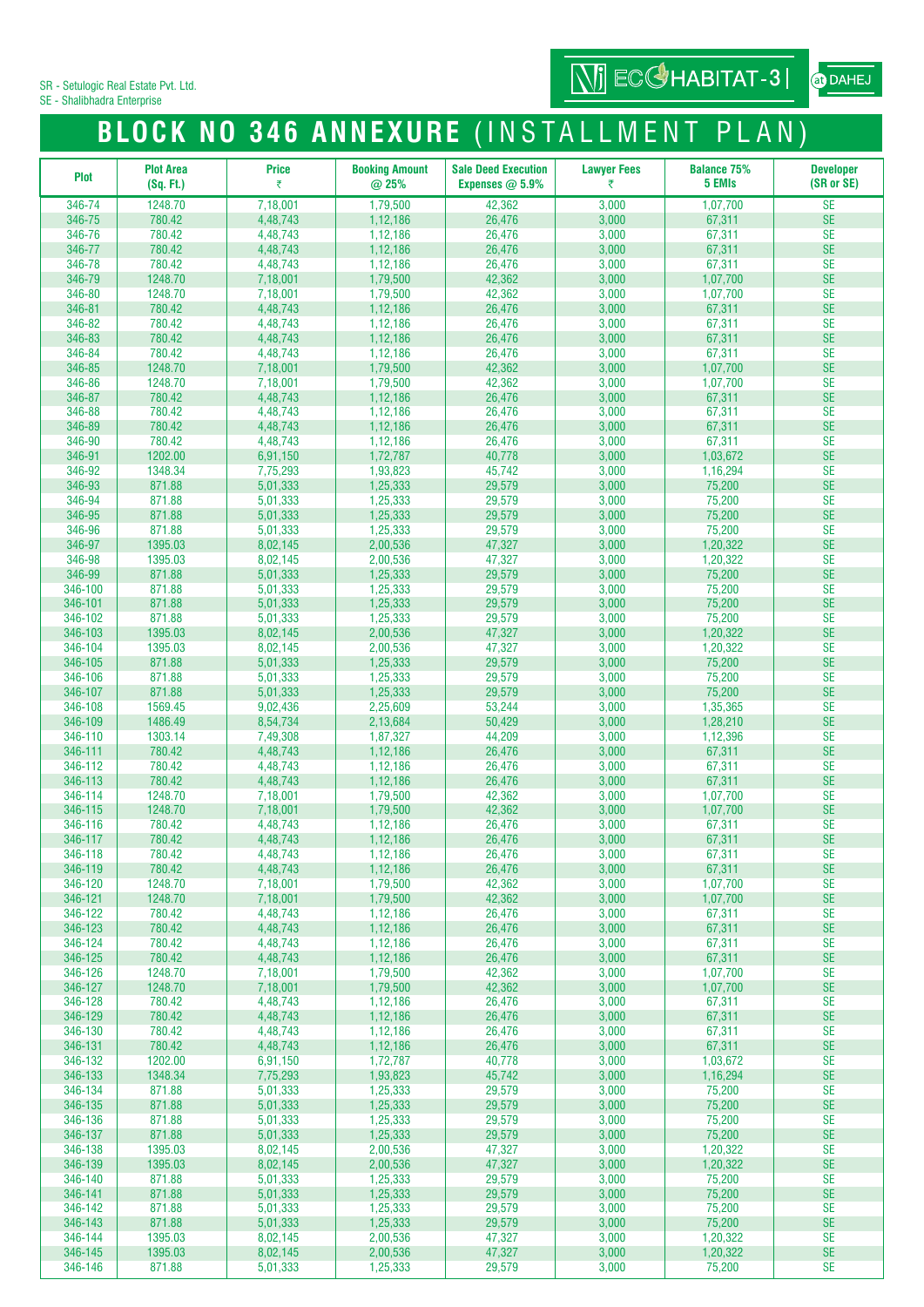SE - Shalibhadra Enterprise

# **BLOCK NO 346 ANNEXURE** (INSTALLMENT PLAN)

| <b>Plot</b>        | <b>Plot Area</b><br>(Sq. Ft.) | <b>Price</b><br>₹    | <b>Booking Amount</b><br>@ 25% | <b>Sale Deed Execution</b><br>Expenses $@$ 5.9% | <b>Lawver Fees</b><br>₹ | <b>Balance 75%</b><br>5 EMIs | <b>Developer</b><br>(SR or SE) |
|--------------------|-------------------------------|----------------------|--------------------------------|-------------------------------------------------|-------------------------|------------------------------|--------------------------------|
| 346-147            | 871.88                        | 5,01,333             | 1,25,333                       | 29,579                                          | 3,000                   | 75,200                       | <b>SE</b>                      |
| 346-148            | 871.88                        | 5,01,333             | 1,25,333                       | 29,579                                          | 3,000                   | 75,200                       | <b>SE</b>                      |
| 346-149            | 1569.45                       | 9,02,436             | 2,25,609                       | 53,244                                          | 3,000                   | 1,35,365                     | <b>SE</b>                      |
| 346-150            | 1586.35                       | 9,12,149             | 2,28,037                       | 53,817                                          | 3,000                   | 1,36,822                     | <b>SE</b>                      |
| 346-151            | 1308.63                       | 7,52,463             | 1,88,116                       | 44,395                                          | 3,000                   | 1,12,869                     | <b>SE</b>                      |
| 346-152            | 780.42                        | 4,48,743             | 1,12,186                       | 26,476                                          | 3,000                   | 67,311                       | <b>SE</b>                      |
| 346-153            | 780.42                        | 4,48,743             | 1,12,186                       | 26,476                                          | 3,000                   | 67,311                       | <b>SE</b>                      |
| 346-154            | 780.42                        | 4,48,743             | 1,12,186                       | 26,476                                          | 3,000                   | 67,311                       | <b>SE</b>                      |
| 346-155            | 1248.70                       | 7,18,001             | 1.79.500                       | 42,362                                          | 3,000                   | 1,07,700                     | <b>SE</b>                      |
| 346-156            | 1248.70                       | 7,18,001             | 1,79,500                       | 42,362                                          | 3,000                   | 1,07,700                     | <b>SE</b>                      |
| 346-157            | 780.42                        | 4,48,743             | 1,12,186                       | 26,476                                          | 3,000                   | 67,311                       | <b>SE</b>                      |
| 346-158            | 780.42                        | 4,48,743             | 1,12,186                       | 26,476                                          | 3,000                   | 67,311                       | <b>SE</b>                      |
| 346-159<br>346-160 | 780.42<br>780.42              | 4,48,743<br>4,48,743 | 1,12,186<br>1,12,186           | 26,476<br>26,476                                | 3,000<br>3,000          | 67,311<br>67,311             | <b>SE</b><br><b>SE</b>         |
| 346-161            | 1248.70                       | 7,18,001             | 1,79,500                       | 42,362                                          | 3,000                   | 1,07,700                     | <b>SE</b>                      |
| 346-162            | 1248.70                       | 7,18,001             | 1,79,500                       | 42,362                                          | 3,000                   | 1,07,700                     | <b>SE</b>                      |
| 346-163            | 780.42                        | 4,48,743             | 1,12,186                       | 26,476                                          | 3,000                   | 67,311                       | <b>SE</b>                      |
| 346-164            | 780.42                        | 4,48,743             | 1,12,186                       | 26,476                                          | 3,000                   | 67,311                       | <b>SE</b>                      |
| 346-165            | 780.42                        | 4,48,743             | 1,12,186                       | 26,476                                          | 3,000                   | 67,311                       | <b>SE</b>                      |
| 346-166            | 780.42                        | 4,48,743             | 1,12,186                       | 26,476                                          | 3,000                   | 67,311                       | <b>SE</b>                      |
| 346-167            | 1248.70                       | 7,18,001             | 1,79,500                       | 42,362                                          | 3,000                   | 1,07,700                     | <b>SE</b>                      |
| 346-168            | 1248.70                       | 7,18,001             | 1,79,500                       | 42,362                                          | 3,000                   | 1,07,700                     | <b>SE</b>                      |
| 346-169            | 780.42                        | 4,48,743             | 1,12,186                       | 26,476                                          | 3,000                   | 67,311                       | <b>SE</b>                      |
| 346-170            | 780.42                        | 4,48,743             | 1,12,186                       | 26,476                                          | 3,000                   | 67,311                       | <b>SE</b>                      |
| 346-171            | 780.42                        | 4,48,743             | 1,12,186                       | 26,476                                          | 3,000                   | 67,311                       | <b>SE</b>                      |
| 346-172            | 780.42                        | 4,48,743             | 1,12,186                       | 26,476                                          | 3,000                   | 67,311                       | <b>SE</b>                      |
| 346-173            | 1202.00                       | 6,91,150             | 1,72,787                       | 40,778                                          | 3,000                   | 1,03,672                     | <b>SE</b>                      |
| 346-174            | 1348.34                       | 7,75,293             | 1,93,823                       | 45,742                                          | 3,000                   | 1,16,294                     | <b>SE</b><br><b>SE</b>         |
| 346-175<br>346-176 | 871.88<br>871.88              | 5,01,333<br>5,01,333 | 1,25,333<br>1,25,333           | 29,579<br>29,579                                | 3,000<br>3,000          | 75,200<br>75,200             | <b>SE</b>                      |
| 346-177            | 871.88                        | 5,01,333             | 1,25,333                       | 29,579                                          | 3,000                   | 75,200                       | <b>SE</b>                      |
| 346-178            | 871.88                        | 5,01,333             | 1,25,333                       | 29,579                                          | 3,000                   | 75,200                       | <b>SE</b>                      |
| 346-179            | 1395.03                       | 8,02,145             | 2,00,536                       | 47,327                                          | 3,000                   | 1,20,322                     | <b>SE</b>                      |
| 346-180            | 1395.03                       | 8,02,145             | 2,00,536                       | 47,327                                          | 3,000                   | 1,20,322                     | <b>SE</b>                      |
| 346-181            | 871.88                        | 5,01,333             | 1,25,333                       | 29,579                                          | 3,000                   | 75,200                       | <b>SE</b>                      |
| 346-182            | 871.88                        | 5,01,333             | 1,25,333                       | 29,579                                          | 3,000                   | 75,200                       | <b>SE</b>                      |
| 346-183            | 871.88                        | 5,01,333             | 1,25,333                       | 29,579                                          | 3,000                   | 75,200                       | <b>SE</b>                      |
| 346-184            | 871.88                        | 5,01,333             | 1,25,333                       | 29,579                                          | 3,000                   | 75,200                       | <b>SE</b>                      |
| 346-185            | 1395.03                       | 8,02,145             | 2,00,536                       | 47,327                                          | 3,000                   | 1,20,322                     | <b>SE</b>                      |
| 346-186            | 1395.03                       | 8,02,145             | 2,00,536                       | 47,327                                          | 3,000                   | 1,20,322                     | <b>SE</b>                      |
| 346-187            | 871.88                        | 5.01.333             | 1,25,333                       | 29.579                                          | 3,000                   | 75,200                       | <b>SE</b>                      |
| 346-188<br>346-189 | 871.88<br>871.88              | 5,01,333<br>5,01,333 | 1,25,333<br>1,25,333           | 29,579<br>29,579                                | 3,000<br>3,000          | 75,200<br>75,200             | <b>SE</b><br><b>SE</b>         |
| 346-190            | 871.88                        | 5,01,333             | 1,25,333                       | 29,579                                          | 3,000                   | 75,200                       | <b>SE</b>                      |
| 346-191            | 959.15                        | 5,51,509             | 1,37,877                       | 32,539                                          | 3,000                   | 82,726                       | <b>SE</b>                      |
| 346-192            | 1471.00                       | 8,45,825             | 2,11,456                       | 49,904                                          | 3,000                   | 1,26,874                     | <b>SE</b>                      |
| 346-193            | 1312.94                       | 7,54,938             | 1,88,734                       | 44,541                                          | 3,000                   | 1,13,241                     | <b>SR</b>                      |
| 346-194            | 780.42                        | 4,48,743             | 1,12,186                       | 26,476                                          | 3,000                   | 67,311                       | <b>SR</b>                      |
| 346-195            | 780.42                        | 4,48,743             | 1,12,186                       | 26,476                                          | 3,000                   | 67,311                       | <b>SR</b>                      |
| 346-196            | 780.42                        | 4,48,743             | 1,12,186                       | 26,476                                          | 3,000                   | 67,311                       | <b>SR</b>                      |
| 346-197            | 1248.70                       | 7,18,001             | 1,79,500                       | 42,362                                          | 3,000                   | 1.07.700                     | <b>SR</b>                      |
| 346-198            | 1248.70                       | 7,18,001             | 1,79,500                       | 42,362                                          | 3,000                   | 1,07,700                     | <b>SR</b>                      |
| 346-199            | 780.42                        | 4,48,743             | 1,12,186                       | 26,476                                          | 3,000                   | 67,311                       | <b>SR</b>                      |
| 346-200            | 780.42                        | 4,48,743             | 1,12,186                       | 26,476                                          | 3,000                   | 67,311                       | <b>SR</b>                      |
| 346-201<br>346-202 | 780.42<br>780.42              | 4,48,743             | 1,12,186                       | 26,476                                          | 3,000<br>3,000          | 67,311                       | <b>SR</b><br><b>SR</b>         |
| 346-203            | 1248.70                       | 4,48,743<br>7,18,001 | 1,12,186<br>1,79,500           | 26,476<br>42,362                                | 3,000                   | 67,311<br>1,07,700           | <b>SR</b>                      |
| 346-204            | 1248.70                       | 7,18,001             | 1,79,500                       | 42,362                                          | 3,000                   | 1,07,700                     | <b>SR</b>                      |
| 346-205            | 780.42                        | 4,48,743             | 1,12,186                       | 26,476                                          | 3,000                   | 67,311                       | <b>SR</b>                      |
| 346-206            | 780.42                        | 4,48,743             | 1,12,186                       | 26,476                                          | 3,000                   | 67,311                       | <b>SR</b>                      |
| 346-207            | 780.42                        | 4,48,743             | 1,12,186                       | 26,476                                          | 3,000                   | 67,311                       | <b>SR</b>                      |
| 346-208            | 780.42                        | 4,48,743             | 1,12,186                       | 26,476                                          | 3,000                   | 67,311                       | <b>SR</b>                      |
| 346-209            | 1248.70                       | 7,18,001             | 1,79,500                       | 42,362                                          | 3,000                   | 1,07,700                     | <b>SR</b>                      |
| 346-210            | 1248.70                       | 7,18,001             | 1,79,500                       | 42,362                                          | 3,000                   | 1,07,700                     | <b>SR</b>                      |
| 346-211            | 780.42                        | 4,48,743             | 1,12,186                       | 26,476                                          | 3,000                   | 67,311                       | <b>SR</b>                      |
| 346-212            | 780.42                        | 4,48,743             | 1,12,186                       | 26,476                                          | 3,000                   | 67,311                       | <b>SR</b>                      |
| 346-213            | 780.42                        | 4,48,743             | 1,12,186                       | 26,476                                          | 3,000                   | 67,311                       | <b>SR</b>                      |
| 346-214            | 780.42                        | 4,48,743             | 1,12,186                       | 26,476                                          | 3,000                   | 67,311                       | <b>SR</b>                      |
| 346-215            | 1202.00                       | 6,91,150             | 1,72,787                       | 40,778                                          | 3,000                   | 1,03,672                     | <b>SR</b>                      |
| 346-216<br>346-217 | 1348.34<br>871.88             | 7,75,293<br>5,01,333 | 1,93,823<br>1,25,333           | 45,742                                          | 3,000<br>3,000          | 1,16,294<br>75,200           | <b>SR</b><br><b>SR</b>         |
| 346-218            | 871.88                        | 5,01,333             | 1,25,333                       | 29,579<br>29,579                                | 3,000                   | 75,200                       | <b>SR</b>                      |
| 346-219            | 871.88                        | 5,01,333             | 1,25,333                       | 29,579                                          | 3,000                   | 75,200                       | <b>SR</b>                      |

**OD** DAHEJ

**WI ECCHABITAT-31**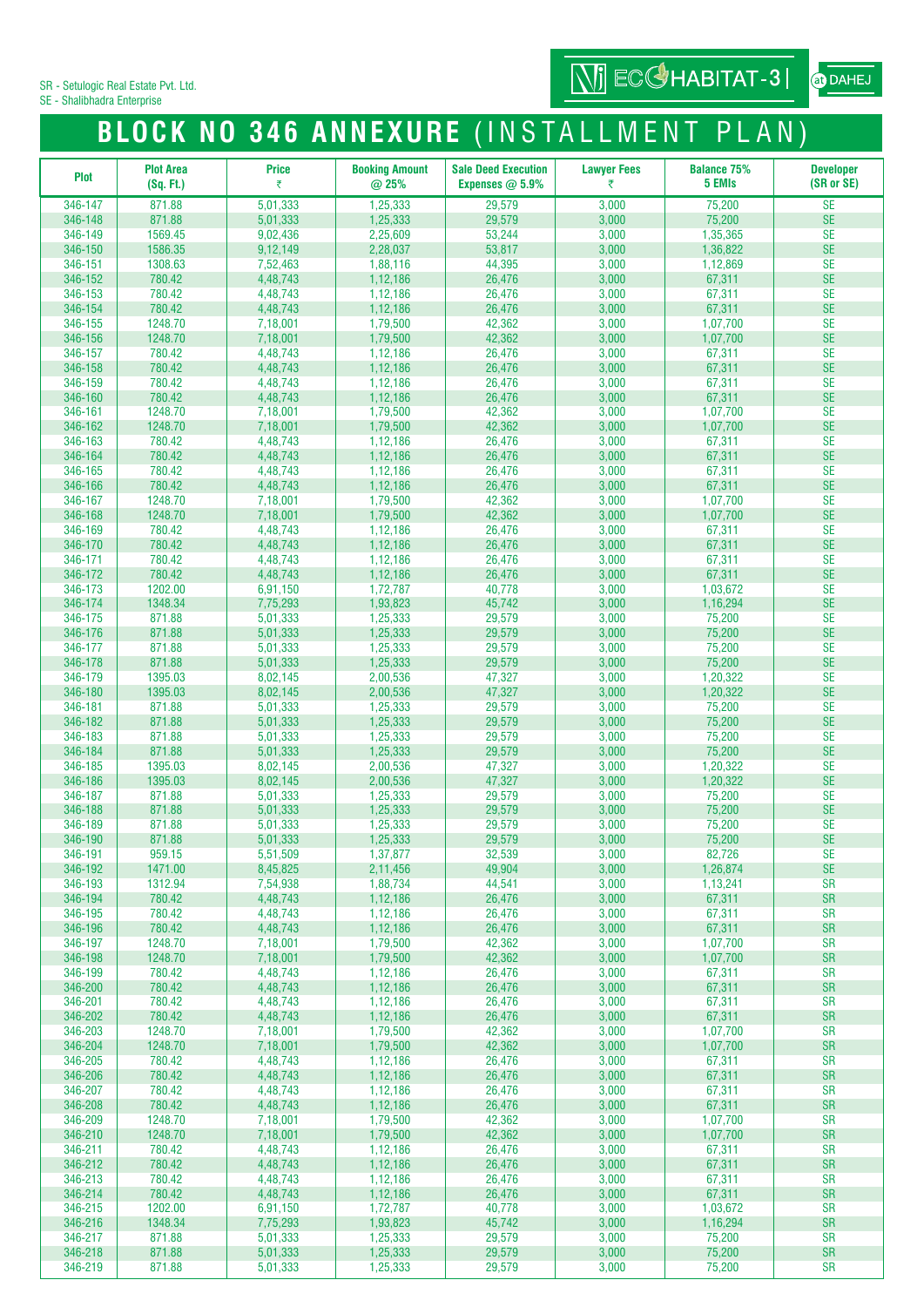SE - Shalibhadra Enterprise

# **BLOCK NO 346 ANNEXURE** (INSTALLMENT PLAN)

| Plot               | <b>Plot Area</b><br>(Sq. Ft.) | <b>Price</b><br>₹    | <b>Booking Amount</b><br>@ 25% | <b>Sale Deed Execution</b><br>Expenses $@$ 5.9% | <b>Lawyer Fees</b><br>₹ | <b>Balance 75%</b><br>5 EMIs | <b>Developer</b><br>(SR or SE) |
|--------------------|-------------------------------|----------------------|--------------------------------|-------------------------------------------------|-------------------------|------------------------------|--------------------------------|
| 346-220            | 871.88                        | 5,01,333             | 1,25,333                       | 29,579                                          | 3,000                   | 75,200                       | <b>SR</b>                      |
| 346-221            | 1395.03                       | 8,02,145             | 2,00,536                       | 47,327                                          | 3,000                   | 1,20,322                     | <b>SR</b>                      |
| 346-222            | 1395.03                       | 8,02,145             | 2,00,536                       | 47,327                                          | 3,000                   | 1,20,322                     | <b>SR</b>                      |
| 346-223            | 871.88                        | 5,01,333             | 1,25,333                       | 29,579                                          | 3,000                   | 75,200                       | <b>SR</b>                      |
| 346-224            | 871.88                        | 5,01,333             | 1,25,333                       | 29,579                                          | 3,000                   | 75,200                       | <b>SR</b>                      |
| 346-225            | 871.88<br>871.88              | 5,01,333             | 1,25,333                       | 29,579                                          | 3,000                   | 75,200<br>75,200             | <b>SR</b><br><b>SR</b>         |
| 346-226<br>346-227 | 1395.03                       | 5,01,333<br>8,02,145 | 1,25,333<br>2,00,536           | 29,579<br>47,327                                | 3,000<br>3,000          | 1,20,322                     | <b>SR</b>                      |
| 346-228            | 1395.03                       | 8,02,145             | 2,00,536                       | 47,327                                          | 3,000                   | 1,20,322                     | <b>SR</b>                      |
| 346-229            | 871.88                        | 5,01,333             | 1,25,333                       | 29,579                                          | 3,000                   | 75,200                       | <b>SR</b>                      |
| 346-230            | 871.88                        | 5,01,333             | 1,25,333                       | 29,579                                          | 3,000                   | 75,200                       | <b>SR</b>                      |
| 346-231            | 871.88                        | 5,01,333             | 1,25,333                       | 29,579                                          | 3,000                   | 75,200                       | <b>SR</b>                      |
| 346-232            | 871.88                        | 5,01,333             | 1,25,333                       | 29,579                                          | 3,000                   | 75,200                       | <b>SR</b>                      |
| 346-233            | 959.15                        | 5,51,509             | 1,37,877                       | 32,539                                          | 3,000                   | 82,726                       | <b>SR</b>                      |
| 346-234            | 1560.09                       | 8,97,053             | 2,24,263                       | 52,926                                          | 3,000                   | 1,34,558                     | <b>SR</b>                      |
| 346-235            | 1353.61                       | 7,78,325             | 1,94,581                       | 45,921                                          | 3,000                   | 1,16,749                     | <b>SR</b>                      |
| 346-236<br>346-237 | 800.54<br>800.54              | 4,60,313             | 1,15,078                       | 27,158                                          | 3,000                   | 69,047<br>69,047             | <b>SR</b><br><b>SR</b>         |
| 346-238            | 800.54                        | 4,60,313<br>4,60,313 | 1,15,078<br>1,15,078           | 27,158<br>27,158                                | 3,000<br>3,000          | 69,047                       | <b>SR</b>                      |
| 346-239            | 1280.76                       | 7,36,439             | 1,84,110                       | 43,450                                          | 3,000                   | 1,10,466                     | <b>SR</b>                      |
| 346-240            | 1280.76                       | 7,36,439             | 1,84,110                       | 43,450                                          | 3,000                   | 1,10,466                     | <b>SR</b>                      |
| 346-241            | 800.54                        | 4,60,313             | 1,15,078                       | 27,158                                          | 3,000                   | 69,047                       | <b>SR</b>                      |
| 346-242            | 800.54                        | 4,60,313             | 1,15,078                       | 27,158                                          | 3,000                   | 69,047                       | <b>SR</b>                      |
| 346-243            | 800.54                        | 4,60,313             | 1,15,078                       | 27,158                                          | 3,000                   | 69,047                       | <b>SR</b>                      |
| 346-244            | 800.54                        | 4,60,313             | 1,15,078                       | 27,158                                          | 3,000                   | 69,047                       | <b>SR</b>                      |
| 346-245            | 1280.76                       | 7,36,439             | 1,84,110                       | 43,450                                          | 3,000                   | 1,10,466                     | SR                             |
| 346-246            | 1280.76                       | 7,36,439             | 1,84,110                       | 43,450                                          | 3,000                   | 1,10,466                     | <b>SR</b>                      |
| 346-247            | 800.54                        | 4,60,313             | 1,15,078                       | 27,158                                          | 3,000                   | 69,047                       | <b>SR</b>                      |
| 346-248<br>346-249 | 800.54<br>800.54              | 4,60,313<br>4,60,313 | 1,15,078<br>1,15,078           | 27,158<br>27,158                                | 3,000<br>3,000          | 69,047<br>69,047             | <b>SR</b><br><b>SR</b>         |
| 346-250            | 800.54                        | 4,60,313             | 1,15,078                       | 27,158                                          | 3,000                   | 69,047                       | <b>SR</b>                      |
| 346-251            | 1280.76                       | 7,36,439             | 1,84,110                       | 43,450                                          | 3,000                   | 1,10,466                     | SR                             |
| 346-252            | 1280.76                       | 7,36,439             | 1,84,110                       | 43,450                                          | 3,000                   | 1,10,466                     | <b>SR</b>                      |
| 346-253            | 800.54                        | 4,60,313             | 1,15,078                       | 27,158                                          | 3,000                   | 69,047                       | <b>SR</b>                      |
| 346-254            | 800.54                        | 4,60,313             | 1,15,078                       | 27,158                                          | 3,000                   | 69,047                       | <b>SR</b>                      |
| 346-255            | 800.54                        | 4,60,313             | 1,15,078                       | 27,158                                          | 3,000                   | 69,047                       | <b>SR</b>                      |
| 346-256            | 800.54                        | 4,60,313             | 1,15,078                       | 27,158                                          | 3,000                   | 69,047                       | <b>SR</b>                      |
| 346-257            | 1234.06                       | 7,09,587             | 1,77,397                       | 41,866                                          | 3,000                   | 1,06,438                     | <b>SR</b>                      |
| 346-258            | 1348.34                       | 7,75,293             | 1,93,823                       | 45,742                                          | 3,000                   | 1,16,294                     | <b>SR</b>                      |
| 346-259<br>346-260 | 871.88<br>871.88              | 5,01,333<br>5,01,333 | 1,25,333<br>1,25,333           | 29,579<br>29,579                                | 3,000<br>3,000          | 75,200<br>75,200             | <b>SR</b><br><b>SR</b>         |
| 346-261            | 871.88                        | 5,01,333             | 1,25,333                       | 29,579                                          | 3,000                   | 75,200                       | <b>SR</b>                      |
| 346-262            | 871.88                        | 5,01,333             | 1,25,333                       | 29,579                                          | 3,000                   | 75,200                       | <b>SR</b>                      |
| 346-263            | 1395.03                       | 8,02,145             | 2,00,536                       | 47.327                                          | 3,000                   | 1.20.322                     | <b>SR</b>                      |
| 346-264            | 1395.03                       | 8,02,145             | 2,00,536                       | 47,327                                          | 3,000                   | 1,20,322                     | <b>SR</b>                      |
| 346-265            | 871.88                        | 5,01,333             | 1,25,333                       | 29,579                                          | 3,000                   | 75,200                       | <b>SR</b>                      |
| 346-266            | 871.88                        | 5,01,333             | 1,25,333                       | 29,579                                          | 3,000                   | 75,200                       | <b>SR</b>                      |
| 346-267            | 871.88                        | 5,01,333             | 1,25,333                       | 29,579                                          | 3,000                   | 75,200                       | <b>SR</b>                      |
| 346-268<br>346-269 | 871.88                        | 5,01,333             | 1,25,333                       | 29,579                                          | 3,000                   | 75,200                       | <b>SR</b><br><b>SR</b>         |
| 346-270            | 1395.03<br>1395.03            | 8,02,145<br>8,02,145 | 2,00,536<br>2,00,536           | 47,327<br>47,327                                | 3,000<br>3,000          | 1,20,322<br>1,20,322         | <b>SR</b>                      |
| 346-271            | 871.88                        | 5,01,333             | 1,25,333                       | 29,579                                          | 3,000                   | 75,200                       | <b>SR</b>                      |
| 346-272            | 871.88                        | 5,01,333             | 1,25,333                       | 29,579                                          | 3,000                   | 75,200                       | <b>SR</b>                      |
| 346-273            | 871.88                        | 5,01,333             | 1,25,333                       | 29,579                                          | 3,000                   | 75,200                       | <b>SR</b>                      |
| 346-274            | 871.88                        | 5,01,333             | 1,25,333                       | 29,579                                          | 3,000                   | 75,200                       | <b>SR</b>                      |
| 346-275            | 959.15                        | 5,51,509             | 1,37,877                       | 32,539                                          | 3,000                   | 82,726                       | <b>SR</b>                      |
| 346-276            | 1692.76                       | 9,73,339             | 2,43,335                       | 57,427                                          | 3,000                   | 1,46,001                     | <b>SR</b>                      |
| 346-277            | 1358.13                       | 7,80,923             | 1,95,231                       | 46,074                                          | 3,000                   | 1,17,138                     | <b>SR</b>                      |
| 346-278            | 800.54                        | 4,60,313             | 1,15,078                       | 27,158                                          | 3,000                   | 69,047                       | <b>SR</b>                      |
| 346-279<br>346-280 | 800.54<br>800.54              | 4,60,313<br>4,60,313 | 1,15,078<br>1,15,078           | 27,158<br>27,158                                | 3,000<br>3,000          | 69,047<br>69,047             | <b>SR</b><br><b>SR</b>         |
| 346-281            | 1280.76                       | 7,36,439             | 1,84,110                       | 43,450                                          | 3,000                   | 1,10,466                     | <b>SR</b>                      |
| 346-282            | 1280.76                       | 7,36,439             | 1,84,110                       | 43,450                                          | 3,000                   | 1,10,466                     | <b>SR</b>                      |
| 346-283            | 800.54                        | 4,60,313             | 1,15,078                       | 27,158                                          | 3,000                   | 69,047                       | <b>SR</b>                      |
| 346-284            | 800.54                        | 4,60,313             | 1,15,078                       | 27,158                                          | 3,000                   | 69,047                       | <b>SR</b>                      |
| 346-285            | 800.54                        | 4,60,313             | 1,15,078                       | 27,158                                          | 3,000                   | 69,047                       | <b>SR</b>                      |
| 346-286            | 800.54                        | 4,60,313             | 1,15,078                       | 27,158                                          | 3,000                   | 69,047                       | <b>SR</b>                      |
| 346-287            | 1280.76                       | 7,36,439             | 1,84,110                       | 43,450                                          | 3,000                   | 1,10,466                     | <b>SR</b>                      |
| 346-288            | 1280.76                       | 7,36,439             | 1,84,110                       | 43,450                                          | 3,000                   | 1,10,466                     | <b>SR</b>                      |
| 346-289<br>346-290 | 800.54<br>800.54              | 4,60,313<br>4,60,313 | 1,15,078<br>1,15,078           | 27,158<br>27,158                                | 3,000<br>3,000          | 69,047<br>69,047             | <b>SR</b><br><b>SR</b>         |
| 346-291            | 800.54                        | 4,60,313             | 1,15,078                       | 27,158                                          | 3,000                   | 69,047                       | <b>SR</b>                      |
| 346-292            | 800.54                        | 4,60,313             | 1,15,078                       | 27,158                                          | 3,000                   | 69,047                       | <b>SR</b>                      |

at DAHEJ

**WI ECCHABITAT-3**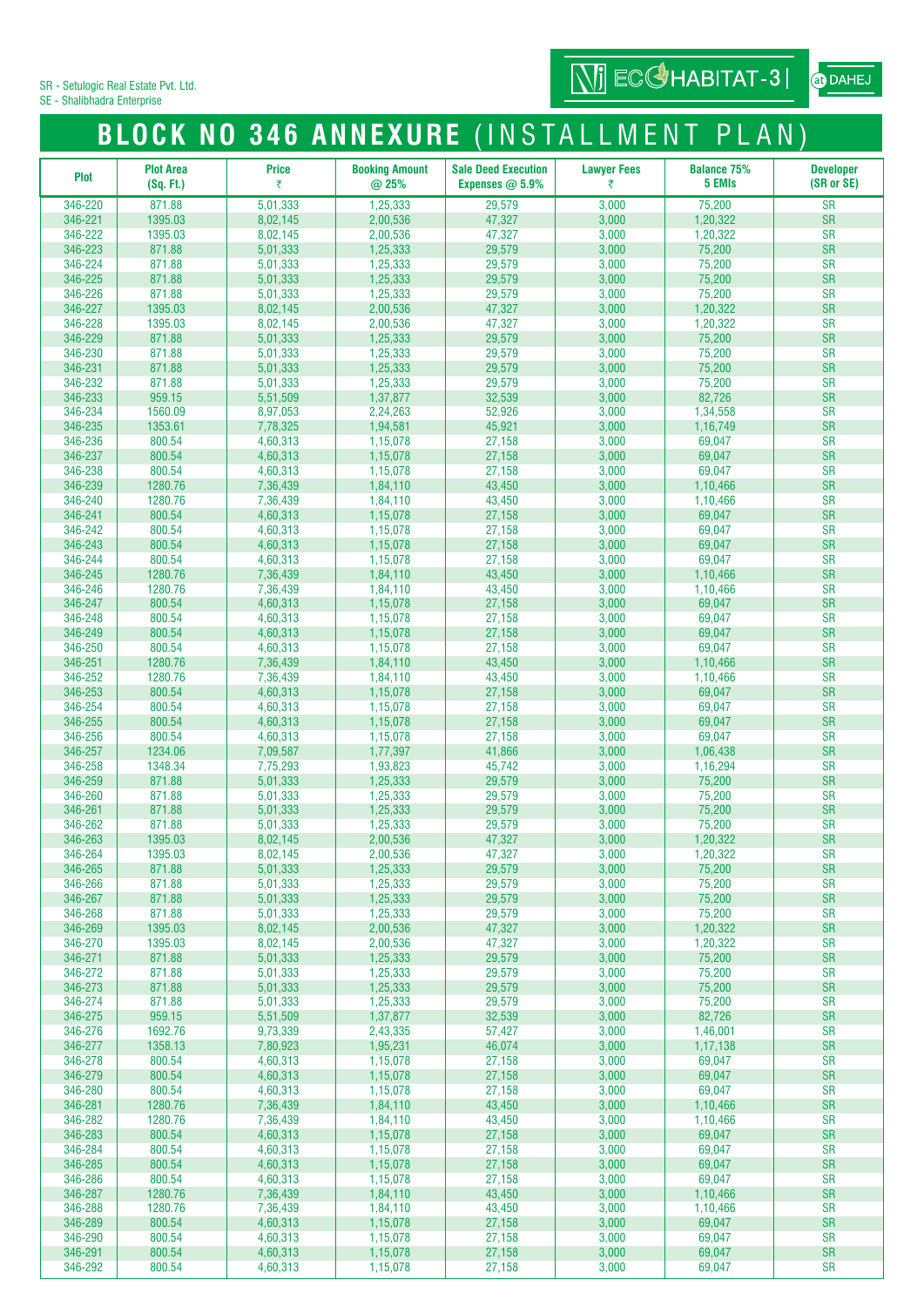SE - Shalibhadra Enterprise

# **BLOCK NO 346 ANNEXURE** (INSTALLMENT PLAN)

| <b>Plot</b>        | <b>Plot Area</b><br>(Sq. Ft.) | <b>Price</b><br>₹    | <b>Booking Amount</b><br>@ 25% | <b>Sale Deed Execution</b><br>Expenses $@$ 5.9% | <b>Lawyer Fees</b><br>₹ | <b>Balance 75%</b><br>5 EMIs | <b>Developer</b><br>(SR or SE) |
|--------------------|-------------------------------|----------------------|--------------------------------|-------------------------------------------------|-------------------------|------------------------------|--------------------------------|
| 346-293            | 1280.76                       | 7,36,439             | 1,84,110                       | 43,450                                          | 3,000                   | 1,10,466                     | <b>SR</b>                      |
| 346-294            | 1280.76                       | 7,36,439             | 1,84,110                       | 43,450                                          | 3,000                   | 1,10,466                     | <b>SR</b>                      |
| 346-295            | 800.54                        | 4,60,313             | 1,15,078                       | 27,158                                          | 3,000                   | 69,047                       | <b>SR</b>                      |
| 346-296            | 800.54                        | 4,60,313             | 1,15,078                       | 27,158                                          | 3,000                   | 69,047                       | <b>SR</b>                      |
| 346-297            | 800.54                        | 4,60,313             | 1,15,078                       | 27,158                                          | 3,000                   | 69,047                       | <b>SR</b>                      |
| 346-298            | 800.54                        | 4,60,313             | 1,15,078                       | 27,158                                          | 3,000                   | 69,047                       | <b>SR</b>                      |
| 346-299            | 1234.06                       | 7,09,587             | 1,77,397                       | 41,866                                          | 3,000                   | 1,06,438                     | <b>SR</b>                      |
| 346-300            | 1348.34                       | 7,75,293             | 1,93,823                       | 45,742                                          | 3,000                   | 1,16,294                     | <b>SR</b>                      |
| 346-301            | 871.88                        | 5,01,333             | 1,25,333                       | 29,579                                          | 3,000                   | 75,200                       | <b>SR</b>                      |
| 346-302            | 871.88                        | 5,01,333             | 1,25,333                       | 29,579                                          | 3,000                   | 75,200                       | <b>SR</b>                      |
| 346-303            | 871.88                        | 5,01,333             | 1,25,333                       | 29,579                                          | 3,000                   | 75,200                       | <b>SR</b>                      |
| 346-304            | 871.88                        | 5,01,333             | 1,25,333                       | 29,579                                          | 3,000                   | 75,200                       | <b>SR</b>                      |
| 346-305            | 1395.03                       | 8,02,145             | 2,00,536                       | 47,327                                          | 3,000                   | 1,20,322                     | <b>SR</b>                      |
| 346-306            | 1395.03                       | 8,02,145             | 2,00,536                       | 47,327                                          | 3,000                   | 1,20,322                     | <b>SR</b>                      |
| 346-307            | 871.88                        | 5,01,333             | 1,25,333                       | 29,579                                          | 3,000                   | 75,200                       | <b>SR</b>                      |
| 346-308            | 871.88                        | 5,01,333             | 1,25,333                       | 29,579                                          | 3,000                   | 75,200                       | <b>SR</b>                      |
| 346-309            | 871.88                        | 5,01,333             | 1,25,333                       | 29,579                                          | 3,000                   | 75,200                       | <b>SR</b>                      |
| 346-310            | 871.88                        | 5,01,333             | 1,25,333                       | 29,579                                          | 3,000                   | 75,200                       | <b>SR</b>                      |
| 346-311            | 1395.03                       | 8,02,145             | 2,00,536                       | 47,327                                          | 3,000                   | 1,20,322                     | <b>SR</b>                      |
| 346-312            | 1395.03                       | 8,02,145             | 2,00,536                       | 47,327                                          | 3,000                   | 1,20,322                     | <b>SR</b>                      |
| 346-313            | 871.88                        | 5,01,333             | 1,25,333                       | 29,579                                          | 3,000                   | 75,200                       | <b>SR</b>                      |
| 346-314            | 871.88                        | 5,01,333             | 1,25,333                       | 29,579                                          | 3,000                   | 75,200                       | <b>SR</b>                      |
| 346-315            | 871.88                        | 5,01,333             | 1,25,333                       | 29,579                                          | 3,000                   | 75,200                       | <b>SR</b>                      |
| 346-316            | 871.88                        | 5,01,333             | 1,25,333                       | 29,579                                          | 3,000                   | 75,200                       | <b>SR</b>                      |
| 346-317            | 959.15                        | 5,51,509             | 1,37,877                       | 32,539                                          | 3,000                   | 82,726                       | <b>SR</b>                      |
| 346-318            | 1751.84                       | 10,07,305            | 2,51,826                       | 59,431                                          | 3,000                   | 1,51,096                     | <b>SR</b>                      |
| 346-323            | 1531.90                       | 8,80,843             | 2,20,211                       | 51,970                                          | 3,000                   | 1,32,126                     | <b>SR</b>                      |
| 346-324            | 1511.56                       | 8,69,150             | 2,17,287                       | 51,280                                          | 3,000                   | 1,30,372                     | <b>SR</b>                      |
| 346-325            | 943.33                        | 5,42,414             | 1,35,604                       | 32,002                                          | 3,000                   | 81,362                       | <b>SR</b>                      |
| 346-326            | 943.33                        | 5,42,414             | 1,35,604                       | 32,002                                          | 3,000                   | 81,362                       | <b>SR</b>                      |
| 346-327            | 943.33                        | 5,42,414             | 1,35,604                       | 32,002                                          | 3,000                   | 81,362                       | <b>SR</b>                      |
| 346-328            | 943.33                        | 5,42,414             | 1,35,604                       | 32.002                                          | 3,000                   | 81,362                       | <b>SR</b>                      |
| 346-329            | 1462.61                       | 8,40,999             | 2,10,250                       | 49,619                                          | 3,000                   | 1,26,150                     | <b>SR</b>                      |
| 346-330            | 1348.34                       | 7,75,293             | 1,93,823                       | 45,742                                          | 3,000                   | 1,16,294                     | <b>SR</b>                      |
| 346-331            | 871.88                        | 5,01,333             | 1,25,333                       | 29,579                                          | 3,000                   | 75,200                       | <b>SR</b>                      |
| 346-332            | 871.88                        | 5,01,333             | 1,25,333                       | 29,579                                          | 3,000                   | 75,200                       | <b>SR</b>                      |
| 346-333            | 871.88                        | 5,01,333             | 1,25,333                       | 29,579                                          | 3,000                   | 75,200                       | <b>SR</b>                      |
| 346-334            | 871.88                        | 5,01,333             | 1,25,333                       | 29,579                                          | 3,000                   | 75,200                       | <b>SR</b>                      |
| 346-335            | 1395.03                       | 8,02,145             | 2,00,536                       | 47,327                                          | 3,000                   | 1,20,322                     | <b>SR</b>                      |
| 346-336            | 1395.03                       | 8,02,145             | 2,00,536                       | 47,327                                          | 3,000                   | 1,20,322                     | <b>SR</b>                      |
| 346-337            | 871.88                        | 5,01,333             | 1,25,333                       | 29,579                                          | 3,000                   | 75,200                       | <b>SR</b>                      |
| 346-338            | 871.88                        | 5,01,333             | 1,25,333                       | 29,579                                          | 3,000                   | 75,200                       | <b>SR</b>                      |
| 346-339            | 871.88                        | 5,01,333             | 1,25,333                       | 29,579                                          | 3,000                   | 75,200                       | <b>SR</b>                      |
| 346-340            | 871.88                        | 5,01,333             | 1,25,333                       | 29,579                                          | 3,000                   | 75,200                       | <b>SR</b>                      |
| 346-341            | 1395.03                       | 8,02,145             | 2,00,536                       | 47,327                                          | 3,000                   | 1,20,322                     | <b>SR</b>                      |
| 346-342            | 1395.03                       | 8,02,145             | 2,00,536                       | 47,327                                          | 3,000                   | 1,20,322                     | <b>SR</b>                      |
| 346-343<br>346-344 | 871.88<br>871.88              | 5,01,333             | 1,25,333<br>1,25,333           | 29,579                                          | 3,000<br>3,000          | 75,200                       | <b>SR</b><br><b>SR</b>         |
| 346-345            | 1395.03                       | 5,01,333             |                                | 29,579                                          |                         | 75,200                       | <b>SR</b>                      |
| 346-346            | 1348.34                       | 8,02,145             | 2,00,536<br>1,93,823           | 47,327<br>45,742                                | 3,000<br>3,000          | 1,20,322<br>1,16,294         | <b>SE</b>                      |
| 346-347            | 871.88                        | 7,75,293<br>5,01,333 | 1,25,333                       | 29,579                                          | 3,000                   | 75,200                       | <b>SE</b>                      |
| 346-362            | 1251.82                       | 7,19,796             | 1,79,949                       | 42,468                                          | 3,000                   | 1,07,969                     | <b>SE</b>                      |
| 346-363            | 821.10                        | 4,72,130             | 1,18,032                       | 27,856                                          | 3,000                   | 70,819                       | <b>SE</b>                      |
| 346-364            | 828.41                        | 4,76,337             | 1,19,084                       | 28,104                                          | 3,000                   | 71,451                       | <b>SE</b>                      |
| 346-365            | 835.73                        | 4,80,544             | 1,20,136                       | 28,352                                          | 3,000                   | 72,082                       | <b>SE</b>                      |
| 346-366            | 843.15                        | 4,84,813             | 1,21,203                       | 28,604                                          | 3,000                   | 72,722                       | <b>SE</b>                      |
| 346-367            | 1364.26                       | 7,84,450             | 1,96,112                       | 46,283                                          | 3,000                   | 1,17,667                     | <b>SE</b>                      |
| 346-368            | 1382.98                       | 7,95,215             | 1,98,804                       | 46,918                                          | 3,000                   | 1,19,282                     | <b>SE</b>                      |
| 346-369            | 873.93                        | 5,02,508             | 1,25,627                       | 29,648                                          | 3,000                   | 75,376                       | <b>SE</b>                      |
| 346-370            | 881.24                        | 5,06,715             | 1,26,679                       | 29,896                                          | 3,000                   | 76,007                       | $\ensuremath{\mathsf{SE}}$     |

at DAHEJ

**WI ECGHABITAT-31**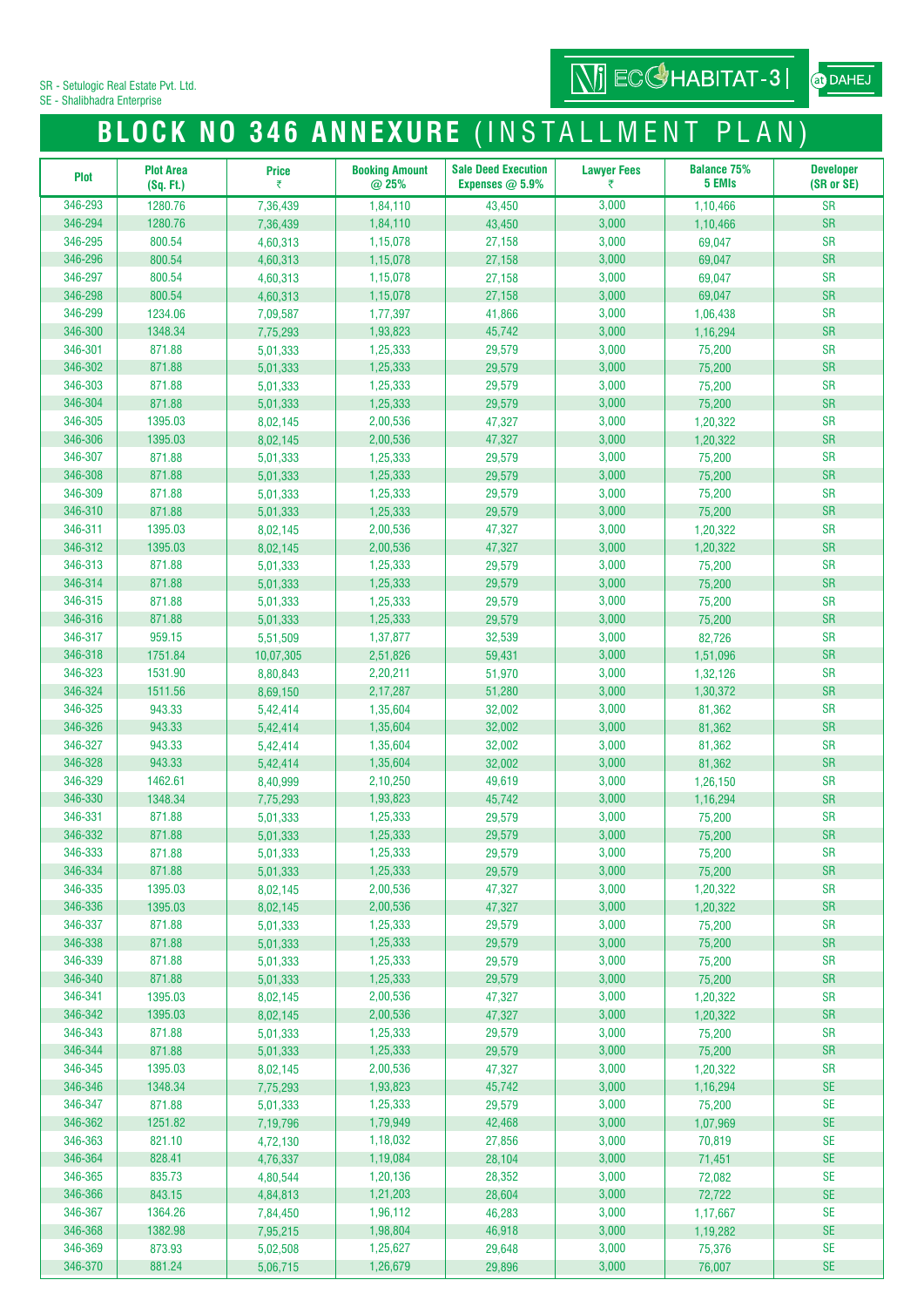SE - Shalibhadra Enterprise

# **BLOCK NO 347 ANNEXURE** (INSTALLMENT PLAN)

| <b>Plot</b>          | <b>Plot Area</b><br>(Sq. Ft.) | <b>Price</b><br>₹    | <b>Booking Amount</b><br>@ 25% | <b>Sale Deed Execution</b><br>Expenses $@$ 5.9% | <b>Lawyer Fees</b><br>₹ | <b>Balance 75%</b><br>5 EMIs | <b>Developer</b><br>(SR or SE) |
|----------------------|-------------------------------|----------------------|--------------------------------|-------------------------------------------------|-------------------------|------------------------------|--------------------------------|
| 347-01               | 1176.28                       | 6,76,363             | 1,69,091                       | 39,905                                          | 3,000                   | 1,01,454                     | <b>SR</b>                      |
| 347-02               | 1148.63                       | 6,60,462             | 1,65,116                       | 38,967                                          | 3,000                   | 99,069                       | <b>SR</b>                      |
| 347-03               | 1148.63                       | 6,60,462             | 1,65,116                       | 38,967                                          | 3,000                   | 99,069                       | <b>SR</b>                      |
| 347-04               | 1148.63                       | 6,60,462             | 1,65,116                       | 38,967                                          | 3,000                   | 99,069                       | <b>SR</b>                      |
| 347-05               | 1148.63                       | 6,60,462             | 1,65,116                       | 38,967                                          | 3,000                   | 99,069                       | <b>SR</b>                      |
| 347-07               | 1148.63                       | 6,60,462             | 1,65,116                       | 38,967                                          | 3,000                   | 99,069                       | <b>SR</b>                      |
| 347-08               | 1148.63                       | 6,60,462             | 1,65,116                       | 38,967                                          | 3,000                   | 99,069                       | <b>SR</b>                      |
| 347-09               | 1148.63                       | 6,60,462             | 1,65,116                       | 38,967                                          | 3,000                   | 99,069                       | <b>SR</b>                      |
| 347-10               | 1148.63                       | 6,60,462             | 1,65,116                       | 38,967                                          | 3,000                   | 99,069                       | <b>SR</b>                      |
| $347 - 11$           | 1231.70                       | 7,08,226             | 1,77,056                       | 41,785                                          | 3,000                   | 1,06,234                     | <b>SR</b>                      |
| 347-12               | 1879.45                       | 10,80,683            | 2,70,171                       | 63,760                                          | 3,000                   | 1,62,102                     | <b>SR</b>                      |
| $347 - 13$           | 1148.63                       | 6,60,462             | 1,65,116                       | 38,967                                          | 3,000                   | 99,069                       | <b>SR</b>                      |
| 347-14               | 1148.63                       | 6,60,462             | 1,65,116                       | 38,967                                          | 3,000                   | 99,069                       | <b>SR</b>                      |
| $347 - 15$<br>347-16 | 1148.63                       | 6,60,462             | 1,65,116                       | 38,967                                          | 3,000                   | 99,069                       | <b>SR</b>                      |
| 347-17               | 1148.63<br>1148.63            | 6,60,462<br>6,60,462 | 1,65,116<br>1,65,116           | 38,967<br>38,967                                | 3,000<br>3,000          | 99,069<br>99,069             | <b>SR</b><br><b>SR</b>         |
| 347-18               | 1148.63                       | 6,60,462             | 1,65,116                       | 38,967                                          | 3,000                   | 99,069                       | <b>SR</b>                      |
| 347-19               | 1127.86                       | 6,48,521             | 1,62,130                       | 38,263                                          | 3,000                   | 97,278                       | <b>SR</b>                      |
| $347 - 21$           | 984.54                        | 5,66,111             | 1,41,528                       | 33,401                                          | 3,000                   | 84,917                       | <b>SR</b>                      |
| 347-22               | 1066.53                       | 6,13,255             | 1,53,314                       | 36,182                                          | 3,000                   | 91,988                       | <b>SR</b>                      |
| 347-23               | 1148.63                       | 6,60,462             | 1,65,116                       | 38,967                                          | 3,000                   | 99,069                       | <b>SR</b>                      |
| 347-24               | 1148.63                       | 6,60,462             | 1,65,116                       | 38,967                                          | 3,000                   | 99,069                       | <b>SR</b>                      |
| 347-25               | 1148.63                       | 6,60,462             | 1,65,116                       | 38,967                                          | 3,000                   | 99,069                       | <b>SR</b>                      |
| 347-26               | 1127.86                       | 6,48,521             | 1,62,130                       | 38,263                                          | 3,000                   | 97,278                       | <b>SR</b>                      |
| 347-27               | 1127.86                       | 6,48,521             | 1,62,130                       | 38,263                                          | 3,000                   | 97,278                       | <b>SR</b>                      |
| 347-28               | 1148.63                       | 6,60,462             | 1,65,116                       | 38,967                                          | 3,000                   | 99,069                       | <b>SR</b>                      |
| 347-29               | 1148.63                       | 6,60,462             | 1,65,116                       | 38,967                                          | 3,000                   | 99,069                       | <b>SR</b>                      |
| 347-30               | 1148.63                       | 6,60,462             | 1,65,116                       | 38,967                                          | 3,000                   | 99,069                       | <b>SR</b>                      |
| $347 - 31$           | 1148.63                       | 6,60,462             | 1,65,116                       | 38,967                                          | 3,000                   | 99,069                       | <b>SR</b>                      |
| 347-32<br>347-33     | 1127.86<br>802.16             | 6,48,521             | 1,62,130                       | 38,263<br>27,213                                | 3,000<br>3,000          | 97,278<br>69,186             | <b>SR</b><br><b>SR</b>         |
| 347-34               | 802.16                        | 4,61,241<br>4,61,241 | 1,15,310<br>1,15,310           | 27,213                                          | 3,000                   | 69,186                       | <b>SR</b>                      |
| 347-35               | 1127.86                       | 6,48,521             | 1,62,130                       | 38,263                                          | 3,000                   | 97,278                       | <b>SR</b>                      |
| 347-36               | 1148.63                       | 6,60,462             | 1,65,116                       | 38,967                                          | 3,000                   | 99,069                       | <b>SR</b>                      |
| 347-37               | 1148.63                       | 6,60,462             | 1,65,116                       | 38,967                                          | 3,000                   | 99,069                       | <b>SR</b>                      |
| 347-38               | 1148.63                       | 6,60,462             | 1,65,116                       | 38,967                                          | 3,000                   | 99,069                       | <b>SR</b>                      |
| 347-39               | 1148.63                       | 6,60,462             | 1,65,116                       | 38,967                                          | 3,000                   | 99,069                       | <b>SR</b>                      |
| 347-40               | 1127.86                       | 6,48,521             | 1,62,130                       | 38,263                                          | 3,000                   | 97,278                       | <b>SR</b>                      |
| $347 - 41$           | 1127.86                       | 6,48,521             | 1,62,130                       | 38,263                                          | 3,000                   | 97,278                       | <b>SR</b>                      |
| 347-41-A             | 1148.63                       | 6,60,462             | 1,65,116                       | 38,967                                          | 3,000                   | 99,069                       | <b>SR</b>                      |
| 347-42               | 1148.63                       | 6,60,462             | 1,65,116                       | 38,967                                          | 3,000                   | 99,069                       | <b>SR</b>                      |
| 347-42-A             | 1148.63                       | 6,60,462             | 1,65,116                       | 38,967                                          | 3,000                   | 99,069                       | <b>SR</b>                      |
| 347-43               | 1148.63                       | 6,60,462             | 1,65,116                       | 38,967                                          | 3,000                   | 99,069                       | <b>SR</b>                      |
| 347-43-A             | 1148.63                       | 6,60,462             | 1,65,116                       | 38,967                                          | 3,000                   | 99,069                       | <b>SR</b>                      |
| 347-44<br>347-44-A   | 1148.63                       | 6,60,462             | 1,65,116                       | 38,967                                          | 3,000<br>3,000          | 99,069                       | <b>SR</b><br><b>SR</b>         |
| 347-45               | 1470.89<br>1342.63            | 8,45,763<br>7,72,014 | 2,11,441<br>1,93,003           | 49,900<br>45,549                                | 3,000                   | 1,26,864<br>1,15,802         | <b>SR</b>                      |
| 347-45-A             | 749.86                        | 4,31,172             | 1,07,793                       | 25,439                                          | 3,000                   | 64,676                       | <b>SR</b>                      |
| 347-46               | 749.86                        | 4,31,172             | 1,07,793                       | 25,439                                          | 3,000                   | 64,676                       | <b>SR</b>                      |
| 347-46-A             | 749.86                        | 4,31,172             | 1,07,793                       | 25,439                                          | 3,000                   | 64,676                       | <b>SR</b>                      |
| 347-47               | 749.86                        | 4,31,172             | 1,07,793                       | 25,439                                          | 3,000                   | 64,676                       | <b>SR</b>                      |
| 347-47-A             | 861.45                        | 4,95,331             | 1,23,833                       | 29,225                                          | 3,000                   | 74,300                       | <b>SR</b>                      |
| 347-48               | 861.45                        | 4,95,331             | 1,23,833                       | 29,225                                          | 3,000                   | 74,300                       | <b>SR</b>                      |
| 348-48-A             | 749.86                        | 4,31,172             | 1,07,793                       | 25,439                                          | 3,000                   | 64,676                       | <b>SR</b>                      |
| 347-49               | 749.86                        | 4,31,172             | 1,07,793                       | 25,439                                          | 3,000                   | 64,676                       | <b>SR</b>                      |
| 347-49-A             | 749.86                        | 4,31,172             | 1,07,793                       | 25,439                                          | 3,000                   | 64,676                       | <b>SR</b>                      |
| 347-50               | 749.86                        | 4,31,172             | 1,07,793                       | 25,439                                          | 3,000                   | 64,676                       | <b>SR</b>                      |
| 347-50-A             | 729.10                        | 4,19,231             | 1,04,808                       | 24,735                                          | 3,000                   | 62,885                       | <b>SR</b>                      |

at DAHEJ

 $\overline{\text{Nj}}$  ECCHABITAT-3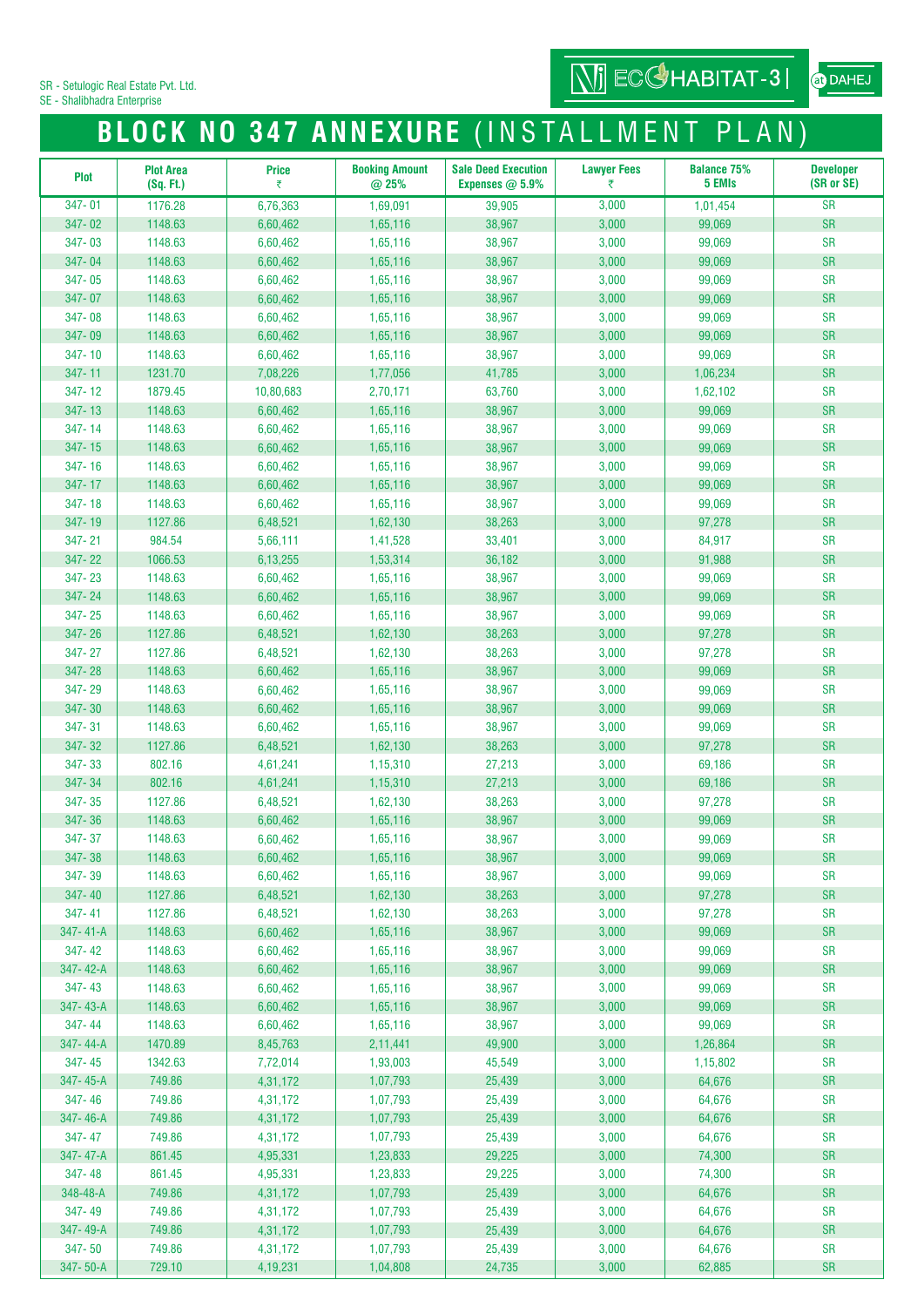# Location Map